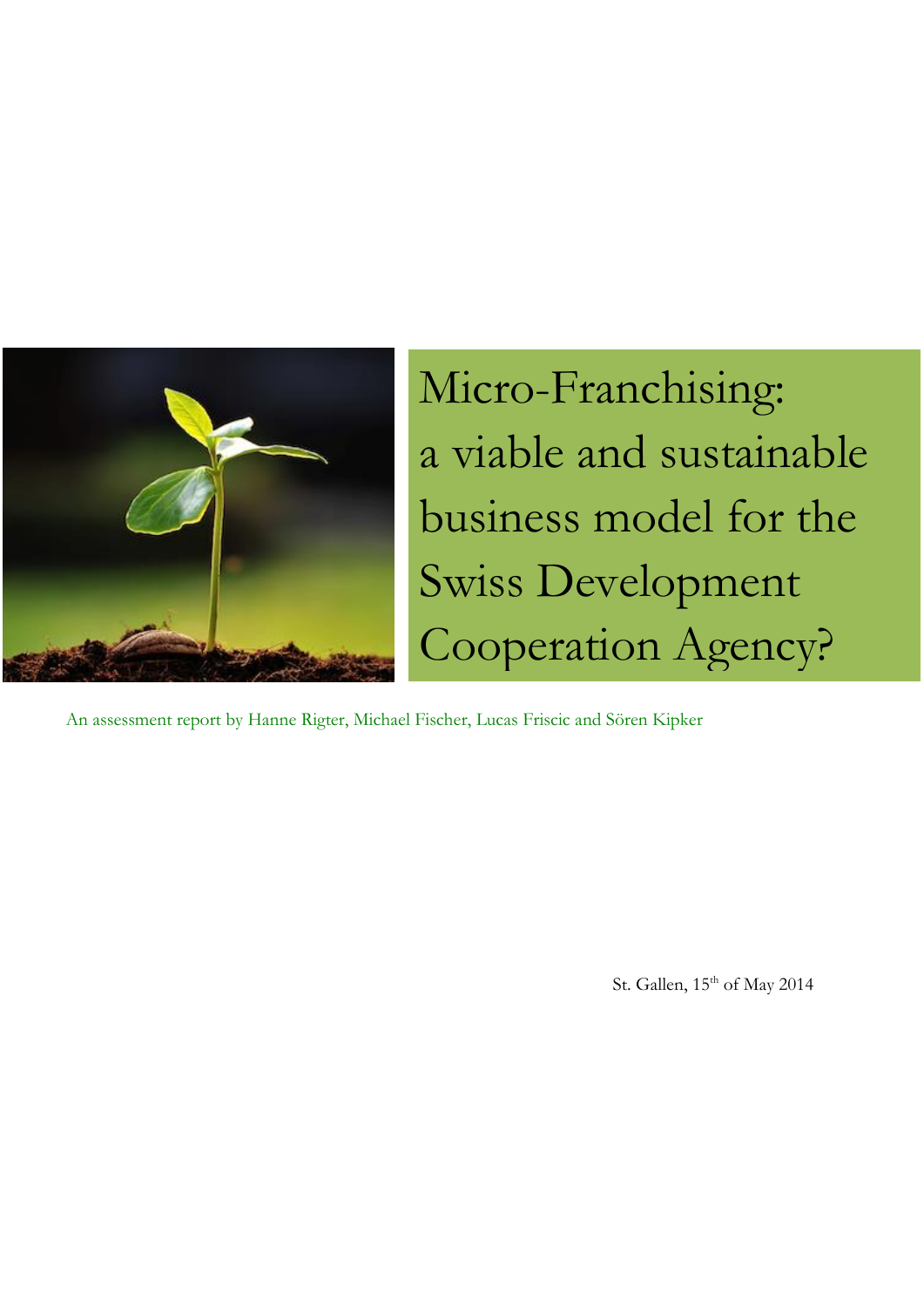## **Abstract**

The popularity of the micro-franchising theory among practitioners in the world of international development as a development tool is steadily increasing. Through the promotion of sustainable forms of entrepreneurship at the bottom of the pyramid (BOP), it is seen as a functioning development tool that could lift people out of poverty.

This assessment report for the Swiss Agency for Development and Cooperation (SDC) aims at highlighting the benefits and limitations of the micro-franchising business model as a tool in the fight against poverty, bearing in mind that the whole concept lacks, due to its recent development, a profound theoretical framework.

Building on a literature review of the (micro-) franchising theory, this paper analyses the current best practice (18 different micro-franchising projects) and uses the findings in order to provide the SDC with some food for thoughts (through two ongoing initiatives that are potentially suited to be scaled up using micro-franchising).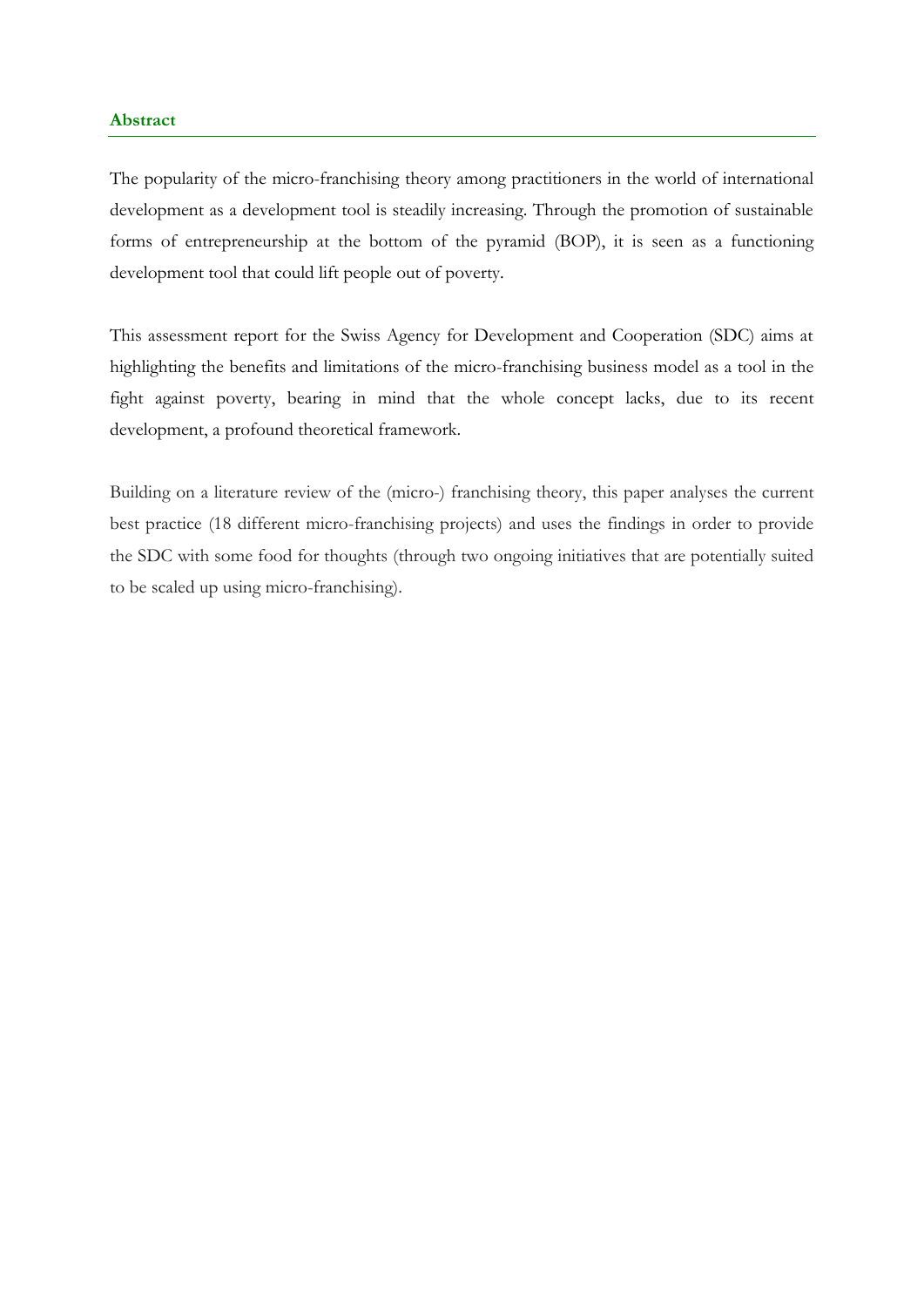## **Table of Contents**

| 1.                                    |
|---------------------------------------|
| 2.                                    |
| 3.<br>3.1<br>3.2<br>3.3<br>3.4<br>3.5 |
| 4.1<br>4.2<br>5.                      |
|                                       |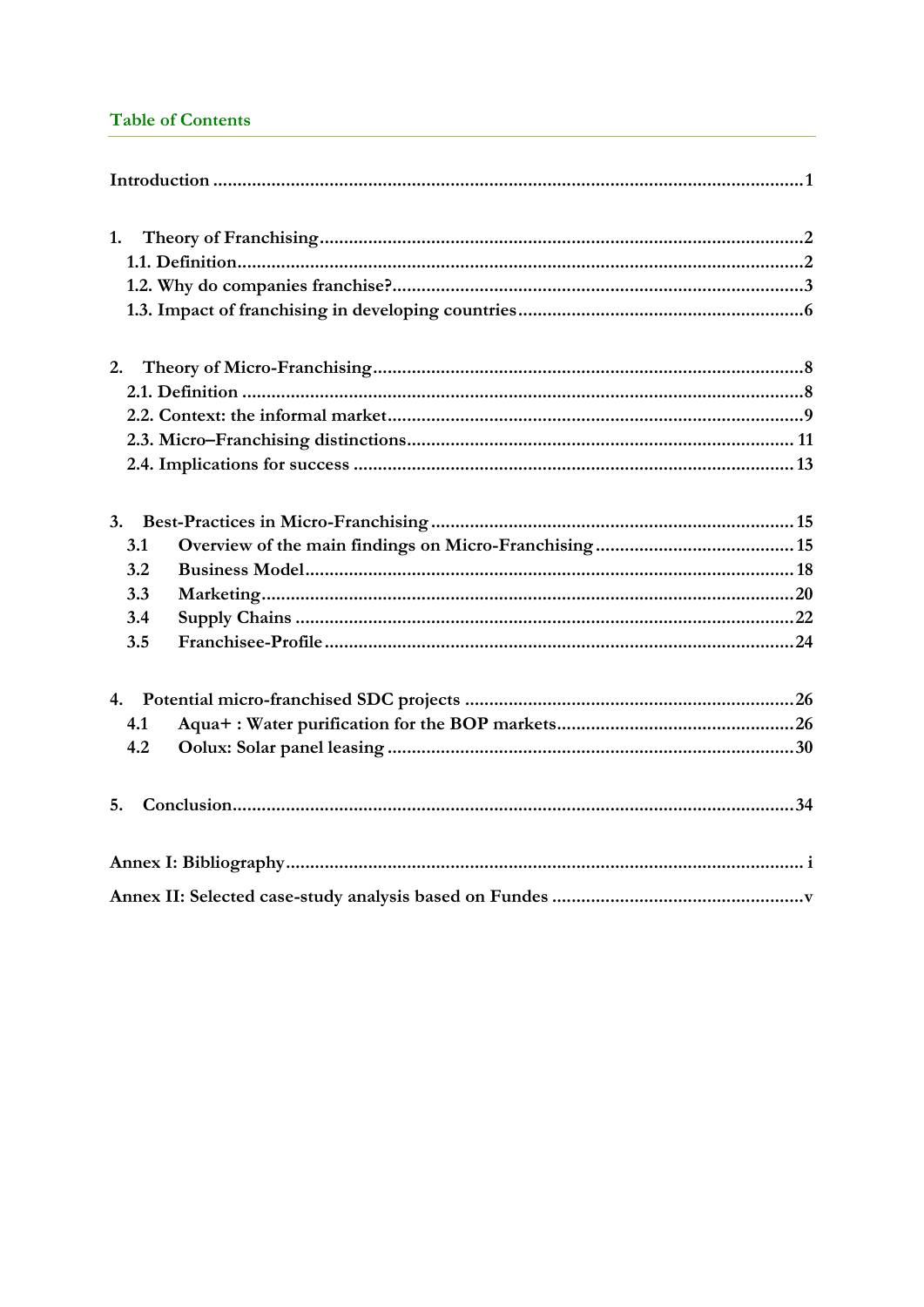# **Table of Figures**

| Figure 2: Micro-Franchsing as a tool to connect the informal economy 11 |  |
|-------------------------------------------------------------------------|--|
|                                                                         |  |
|                                                                         |  |
|                                                                         |  |
|                                                                         |  |
|                                                                         |  |
|                                                                         |  |
|                                                                         |  |
|                                                                         |  |
|                                                                         |  |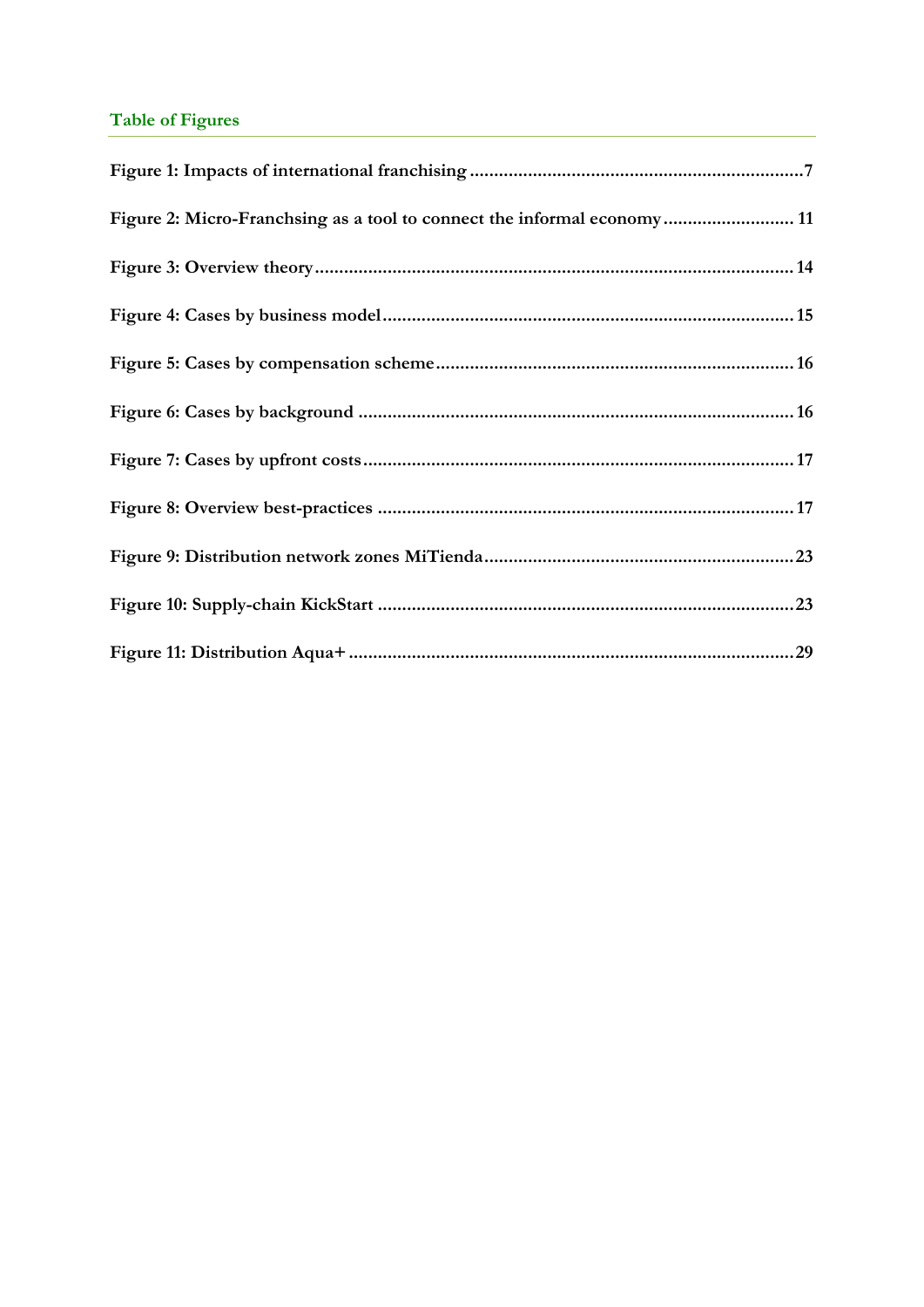### <span id="page-4-0"></span>**Introduction**

Over the past 15 years, micro-franchising has been enjoying an ever increasing popularity amongst practitioners in the world of international development. Arguing that the approach enables one to leverage the basic concepts of traditional franchising, advocates such as Gibson (2007) and Fairbourne (2007), depict micro-franchising as a development tool which notably succeeds in promoting sustainable forms of entrepreneurship at the bottom of the pyramid (BOP), thereby lifting people out of poverty. Despite of this, it must be stated that as of now, the concept lacks a profound theoretical framework as current literature is almost exclusively based on case study analysis and case reports.

This assessment report for the Swiss Agency for Development and Cooperation (SDC) aims at highlighting the benefits and limitations of the micro-franchising business model as a tool in the fight against poverty. The SDC is currently investigating the potential of micro-franchising as a solution for the distribution of poverty alleviating products and services amongst those most in need. As such this report will focus on the applicability of micro-franchising as distribution model for such products and services.

In order to do so, we start by examining the implicit theoretical assumptions underlying the approach by briefly reviewing the current literature on franchising as well as micro-franchising. Despite of differing underlying motivations, we believe that starting by considering the traditional franchising literature is particularly useful for our purposes, seeing as this enables us to build upon a more established academic tradition. While the micro-franchise literature addresses specific issues, which typically arise due to challenging contexts in which such projects are implemented, the traditional literature provides a more compelling account of how internal dynamics between concerned actors play out. Having derived the respective theoretical imperatives which need to be taken into consideration when designing a micro-franchise project, we pursue by considering actual best practices. We close our discussion by assessing the potential for scaling-up of two existing SDC projects using a micro-franchising business model.

1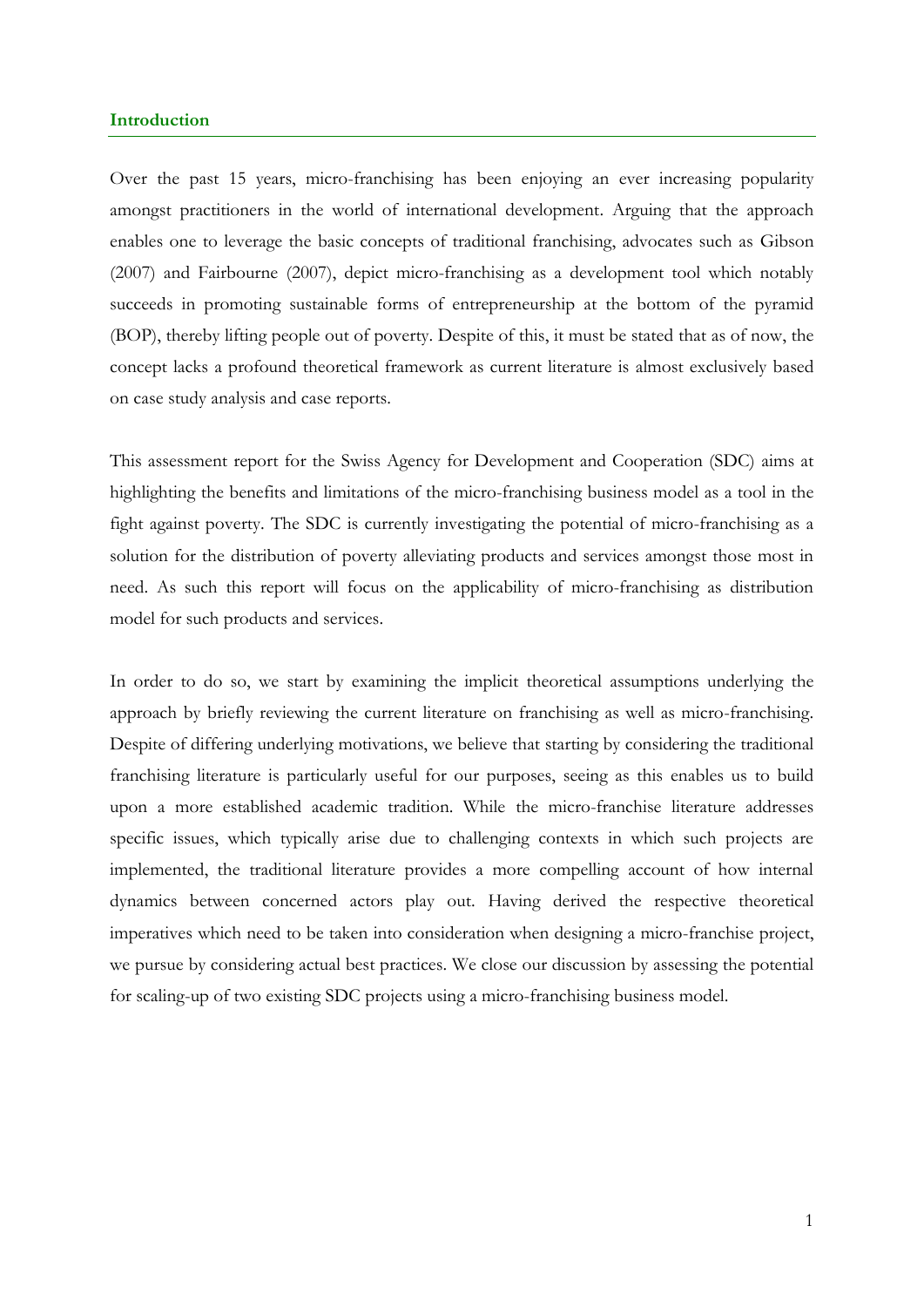## <span id="page-5-0"></span>**1. Theory of Franchising**

The aim of this section is to consider the findings made by the franchising literature, which are relevant for our analysis of the potential use of micro-franchising as a tool for the SDC. As such, we start by examining what defines franchising. We then address the question of what motivates businesses to franchise, before finally considering the impact franchising has had in developing countries.

### <span id="page-5-1"></span>**1.1. Definition**

Franchising does not fit comfortably within the bounds of any single academic discipline or area of management studies: marketing, law, economics, entrepreneurship, human resources, organizational theory, sociology – these are only some of the numerous fields in which franchising falls in. As such, it should not come as a surprise that there hardly exists a universal definition of what franchising is. Despite of this conceptual fuzziness, one finds that franchising is typically considered as a strategy for firm expansion. The *Deutscher Franchise Verband<sup>1</sup>* [DFV] (2014) states:

*"Franchising ist ein auf Partnerschaft basierendes Vertriebssystem mit dem Ziel der Verkaufsförderung."*

When discussing the alternatives to franchising, the International Franchise Association [IFA] (2014a) states:

*"(..) other popular methods by which businesses expand their market and distribution channels (…)"*

Franchising consists of two legally independent parties entering in a relationship which entails, a person or a group of people (franchisee), acquiring the right to sell or produce a product or a service using the corporate identity and/or technological know-how of another business (franchisor), in exchange of some form of monetary compensation (IFA, 2014b).

While the specifics of franchise-contracts vary greatly, the franchisor typically provides the franchisee with marketing assistance, support in assuring start-up funding, bulk purchasing,

<u>.</u>

<sup>&</sup>lt;sup>1</sup> German Franchising Association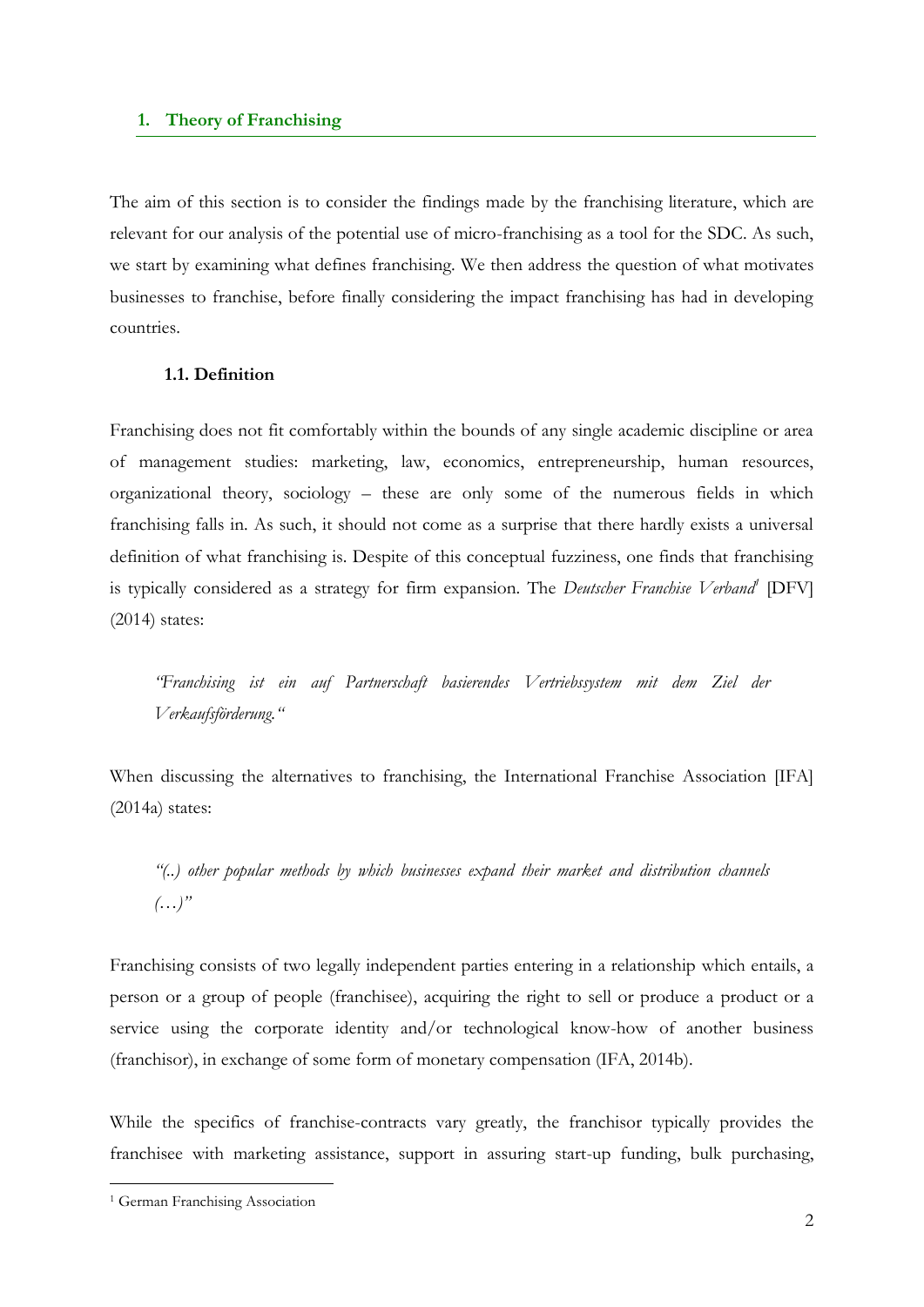constant product development, ongoing training and guidance, pre-determined operational procedures and practices, as well as the rights to use an established brand name. The franchisee on the other hand is typically required to pay franchising fees either in the form of royalties or a percentage of revenues. Furthermore he commits to a given standard of quality in product/service production/distribution, while pursuing the greater good for a given franchise concept by bringing various inputs – be they in the form of financial or human capital – to the table (Henriques & Nelson, 1997, p. 24).

As has already been alluded to previously, one typically distinguishes between two types of franchising arrangements: product distribution and business format franchises. In the first case, the franchisor licenses the use of its trademark and logo while remaining the sole proprietor of the technological and operational know-how necessary to run the business in question. These kinds of franchise-arrangements are typically to be found in the beverage and automotive industry. Business format franchisees however, receive not only the right to use a franchisors product/service, trademark and logo, but they also become the beneficiaries of an established business model including an established marketing plan and operations manual (IFA, 2014b).

#### <span id="page-6-0"></span>**1.2. Why do companies franchise?**

When considering why companies use franchising in order to grow – as opposed to establishing a new location – one finds that the literature can be broadly divided into two different approaches which consider different motivations driving franchising: resource scarcity and agency considerations.

## *Resource Scarcity*

Starting with the premise that large chains possess substantial scale advantages, early theorists of franchising have described it as method through which small or young businesses can incorporate the scarce resources needed for rapid expansion (Combs et al., 2004). These can range from financial capital (Oxenfeldt & Kelly, 1969; Hunt, 1973), human capital (Norton, 1988), managerial talent (Oxenfeldt & Kelly, 1969; Combs & Castrogiovanni, 1994) to local knowledge (Combs & Castrogiovanni, 1994). It is argued that franchisors make up for the loss of a part of future revenue flows through lower capital costs as well as better results due to self-selection of particularly talented managers as well through the integration of local knowledge. A central claim arising out of the resource scarcity argument has been that as franchisors grow, they should start refraining from using franchising as a method of business expansion, seeing as they now possess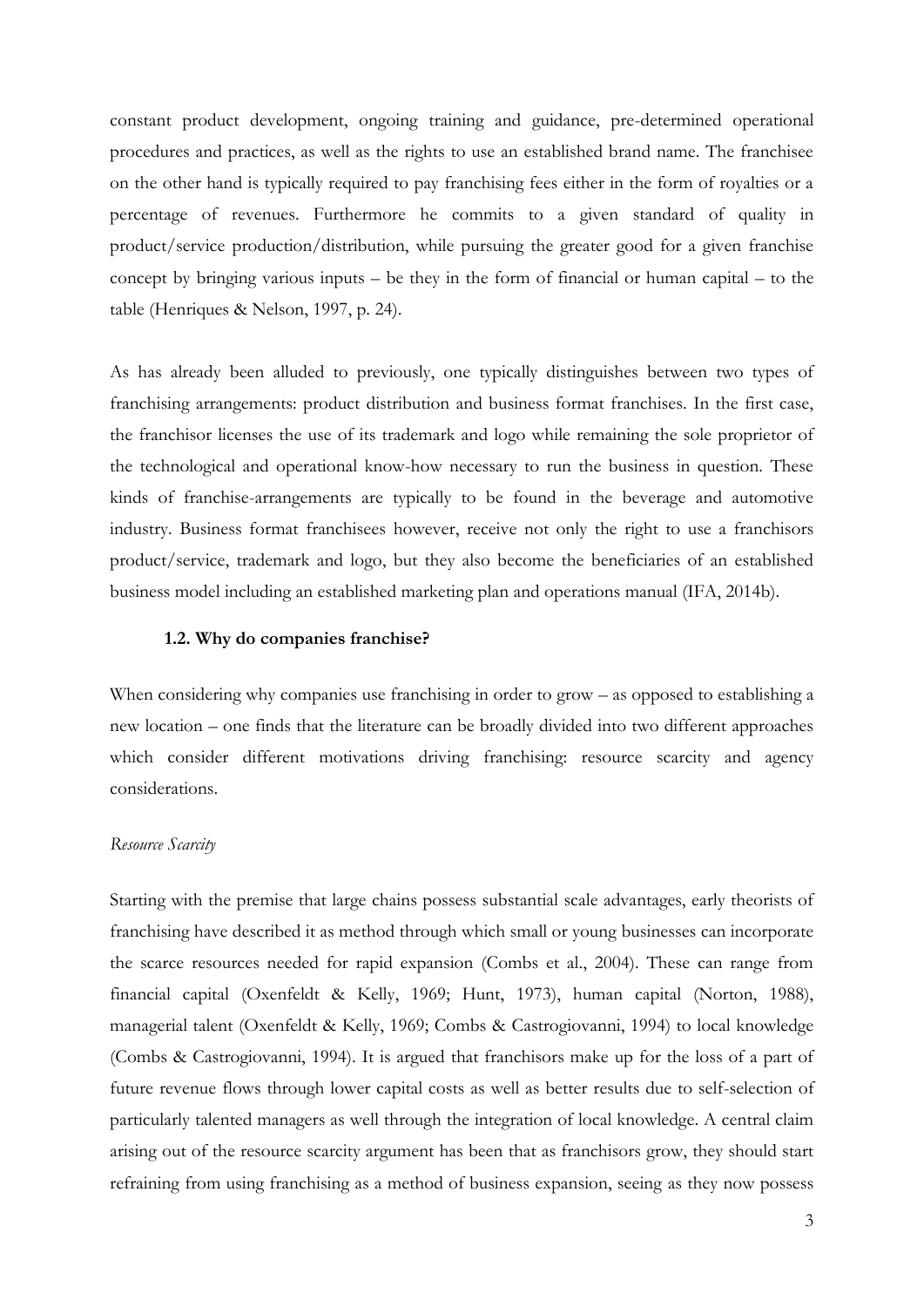sufficient disposable financial and human capital. Furthermore, one should also observe the gradual buy-back of particularly successful franchises by the franchisor, so as to increase the franchisor's profitability. As such, franchising is seen as a mean to rapidly expand in order to achieve economies of scale early on in a company's life-cycle. Once these economies of scale are achieved this process is reversed over time (Oxenfeldt & Kelly, 1969).

The resource scarcity approach however has been heavily criticized by subsequent research, which has argued that the aforementioned conception stands in conflict with finance theory. Both Rubin (1978) and Norton (1988) show that in the context of United States, it would be more efficient to sell shares of a chain while expanding rather than proceeding with franchise buybacks later on. Norton further argues that the only situation in which using franchising as a means of gaining access to more capital can be rationally justified is when franchisors are more risk-averse than franchisees. It is argued however, that this is not the case, because a franchisee typically invests the quasi-entirety of his life-savings in order to start his business, nulling his opportunity of investment diversification. As such, the franchisee demands a risk premium, resulting in the fact that his capital comes at a higher price than in the case of a passive investor (Norton, 1998). Others have found that quite to the contrary of resource scarcity predictions, firms use more rather than less franchising when they grow, while franchisee buy-backs remain a marginal phenomenon (Combs & Castrogiovanni, 1994; LaFontaine & Shaw, 1999; Brickley & Weisbach, 1991). Interestingly, one finds no outright rejection of resource scarcity arguments based on human capital, managerial talent and/or local knowledge.

## *Agency Theory*

More recent theorists have argued that franchising is to be considered as a solution in the context of principal-agent considerations. In the presence of rational, self-interested actors, franchising is seen as solution to vertical-agency problems (Combs et al., 2004). This is achieved by the inherent nature of the franchisor-franchisee relationship, which aligns the interests of both actors through two mechanisms: firstly, the franchisee is rewarded for efficiency with a share of the ensuing profit and secondly, as an owner-manager, he personally bears the risks of running the business (Norton, 1988). Shane (1996) confirms this line of argumentation by finding that franchises exhibit lower levels of shirking. As such, it is argued that franchisors make up for the loss of a part of future revenue flows through lower monitoring costs as well as better results due to increased efficiency. A central claim is that as such, franchising should be especially widespread in industries characterized by high monitoring costs and repeat customers, as constant,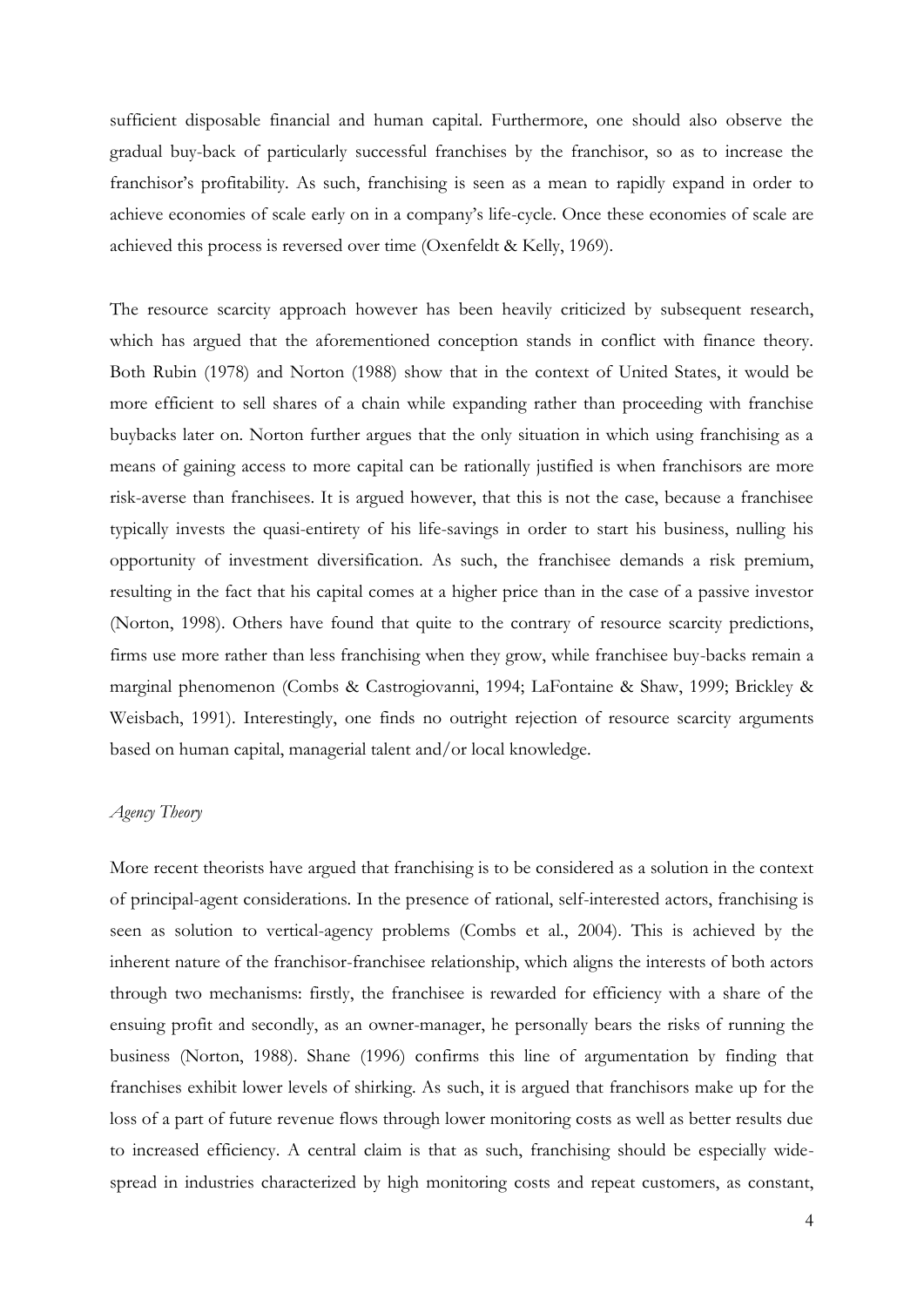high-quality products and service have a more direct impact on business performance. If this is not the case, horizontal agency problems arise and free-riding<sup>2</sup> on brand-building efforts of others are to be expected. It is argued that horizontal-agency problems are addressed by providing franchisees with quasi-rents (i.e. higher revenues than they would receive, as independent entrepreneurs), making termination of the franchising relationship an effective threat (Combs et al., 2004).

Critics of this approach have argued that agency theory ignores historical realities by assuming that franchisors necessarily expand with already established brand names and business processes, which in turn ignores the franchisee's role in creative problem-solving and his contributions to strategic decision-making (Carney & Gedajlovic, 1991). Others have further criticized agency theory for overestimating the degree to which the franchisor-franchisee relationship aligns interests, by assuming unilateral control of the former on the latter (Bergen et al., 1992; Stanworth & Dandrige, 1994).

In spite of these conceptual criticisms, empirical research appears to largely confirm the predictions made by the proponents of agency theory. Norton (1988) finds that a higher incidence of monitoring cost proxies – population dispersion and labor intensity – translates into a higher incidence of franchise-holders. Not only do Brickley & Dark (1987) confirm the aforementioned findings, they further show that low initial investment costs per unit as well as a higher frequency of repeat customers seem to favor franchising.

## *Convergence of both approaches*

<u>.</u>

Finally, other researchers have focused on reconciling both lies of argumentation while further considering other theoretical arguments. Martin (1988) for example has argued that franchising research needs to consider different arguments at different times of a business life-cycle. He finds that resource scarcity argument – rapid expansion in order to achieve scale-efficiencies – come to play early on in a franchise's life, while agency considerations take over as monitoring costs increase with size. Combs et al., (2004) argue along similar lines. Franchising they find, appears to influence growth and survival as predicted by resource scarcity theory. The propensity to franchise however, is determined by monitoring costs and industry type as predicted by agency theory.

<sup>2</sup> E.g. disregard for hygienic standards, lower-quality products, etc.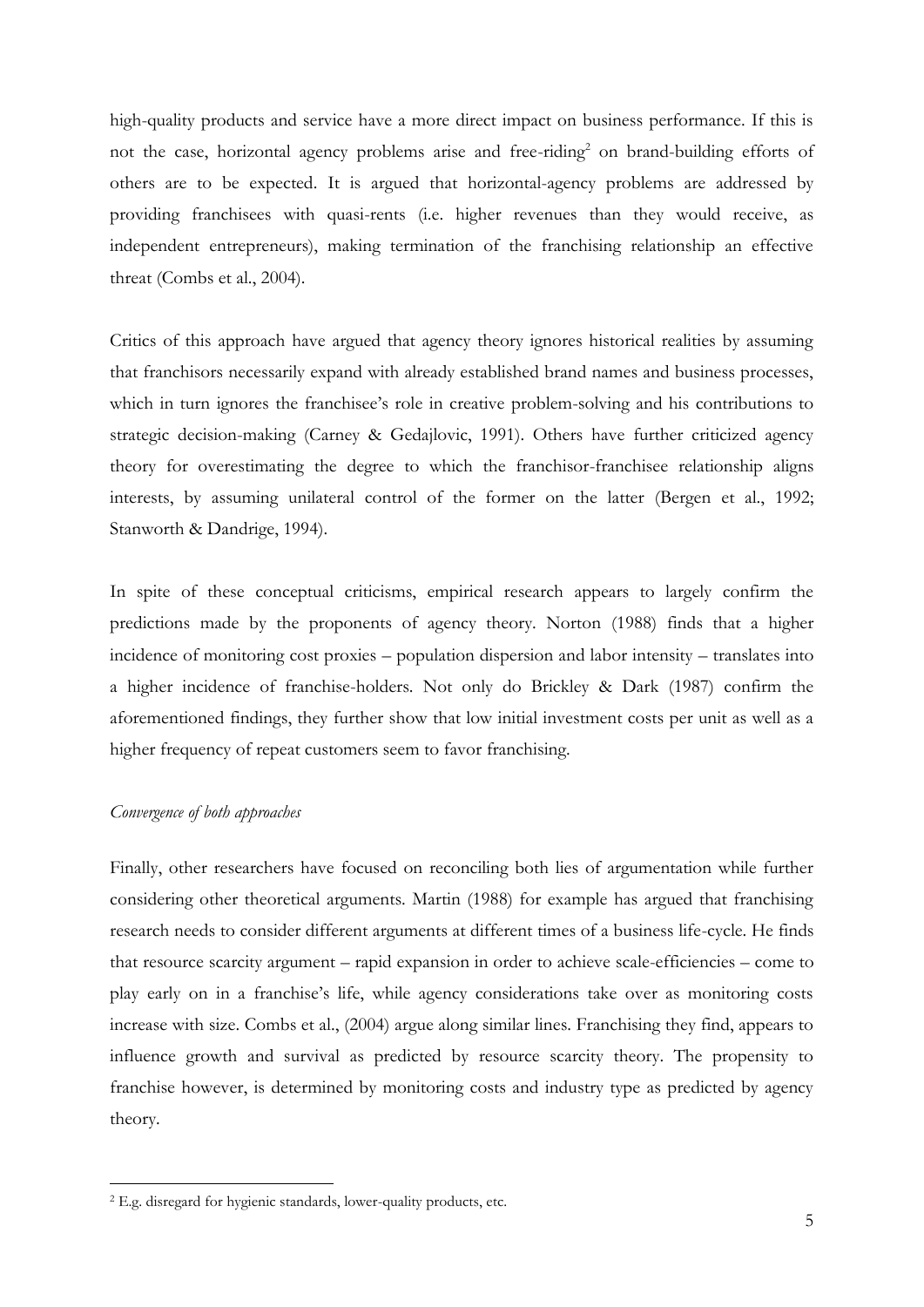### **1.3. Impact of franchising in developing countries**

<span id="page-9-0"></span>From a development agency's perspective, it appears to be quite relevant to not only consider the impact that a given product, service or technology distributed through franchising has on a given socio-economic context, but also to consider the potential impact of using franchising as distribution mechanism.

The literature on the impact of franchising in developing countries remains in its infancy to this date. While there are a number of authors which have pursued case-studies for given country and industry contexts (e.g. Preble & Hoffman, 1995; Alon & Welsh, 2001; Siggel et al., 2003), the subject remains contentious. This is on one hand due to the fact that it relates to the general globalization debate and on the other hand because insufficient data has prevented a systematic and differentiated study of the subject at hand (Alon, 2006). Due to the inherent lack of comparability of different developing market contexts, we will refrain from attempting to list up the entirety of the literature which could potentially be relevant in this area. Nevertheless, Alon (2004) has compiled a useful list of impact evaluation criteria which are to be considered in the context of international franchising. From the Swiss Development Agency's perspective, it appears useful to evaluate on a case by case basis the potential extent to which one or the other of these socio-economic benefits and costs come to play.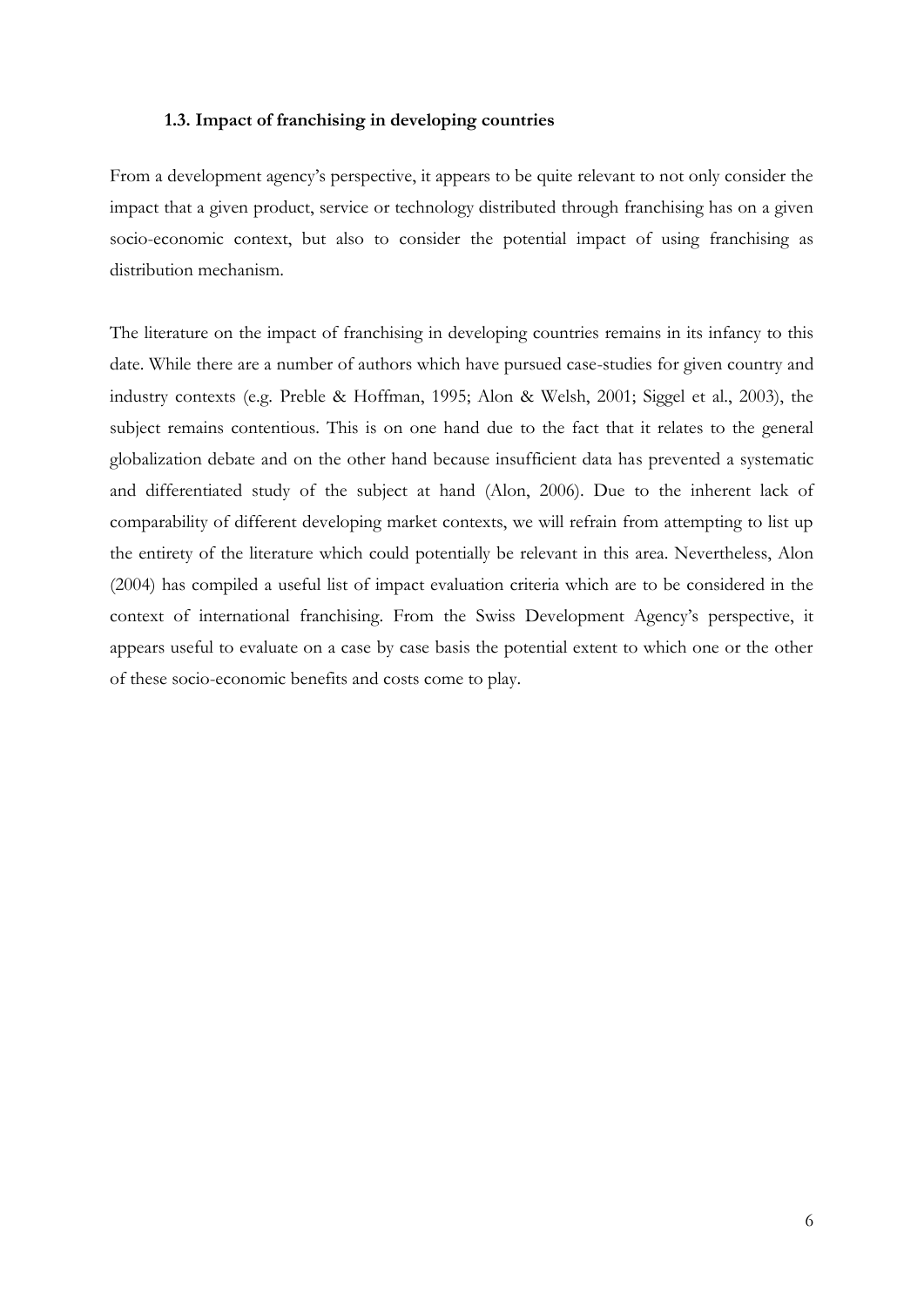| Socioeconomic benefits                         | Socioeconomic costs                             |
|------------------------------------------------|-------------------------------------------------|
| Output creation (direct, indirect and induced) | Output destruction due to replacement of        |
|                                                | non-franchised business                         |
| Job creation (direct, indirect and induced)    | Job destruction due to replacement of non-      |
|                                                | franchised business                             |
| Tax base increase due to higher output, higher | Tax base decrease due to "mom-and-pop"          |
| efficiency of new business and more accurate   | business and SME's not being able to            |
| reporting                                      | compete                                         |
| Economic modernization and infrastructure      | Displacement of workers employed in             |
| development                                    | inefficient or outdated sectors                 |
| Economic clustering                            | Uneven economic development                     |
| Reduction in capital flight due to local       | Short-term BOP deficits due to imported         |
| investment                                     | goods and capital outflows (royalties)          |
| Long-term economic growth due to higher        | Increased inequality due to emergence of new    |
| levels of entrepreneurship and SME             | entrepreneurial class                           |
| development                                    |                                                 |
| Diffusion of innovation; increased             | Franchisee failure                              |
| competition resulting in lower prices and      |                                                 |
| increased consumer choice; more efficient      |                                                 |
| supply chains                                  |                                                 |
| Franchising education and skill transfer       | Many jobs are menial in nature requiring a low  |
|                                                | need for skill development                      |
| Transfer of "Western" managerial expertise     | "McDonaldization" of society resulting in the   |
| and business models                            | destruction of local cultural fabric            |
| Increase of in consumer choice                 | Rationalization of consumer choice              |
| Consistent prices and quality                  | Prices of foreign franchisors often higher than |
|                                                | local alternatives                              |
|                                                | Source: adapted from Alon, 2004, p. 157         |

<span id="page-10-0"></span>Figure 1: Impacts of International Franchising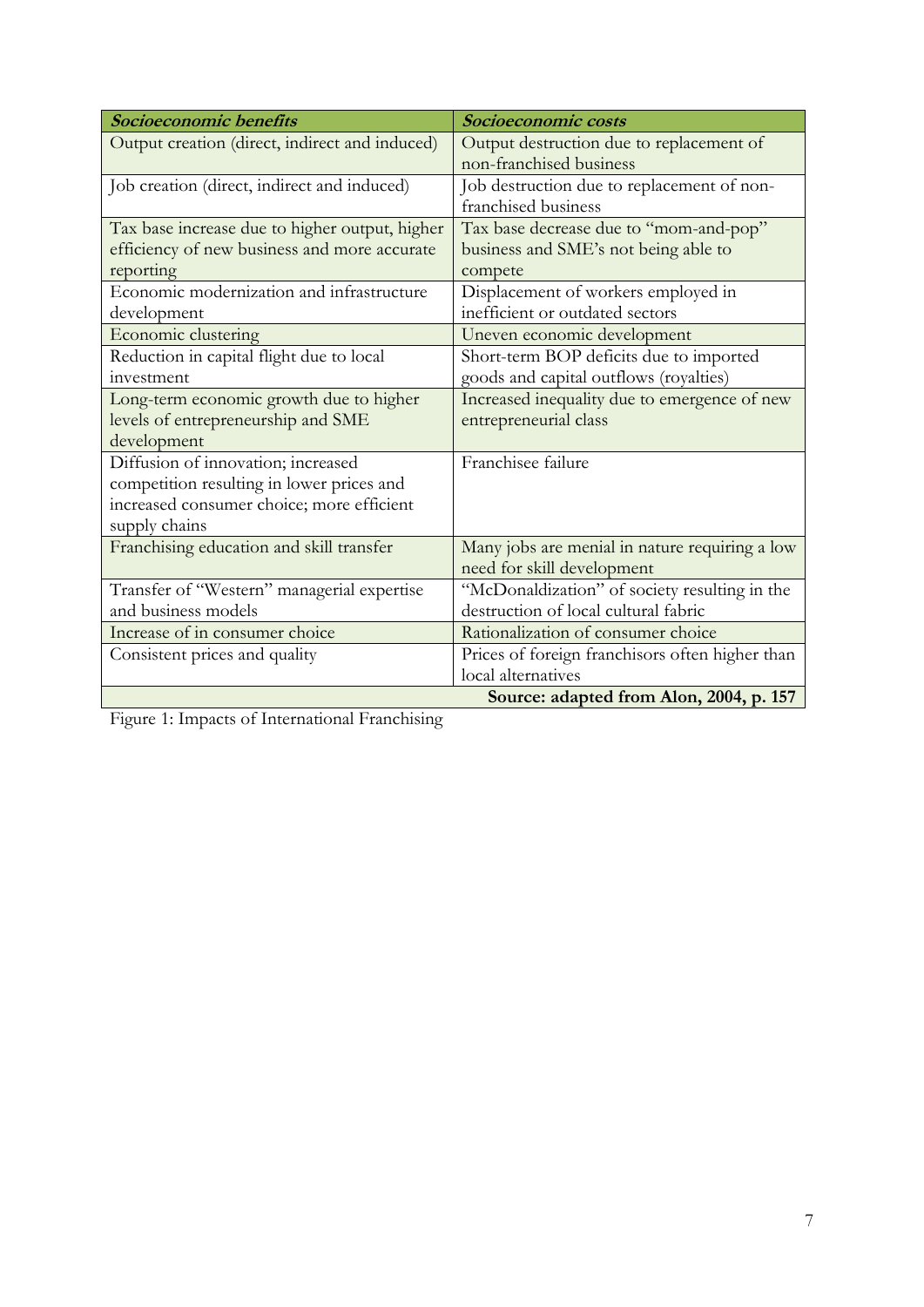#### <span id="page-11-0"></span>**2. Theory of Micro-Franchising**

The following section focuses on the theoretical dimension of micro-franchising. First we consider what micro-franchising is and what its objectives are. We then pursue by discussing the contextual specifics and the adaptions made by micro-franchising compared to the traditional franchising business model (explained above). We conclude by stating the requirements needed to successfully micro-franchise from a theoretical perspective.

## <span id="page-11-1"></span>**2.1. Definition**

The literature on micro-franchising does not build on a differentiated theoretical basis. As a relatively recent phenomenon with the majority of micro-franchises emerging only in the last few years (Gibson, 2007: 24). Much of what we know concerning micro-franchising derives from practitioners' reports and case study analysis and as such, is not grounded in any particular theoretical framework. More specifically, no theoretical discourse exists drawing on agency and resource scarcity theories which are currently considered the standard in traditional franchising (Kistruck, et al., 2011: 506). This is the case despite of the fact that Fairbourne (2007: 8) declares the importance of learning from traditional franchising as it presents the foundation for microfranchising. Micro-franchising is a development tool presenting itself in the form of a business model. Essentially the concept combines the business model of traditional franchising with the social connotation of "micro"; referring to poverty alleviation, benevolence, base of the pyramid and sustainability (Fairbourne, 2007: 8).

The shared prefix points to the emphasis on selected services for very low-income clients. Microcredit refers to providing very small loans to impoverished people, whereas in microfranchise it signifies the focus on small businesses run by necessity entrepreneurs (Jones Christensen, et al., 2008: 596). Literature and practice both stress the synergic benefits deriving from completing micro-franchising by micro-financing, as often the would-be franchisee lacks the capital to become one (Hatch, 2007).

We have previously seen that firms operating in mature market economies opt for franchising business model in order to increase profits. In contrast the objective of micro-franchising is first and foremost to assist the poor by creating sustainable income through owning and operating their business and by that means, providing them with social and economic benefits (Fairbourne, 2007: 8f.) Scholars agree on entrepreneurship as being one of the key factors for economic development and thus lifting people out of poverty (Hürlimann, 2011: 3). Relevant literature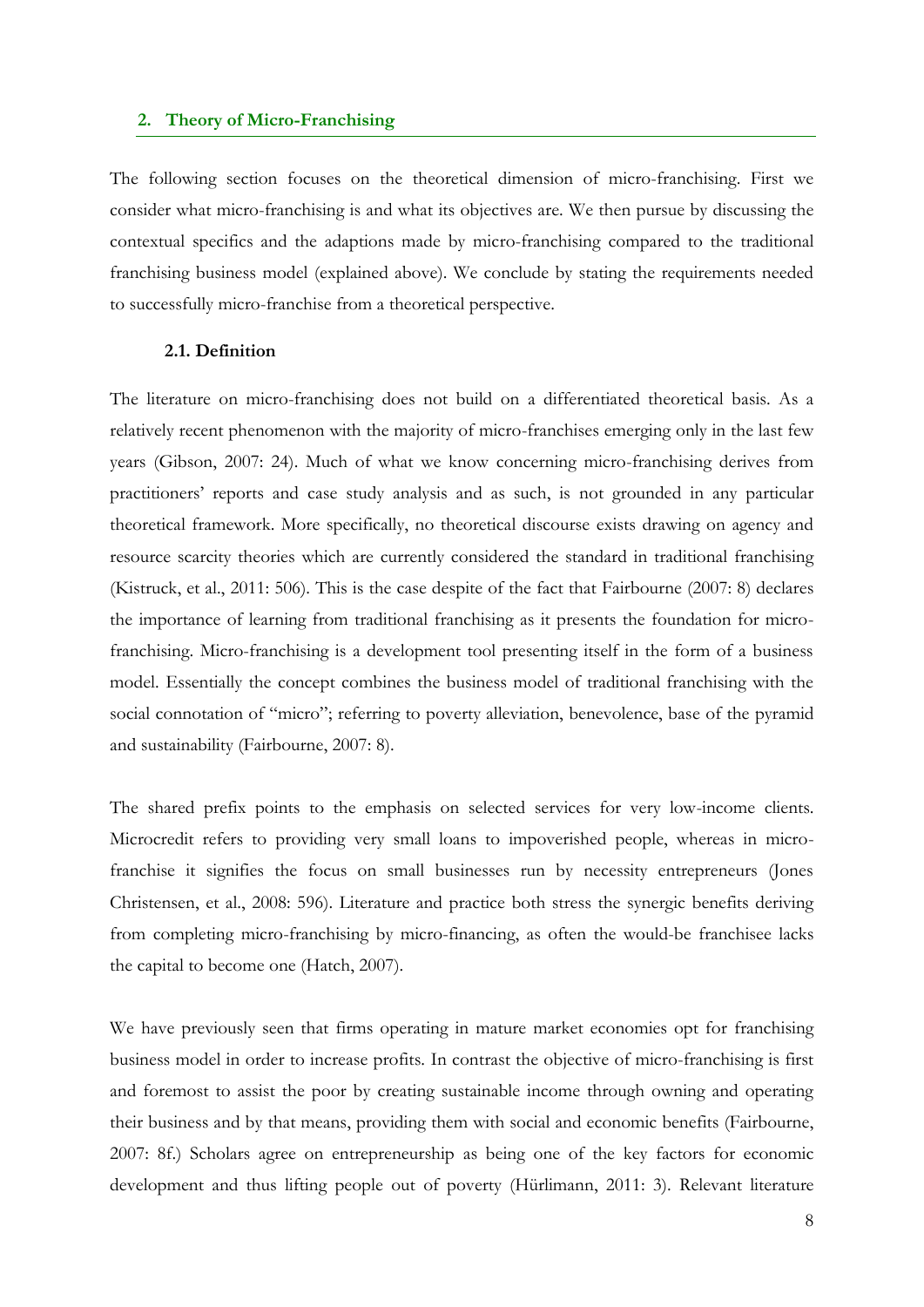stresses especially three core problems that prevent people at the bottom of the pyramid (BOP)<sup>3</sup> from becoming economically self-reliant (Fairbourne, 2007: 9):

- 1) The lack of skills needed to grow a successful business
- 2) The lack of jobs in developing countries
- 3) The lack of goods and services available to the poor

Micro-franchising offers a solution to these core problems. First by providing people who do not poses entrepreneurial skills with a business blue-print. Following this formula leads the franchisee to greater individual economic success, without even requiring an entrepreneurial spirit. Second, micro-franchises are often larger than traditional microenterprises, thus creating jobs also for those who are better suited as employee as they lack managerial skills. And third, multinational corporations (MNCs) gain through micro-franchising an effective method to deliver their goods and services to the BOP at an equitable price (Fairbourne, 2007: 9). This again allows consumers to increased access to goods, services and a higher quality of life (Rogers, Fairbourne and Wolcott, 2011: 39). Rogers et al. (2011, 39) identify micro-franchising as the adequate solution for the above three challenges, adding a fourth aspect:

4) The lack of MNC's understanding or ability to operate successfully in the vastly different context.

Hürlimann (2011: 4) complements these assumptions by referring to micro-franchising as a solution for large enterprises to get access to markets that they would not be able to tap into themselves due to their cost structure. Gibson (2007:24) additionally stresses that buying a wellestablished franchise cuts down on the business failure rate thanks to the defining characteristic of the franchise model: the franchisor has already been through the process of discovering the majority of the problems with running the business and has taken care of them in his own operation before starting to franchise. Consequently franchisees buy an already-tested business model and reduce thereby the risk of failure (Gibson, 2007: 24).

## <span id="page-12-0"></span>**2.2. Context: the informal market**

<u>.</u>

Traditional franchising literature has been developed assuming a formal, high-scale economy as

<sup>3</sup> Prahalad (2009: 28) illustrate the distribution of wealth and the capacity to generate incomes in the world in the form of an economic pyramid. The 4 billion people living on less than 2\$ a day constitute thereby the *bottom of the pyramid* (BOP).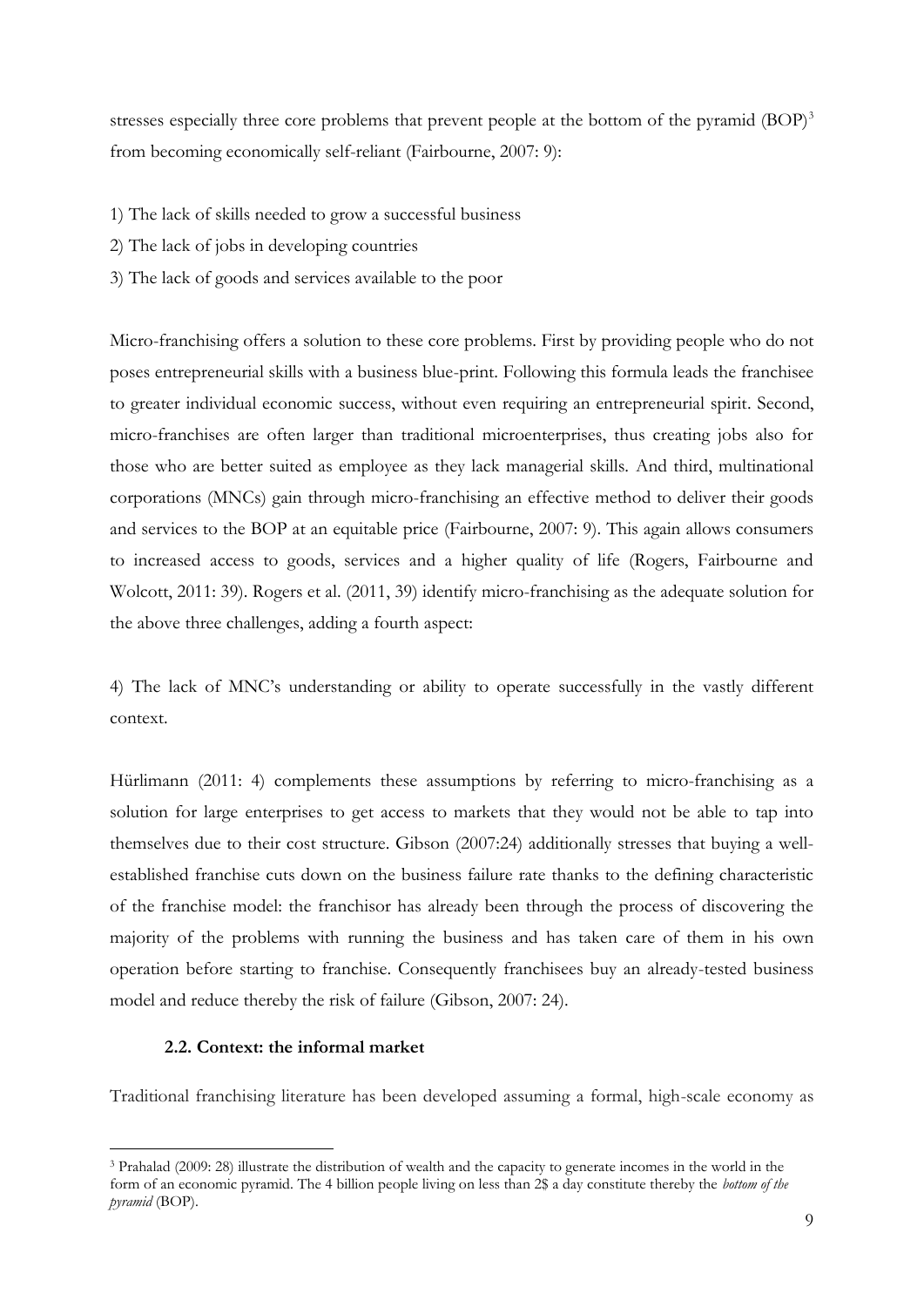the operational environment. Micro-franchising is set to work in the BOP market, where the informal economy makes up for the largest part. The informal market has been recognized as one of the biggest development challenges currently facing the developing world (Henriques and Herr, 2007: 43). Research indicates that barriers to entrepreneurial activity in those markets include: the lack of access to capital, the lack of education and skills, weak networks, poor working conditions, limited resources and marketing, limited training, low innovation, legal issues, and high levels of harassment by authorities (Henriques and Herr, 2007: 46ff.)

Theories of business operations have generally been formulated in the context of the economically advanced nations. Given the contrasting conditions of the developing world's business environment, current theory does not adequately explain the best way to operate in BOP markets (Jensen and Sutter, 2008: 192). Nevertheless micro-franchising literature assumes to partly provide mechanisms to overcome the above described constraints, as by design microfranchising enhances businesses and addresses barriers to employment and market entry. These benefits occur when the franchise opportunity enables a micro-franchisee to access established networks, supply chains, and marketing options provided by the franchisor. Micro-franchising also links individuals to the formal economy when the parent organization operates in it. As such, being involved in a micro-franchise, one benefits from legal standing and legitimacy (market securities, legal protection as a certified vendor etc.) and gains access to knowledge and training covering for the lack of education and skills (Henriques and Herr, 2007: 48f; Jonson Christensen et al., 2010: 596).

Of particular importance for our analysis are the implications derived from the theoretical discussion on the issue of infrastructure. BOP markets lack the infrastructure required by firms in traditional markets - from roads, railways, electricity to communication systems. Businesses therefore face distribution and production challenges as they attempt to build their presence in these areas (Jensen and Sutter, 2008: 198). Chikweche and Fletcher (2011: 343) see franchising as a distribution strategy, which firms can use to enhance distribution at the BOP. Gibson (2007: 34) argues in the same direction by declaring that micro-franchising does not only work in large cities but also in very remote locations. On the other hand Jensen and Sutter (2009: 198) state infrastructure and corruption as the two contextual factors, which cannot easily be mitigated by micro-franchising, despite being considerable. These conflicting assumptions should be kept in mind to approach the issue at-hand while analyzing best practice cases.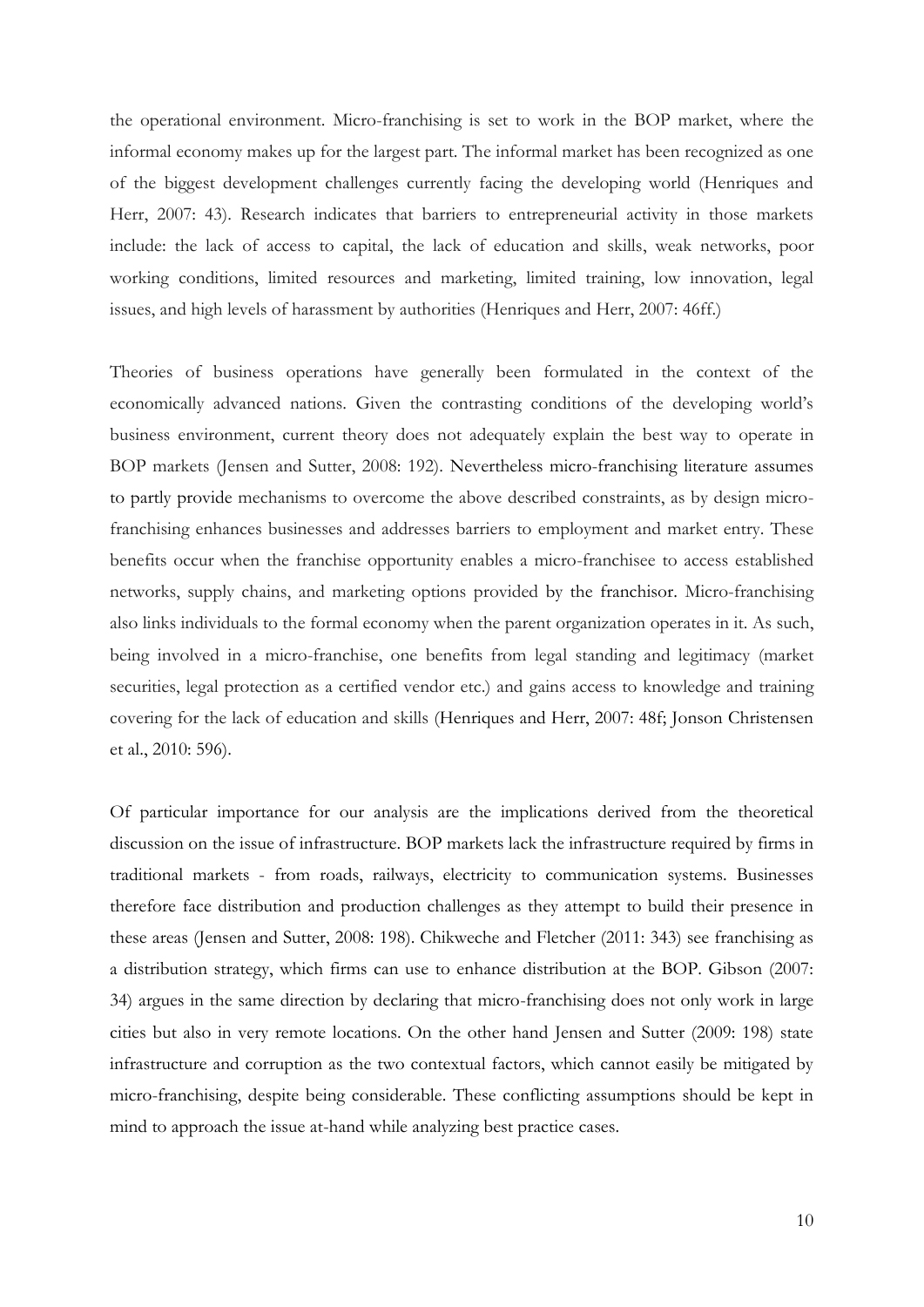

<span id="page-14-1"></span>Figure 2: Micro-Franchising as a tool to connect the informal economy

## **2.3. Micro–Franchising distinctions**

<span id="page-14-0"></span>Although traditional franchising provides the business model, there are important adaptions to the concept in micro-franchising, accounting for the different contextual situation and the underlying social objective:

## *Adaptation relating to size*

The adaption relating to size is the most obvious one, considering the prefix "micro". The average US franchise costs roughly 250'000 \$, whereas micro-franchise startup costs range from 25 – 25'000 \$ (Fairbourne, 2007; Jones Christensen et al., 2010).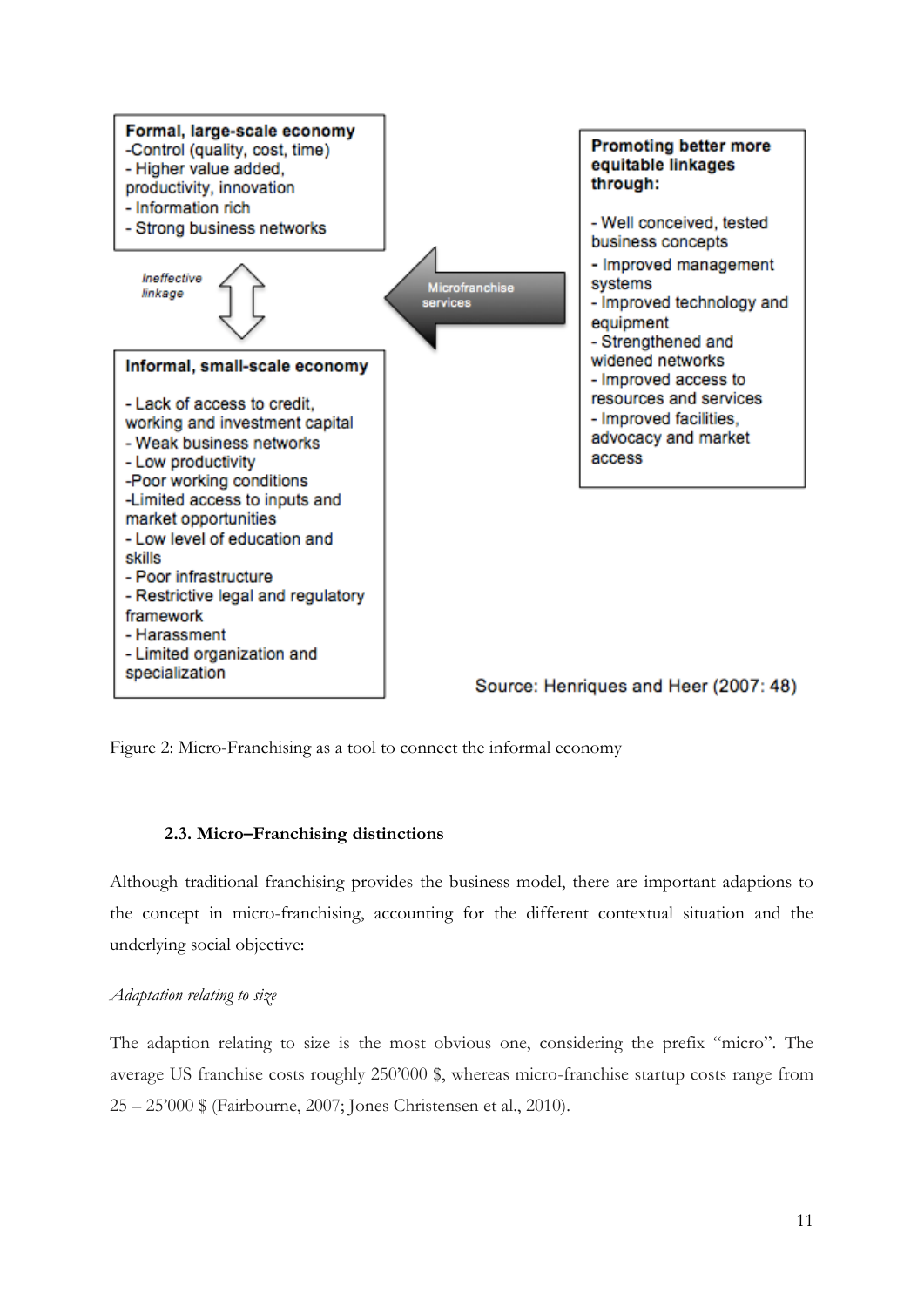### *Adaptation relating to financial structure*

Another significant modification of the Western franchise model concerns the issue of profit for the franchisor (Jonson Christensen et al., 2010: 596). The literature distinguishes three main types of the financial support structure, reflecting to a large part the varying degree of benevolent motives behind establishing a franchise:

1) *Social micro-franchising:* The dominant objectives are to provide goods and services at an affordable price and to create jobs at the BOP. The model operates off of a financial model that is not focused on sustainability. A continuous flow of funds into the project is needed, since product costs are subsidized in order to reach the objectives (Fairbourne, 2007: 10).

2) *Sustainable micro-franchising*: Sustainable micro-franchises pursuits the objective to create profit for the micro-franchisee and enough surplus profit to sustain the micro-franchisor, while providing goods and services at an equitable price (Fairbourne, 2007: 10f.)

3) *For-profit micro-franchising:* This model is very similar to sustainable franchising with one added variable - to create enough profit for the micro-franchisor to return profit to investors. This model requires much higher start-up capital in order to scale quickly and become profitable enough to repay investors. Even within the sustainable micro-franchise model, sustainability may not occur until the franchise system has grown to a sustainable point, meaning until it has a certain number of franchisees operating franchises that pay fees (Fairbourne, 2007: 11).

#### *Adaptation relating to the nature of the franchisor*

How much emphasis is put on the social objectives and how much on profitability and returns to the franchisor depends strongly on the characteristics of the franchisor. This constitutes another key modification to the traditional franchise model. Generally, micro–franchise relationships are initiated by franchisors who are either independent business people, NGOs or MNCs.

1) *Independent micro-enterprise owners as franchisors:* Independent micro-entrepreneurs can turn to micro–franchising after having accumulated enough business experience, clientele and capital to expand into multiple locations. So each time they sell a new franchise, they gain another location, which helps the business increase its market share. They gain consistent paying customers, royalty fees and franchise fees and the opportunity to build a strong brand and to expand the franchise's product-distribution channel (Gibson, 2007: 27).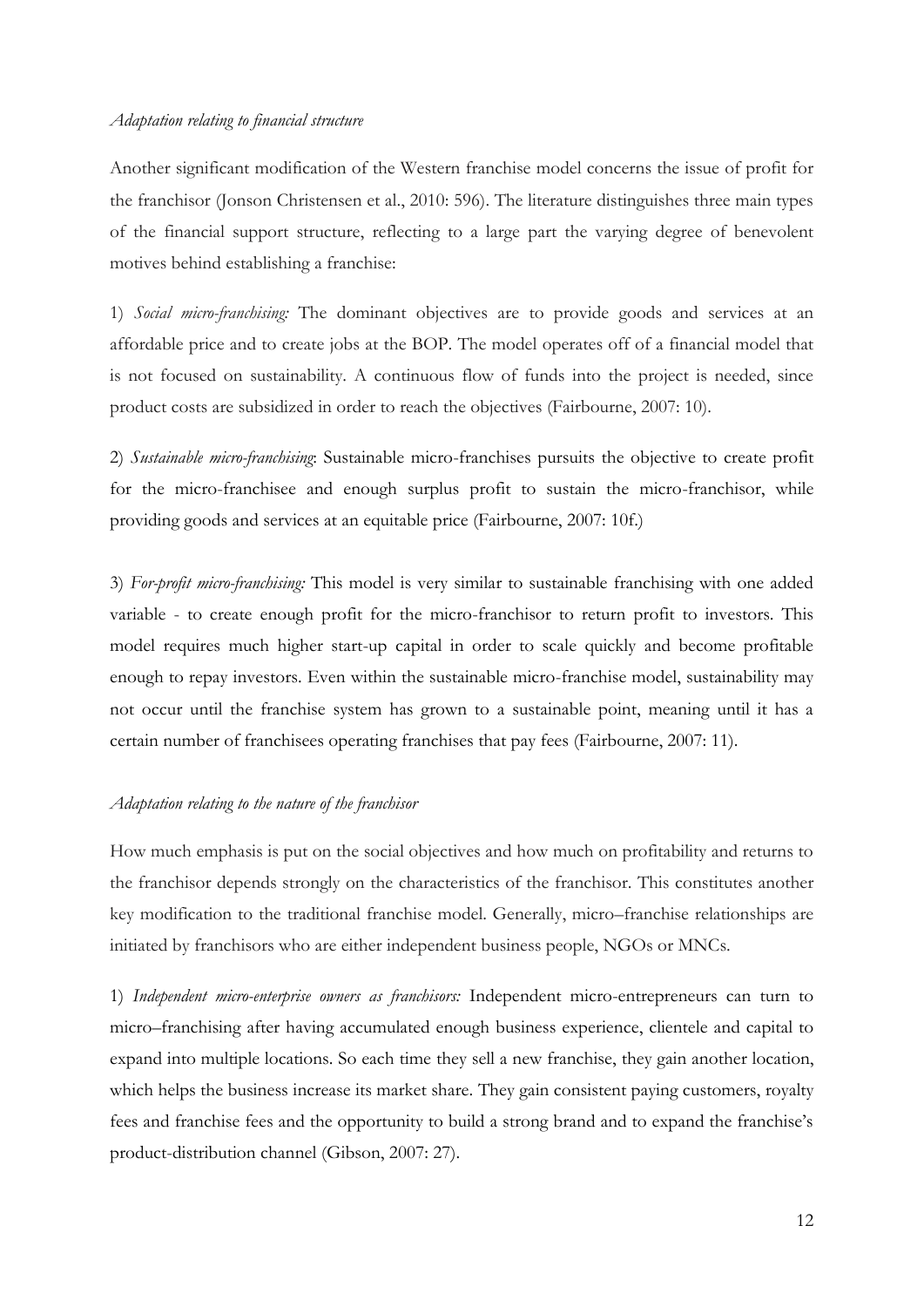2) *NGOs:* In recent years NGOs have discovered micro–franchising as a method to get involved in the development process. From the NGOs perspective micro–franchising is all about helping struggling necessity entrepreneurs by giving them another alterative. NGOs typically assume their franchisor role by creating a business from scratch and replicating it, or investing in a struggling micro-enterprise that has potential for growth and help that business become a micro-franchise network (Gibson, 2007: 27).

3) *MNCs:* In recent years powerful businesses have recognized that profits can be made in markets other than those in the developing world. Realizing that the four billion people who find themselves at the base of the economic pyramid have basic needs that are not met yet, they are expanding their efforts into these new markets (Gibson, 2007: 27).

### <span id="page-16-0"></span>**2.4. Implications for success**

So far the theoretical discussion identifies crucial requirements for a micro-franchise to work from the perspective of the literature:

In order for micro-franchising to be successful, the business that is to be replicated must have proven itself to be worthy of it. It must present a good developed, established, sustainable model and rely on prone local needs (Gibson, 2007: 25, Rogers et al., 2011: 37).

Furthermore there are requirements for potential products and services to be distributed through the franchising model. Micro-franchising operates usually in areas where people mostly have no or little education, which restricts the complexity of the product considerably. The product must be very simple to understand. No higher education should be required to explain and sell the product/service. Even if the franchisee understands it, chances are that his costumers will not, in which case they will not buy them (Hürlimann, 2011: 15f.)

Financial success of the franchisor is tied directly to the financial success of the franchisee. Thus the micro-franchisor has a significant interest in seeing the micro-franchisees get the support, training and mentoring they need (Gibson, 2007: 34ff.) The micro-franchisor primarily seeks entrepreneurial managers in franchisees. The operational theory behind micro-franchising is the belief that management is a skill that is eminently trainable. NGOs concerns for the microfranchisees to be successful are even heightened by their explicit goal to foster entrepreneurship and self-reliance of the franchisees (Jones Christensen et al., 2010: 596).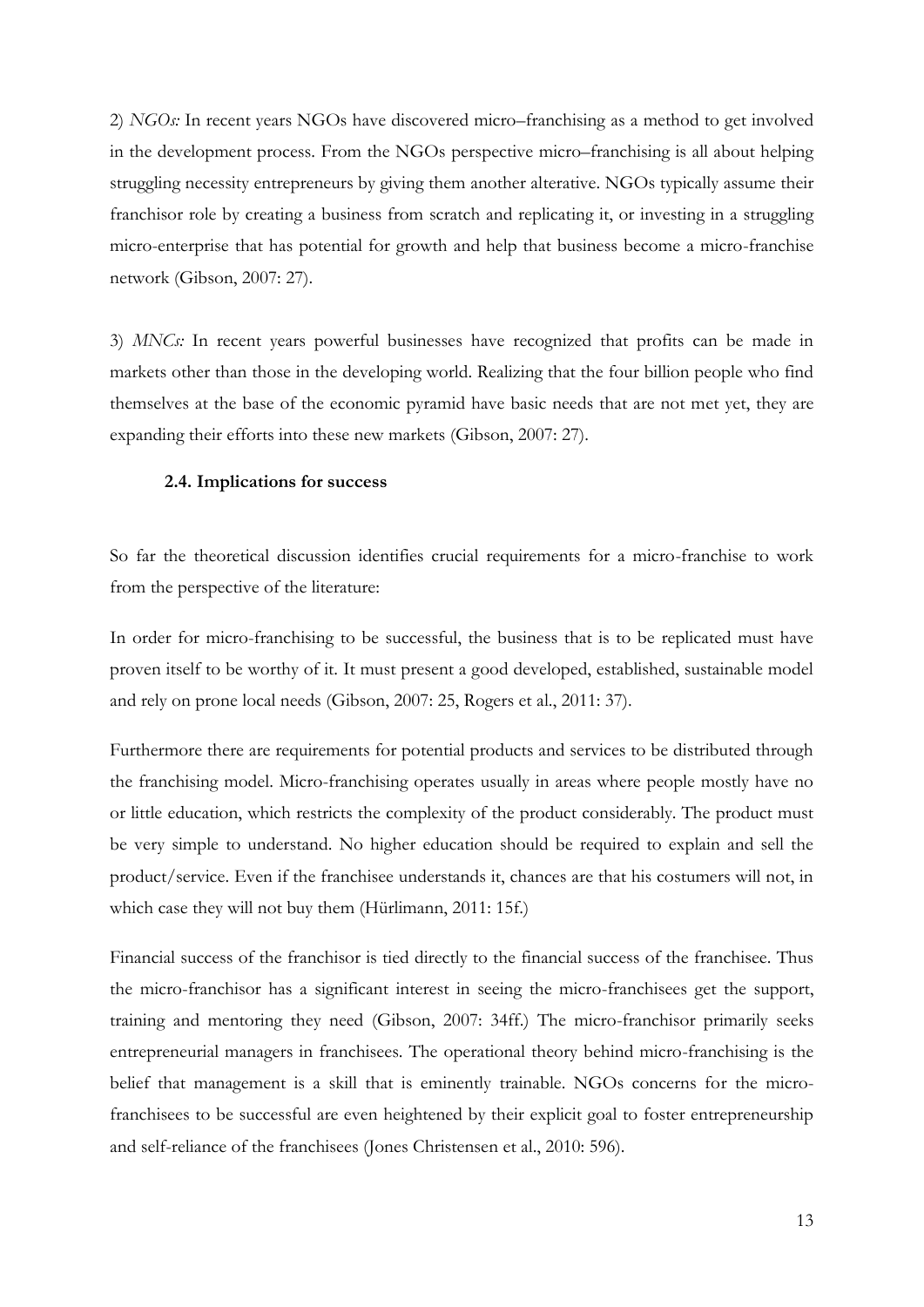|                | Franchising theory                           | <b>Micro-Franchising theory</b>                 |  |
|----------------|----------------------------------------------|-------------------------------------------------|--|
| Goal           | <b>Economic considerations:</b>              | <b>Economic considerations:</b>                 |  |
| of business    | Growth of business/profit                    | Growth of business/profit                       |  |
|                |                                              | Social considerations:                          |  |
|                |                                              | Poverty alleviation                             |  |
| Why            | <b>Resource Scarcity theory:</b>             | <b>Economic considerations:</b>                 |  |
| chose          | Franchisee brings either financial or        | Provides access to the BOP market               |  |
| franchising?   | human capital in order to achieve            |                                                 |  |
|                | rapid scale-up.                              |                                                 |  |
|                | Agency theory:                               | Social considerations:                          |  |
|                | Savings in monitoring costs by               | Potential to turn necessity                     |  |
|                | resolving horizontal-agency                  | entrepreneurs to self-reliant                   |  |
|                | problems.                                    | franchisees, creates jobs, makes goods          |  |
|                |                                              | and services available for the poor             |  |
| Premises to be | Functioning, sustainable business model:     |                                                 |  |
| met            | profitability                                |                                                 |  |
|                | existing market demand                       |                                                 |  |
|                | established operational procedures           |                                                 |  |
|                | marketing and sales strategy                 |                                                 |  |
|                | etc.                                         |                                                 |  |
|                |                                              |                                                 |  |
|                | Franchisee bears entrepreneurial             | Simplicity of product, business model           |  |
|                | risk                                         |                                                 |  |
|                |                                              | Possibility of subsidies during early           |  |
|                |                                              | stages of micro-franchisee life-cycle           |  |
|                | Nature of product matters:                   | Nature of product matters:                      |  |
|                | $\rightarrow$ interest alignment in order to | $\rightarrow$ reduce franchisee risk related to |  |
|                | resolve vertical-agency problems             | lack of "diversification" through stable        |  |
|                | (e.g. repeat customers; ongoing              | revenue streams (e.g. repeat                    |  |
|                | support; quasi-rents)                        | customers)                                      |  |

<span id="page-17-0"></span>Figure 3: Overview theory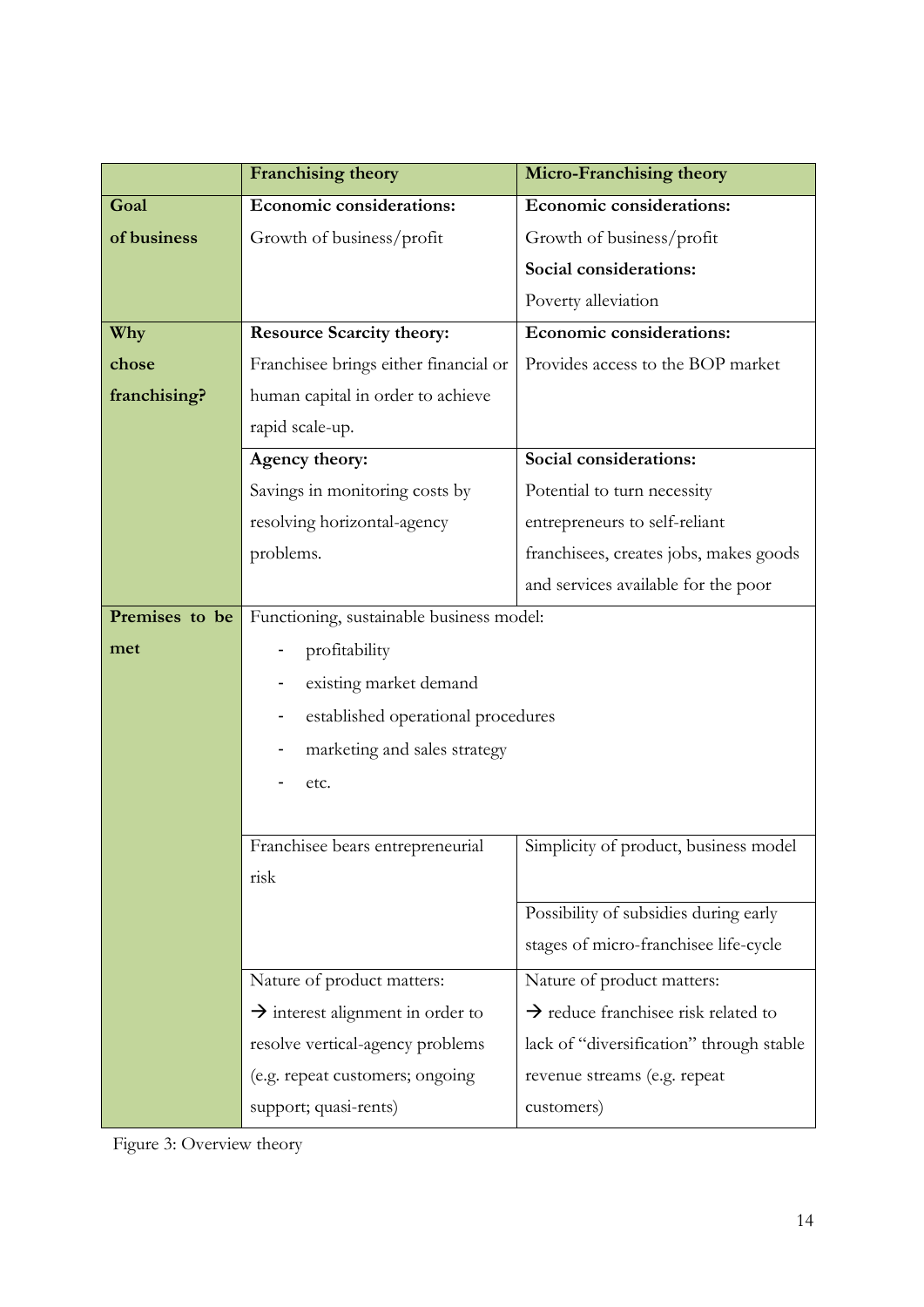#### <span id="page-18-0"></span>**3. Best-Practices in Micro-Franchising**

Based on the theoretical considerations of the franchising and micro-franchising literature, this section aims to identify best-practices of current ongoing micro-franchising projects as several micro-franchising businesses have emerged within the last 20 years. Beyond the theoretical framework, it is their business design and management, their operating experience, their achievements and business breakdowns which provide the best overview for defining general criteria for success in the micro-franchising business. To do so, this analysis is based on the database of 18 micro-franchising businesses established by Fundes.

As such, we start by presenting our main findings from the analysis of currently existing microfranchises. We then identify and explain in detail the main criteria for success for microfranchising which the SDC needs to bear in mind when designing micro-franchise businesses as development aid tool.



### <span id="page-18-1"></span>**3.1 Overview of the main findings on Micro-Franchising**

Figure 4: Cases by business model

<span id="page-18-2"></span>**Finding 1**: Over two thirds of the successful micro-franchising projects are based on a classical sales agent model (e.g door-to-door selling, etc.). Internet service based models in India, which are often adaptations of the sales agent model to services, represent 25% of the successful projects considered Technology based approaches due to turn-key, cost and tipping point issues are only representing 6% of the analyzed projects.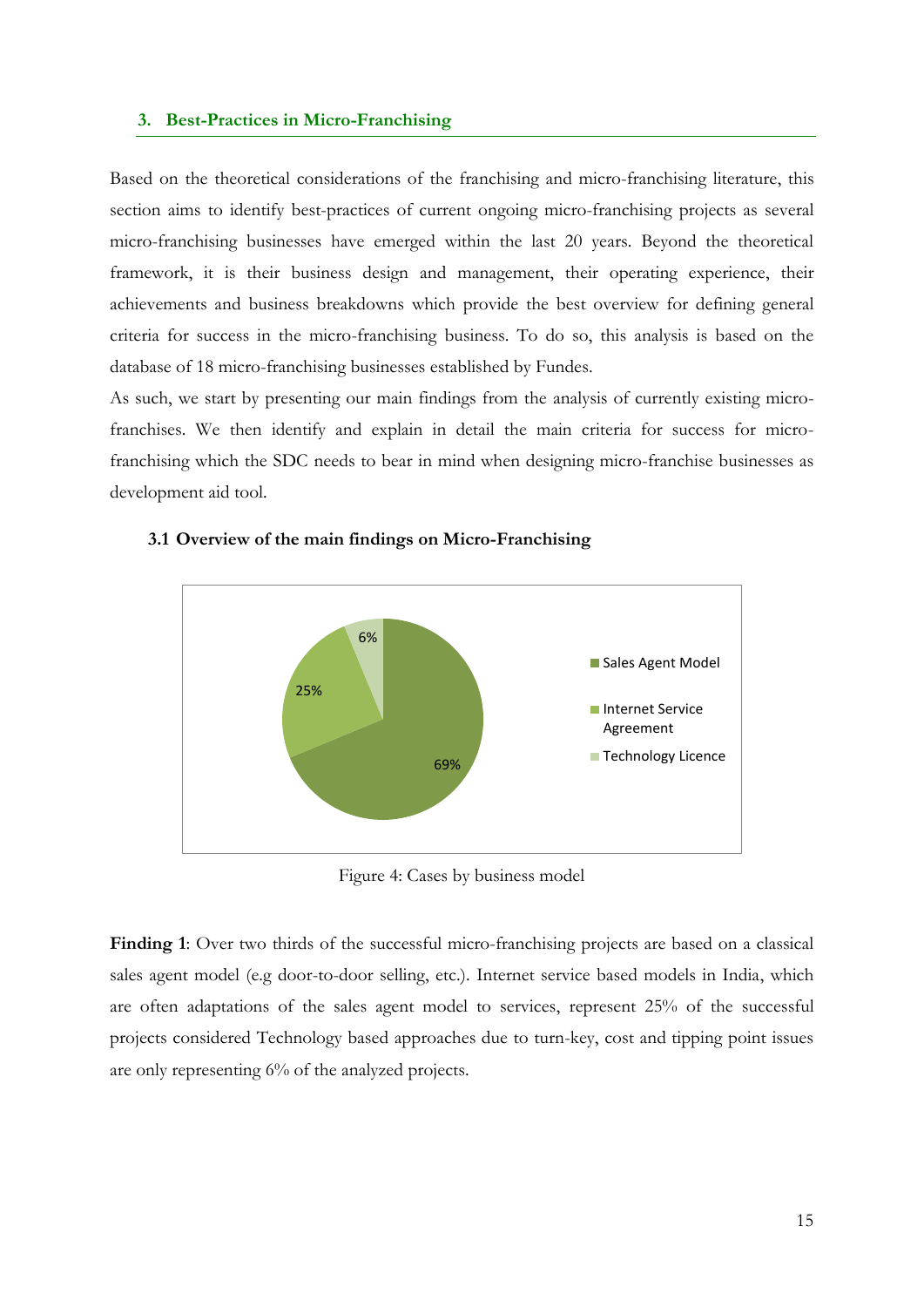

Figure 5: Cases by compensation scheme

<span id="page-19-0"></span>Finding 2: The relative importance of sales agent models is also reflected in the predominance of margin-based sales commission payment schemes. Due to the fact that projects need to focus on easy, transparent and feasible business-models, the margin based sales commissions approach appears to prove itself as best fit for micro-franchising projects. While this finding is in opposition to the franchising literature as royalty-based compensation models do not exist in micro-franchising, it confirms micro-franchising theory in its aim for simple interest alignments.

|          | <b>NGO</b>                                               | Company           |  |
|----------|----------------------------------------------------------|-------------------|--|
| Imported | <b>Living Goods</b><br><b>Health Store</b><br>Foundation | Shakti<br>Semilla |  |
|          |                                                          | Constructiva      |  |
| Local    | KickStart                                                | Patrimonio Hoy    |  |
|          | Lijiat Papad                                             | Fan Milk          |  |
|          | Tosepan Pajti                                            | Mi Tienda         |  |
|          | <b>Drishtee</b>                                          | Vodacom           |  |
|          |                                                          | N-Logue           |  |

Figure 6: Cases by background

<span id="page-19-1"></span>**Finding 3:** Local initiatives of micro franchising, whether for-profit corporations or non-profit NGOs, seem to be prevalent, dominating over their "imported/external" business homologues. This might be due to the fact that one of the most important criteria of success for launching a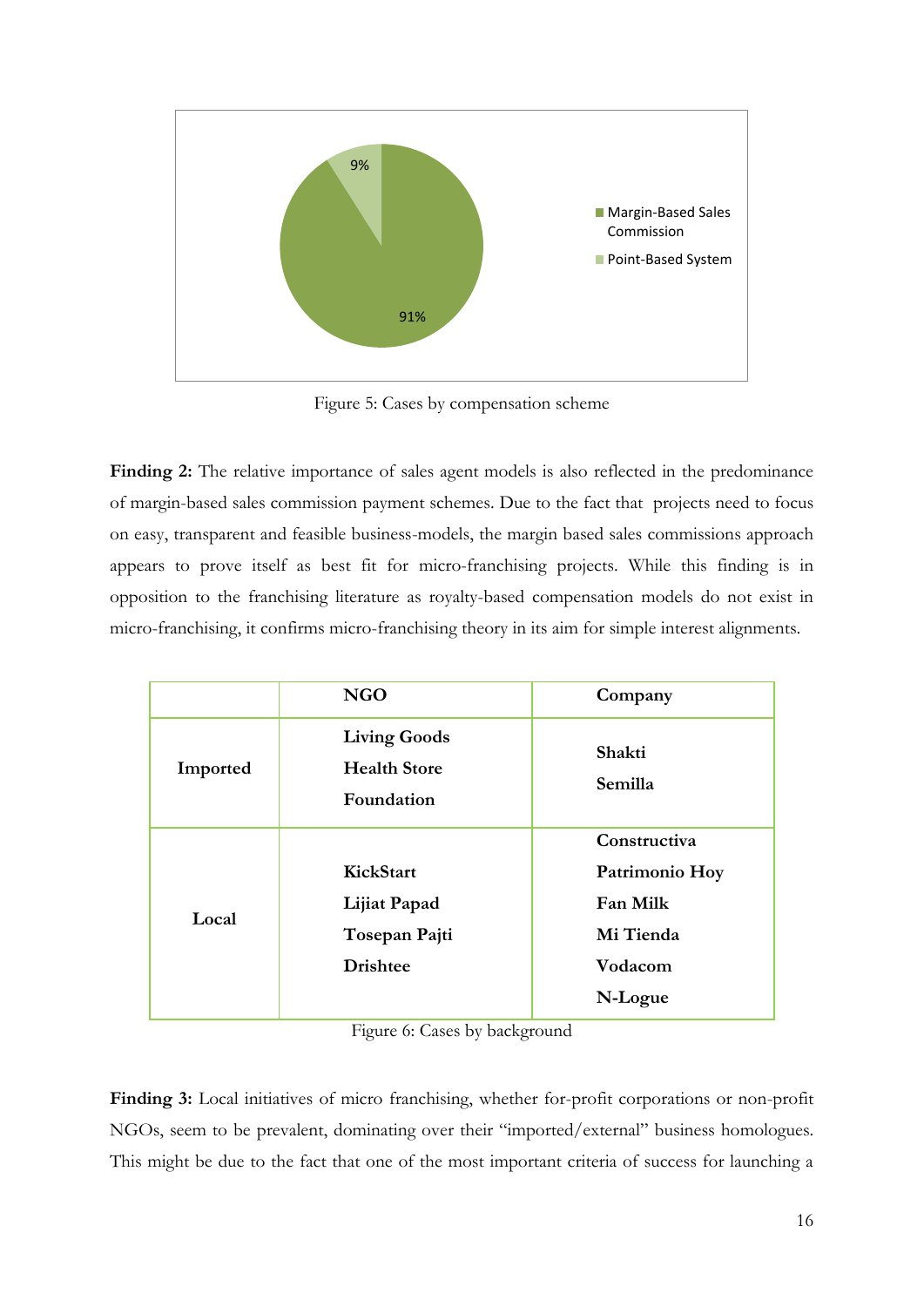micro-franchising project is the local knowledge of the BOP target market as well as the local adaption of products and marketing initiatives.



Figure 7: Cases by upfront costs

<span id="page-20-0"></span>**Finding 4:** Because of the strong theoretical conception of micro-franchising as combination of a business in a box and micro-finance, one would have expected to have a majority of microfinance based projects. The analysis showed a more differentiated picture. Projects without upfront cost are clearly in the minority but nevertheless it seems that projects often do not need micro-credit funding (due to startup capital available for franchisees or external donations).

| <b>Positive Achievements</b> |                                               |                                                                      | <b>Business Drawbacks</b>                |
|------------------------------|-----------------------------------------------|----------------------------------------------------------------------|------------------------------------------|
|                              | <b>Stable Revenue Stream with fast-moving</b> | $\overline{\phantom{0}}$                                             | <b>Lack of Profit: Sustainability</b>    |
|                              | consumer goods (Shakti, Grameen Phone,        |                                                                      | threatened by dependency on              |
|                              | Drishtee)                                     |                                                                      | <b>Subsidies</b> (Shakti, Health Store   |
|                              | Local Adaptation of Product (Shakti,          |                                                                      | Foundation, Kick Start, Grameen Phone,   |
|                              | Patrimonio Hoy, Lijjat Papad, Mi Tienda,      |                                                                      | Honey Care Africa, n-Logue,              |
|                              | Semilla, Fan Milk, Grameen Phone)             |                                                                      | Constructiva, Drishtee, Living Goods,    |
|                              | Efficient Distribution Network (Shakti,       | Tosepan Pajti, Lijjat Papad)                                         |                                          |
|                              | Fan Milk, Mi Tienda, Living Goods, Health     | <b>Unstable Revenue Stream</b> (n-Logue,<br>$\overline{\phantom{0}}$ |                                          |
|                              | Store Foundation) – Consumer Goods            |                                                                      | Patrimonio Hoy, Constructiva)            |
|                              | Good Branding (Living Goods, Mi Tienda,       | Inability to adjust to market trends<br>-                            |                                          |
|                              | Shakti, Semilla, Fan Milk, Constructiva,      |                                                                      | (Grameen Phone, n-Logue) - Counter-      |
|                              | Drishtee, Lijjat Papad)                       |                                                                      | example is Drishtee having developed 30  |
|                              | Diversification Strategy (Drishtee, Mi        |                                                                      | different business models                |
|                              | Tienda)                                       | -                                                                    | Difficulties in Monitoring (Fan Milk)    |
|                              |                                               | -                                                                    | Lack of sales skills (Patrimonio Hoy)    |
|                              |                                               | -                                                                    | <b>Competition with local Government</b> |
|                              |                                               |                                                                      | (Patrimonio Hoy)                         |

<span id="page-20-1"></span>Figure 8: Overview best-practices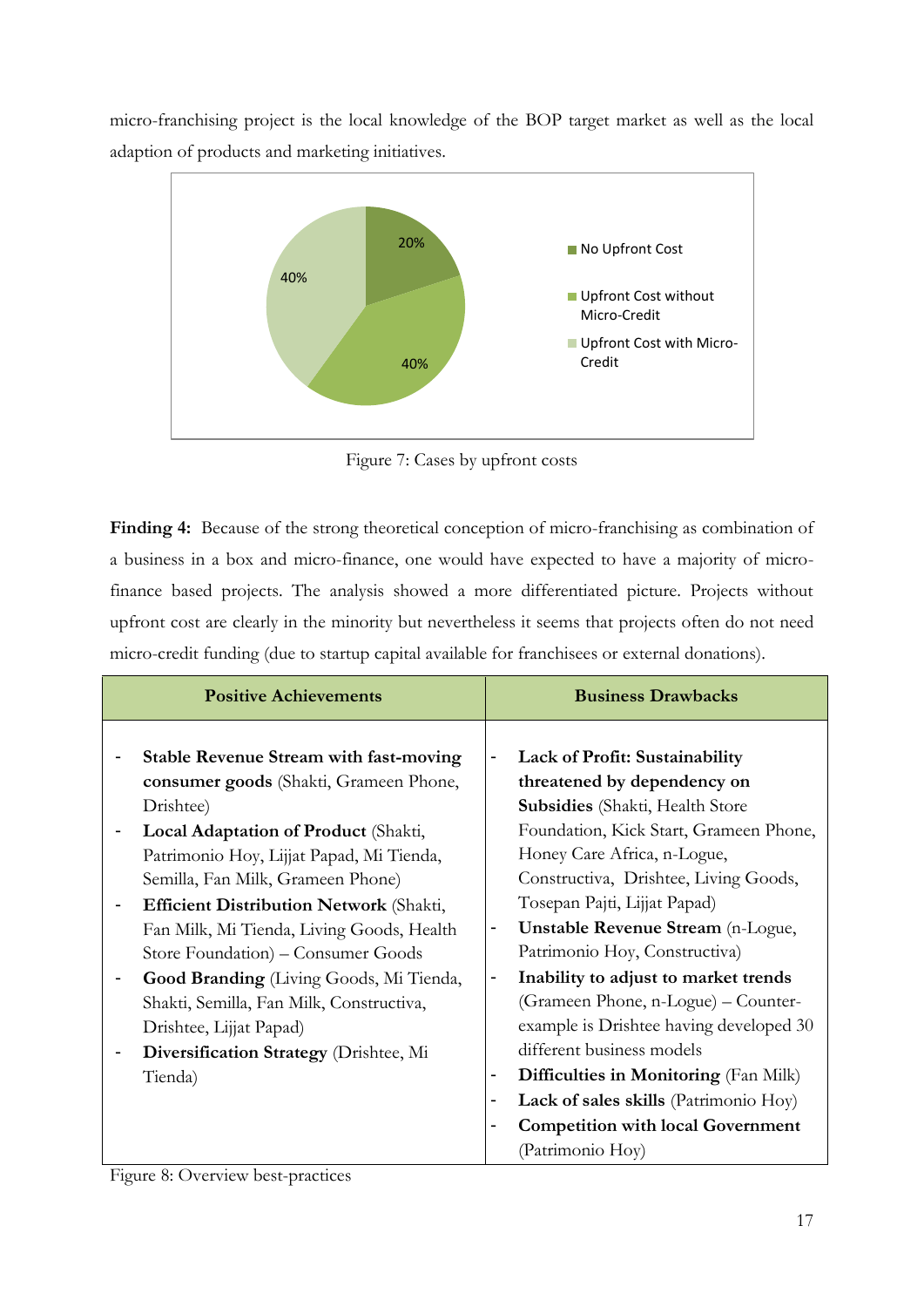Finding 5: If we assess more in detail the respective achievements and business drawbacks of micro-franchising projects, we see that almost all micro-franchising projects face the problem of a lack of profits which undermines the sustainability of those projects due to the dependency on subsidies. Furthermore, unstable revenue streams have been a recurrent problem for microfranchising of construction materials while internet service providers faced the problem of being unable to adjust to the market. On the other hand, the stable revenue stream to consumer goods, the adaptation of the business to local needs, the product marketing, and efficient distribution networks have been the most important success factors for micro-franchising projects.

#### <span id="page-21-0"></span>**3.2 Business Model**

#### *Viable For-Profit Business Model*

Micro-franchising should be based on a viable business model. In consistence with the franchising and micro-franchising theory, all micro-franchising businesses rely on a social business which proves the actual demand for the product or service at the bottom of the pyramid and therefore its economic or social viability. A common mistake has been to launch unproven business concepts at the BOP which may endanger the existence of the franchisee who is supposed to trust the business model and to invest in it. The n-Logue micro-franchising project in India underlines this existential mistake. While the business idea to provide internet services to rural areas through internet services in kiosks appeared as a logical BOP-Model, it turned out that the low level of demand (50% of Kiosks reported less than 5 users per day) made break-even impossible. Due to upfront costs of USD1200 financed through micro-credits, several kiosk owners faced severe financial problems. Due to the lack of demand, the business model was not profitable and therefore not sustainable either. As in any business, profitability both for the franchisor as well as the franchisee is indeed necessary to guarantee the longevity of the project, subsidized business models being constrained by the availability of subsidies. Franchisors should therefore directly operate the social business before launching a micro-franchising scheme to scale up the economies as well as the social impact. Only Patrimonio Hoy, Semilla, Fan Milk and Mi Tienda were actually able to scale up micro franchising and to achieve consistent growth.

#### *Dominance of Sales Agent Micro-Franchising Models*

In accordance with the Bottom of the Pyramid theory of C.K. Pralahad (2004), micro-franchises are predominantly designed as sales agent models (69%) or internet service providers (25%). There are several reasons for the dominance of sales agent micro-franchising models: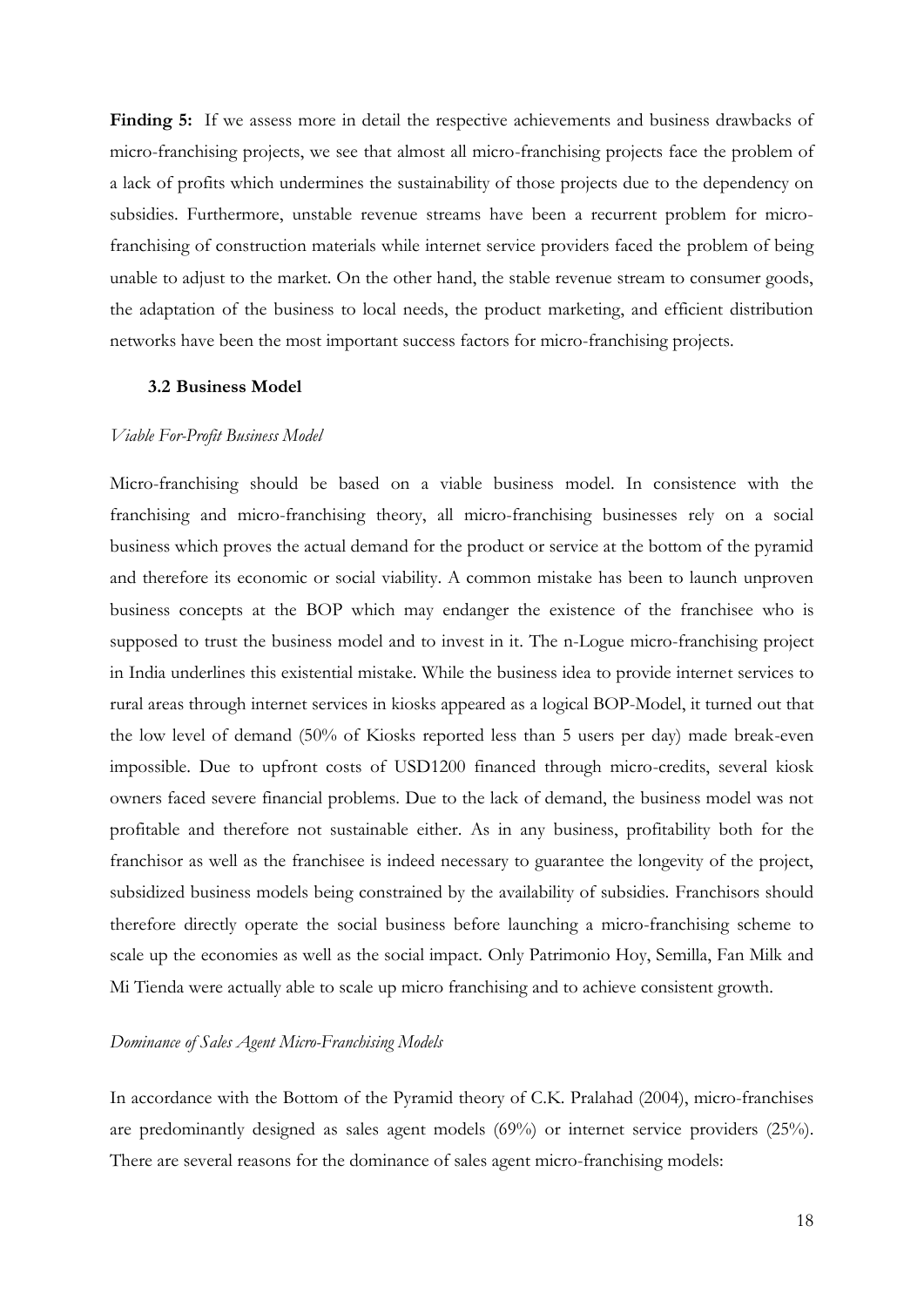Those business models have the advantage to generate a stable revenue stream in order to provide a stable income to the risk-averse micro-franchisee entrepreneurs. Usually sales agent models are based on FMCG (fast-moving consumer goods) products that have to be purchased on a daily/weekly basis (in opposition to technology based models) and hence guarantee a stable revenue streams for the franchisees who, by definition, are risk averse and dependent on regular incomes.

The fast-moving consumer goods also decrease monitoring costs for franchisors. Microfranchising of consumer goods or services guarantees repeat customers hence the control of quality is made through the customer himself. This is guaranteed both for sales of consumer goods and the provision of internet services. The Return on Investment (RoI) and product assessment is done immediately after the purchase.

Furthermore, the supply of fast-moving consumer goods creates strong bonds between franchisee and franchisor. Franchisees are dependent on the supply chain and logistic of their franchisor hence drop-out rates are reduced. Consequently, compensation in micro-franchising businesses is almost always made dependent upon sales through margin-based sales commissions  $(91\%)$ .

Success stories for commission-based sales agent models or internet service provisions with stable revenue streams and consequent quality guarantees have been the Shakti (India), Grameen Phone (India), Drishtee (India), Mi Tienda (Mexico), and Sevilla (Mexico) projects.

#### *Challenges to apply micro-franchising for technological products*

The aforementioned significance of fast-moving consumer goods as product basis for microfranchising businesses also implies the general inapplicability of micro-franchising to the distribution of technologies. The promotion of technologies through micro-franchising faces three main issues:

The first issue is linked to the necessity of stable revenue streams as aforesaid in the last section. Due to the nature of technologies, demand is extremely cyclical. Live-changing technologies are usually perceived as long-term investments with a life-cycle of over 15 years. Therefore, technology-based sales models face extremely unstable revenue streams for the franchisee and can thus only be a side-business for him.

Furthermore, monitoring and quality insurance is a major concern for technology-based models. Due to the long life-cycle of the products, monitoring cannot originate from repeat customers who would signal through their continuous purchases their satisfaction to the franchisee as well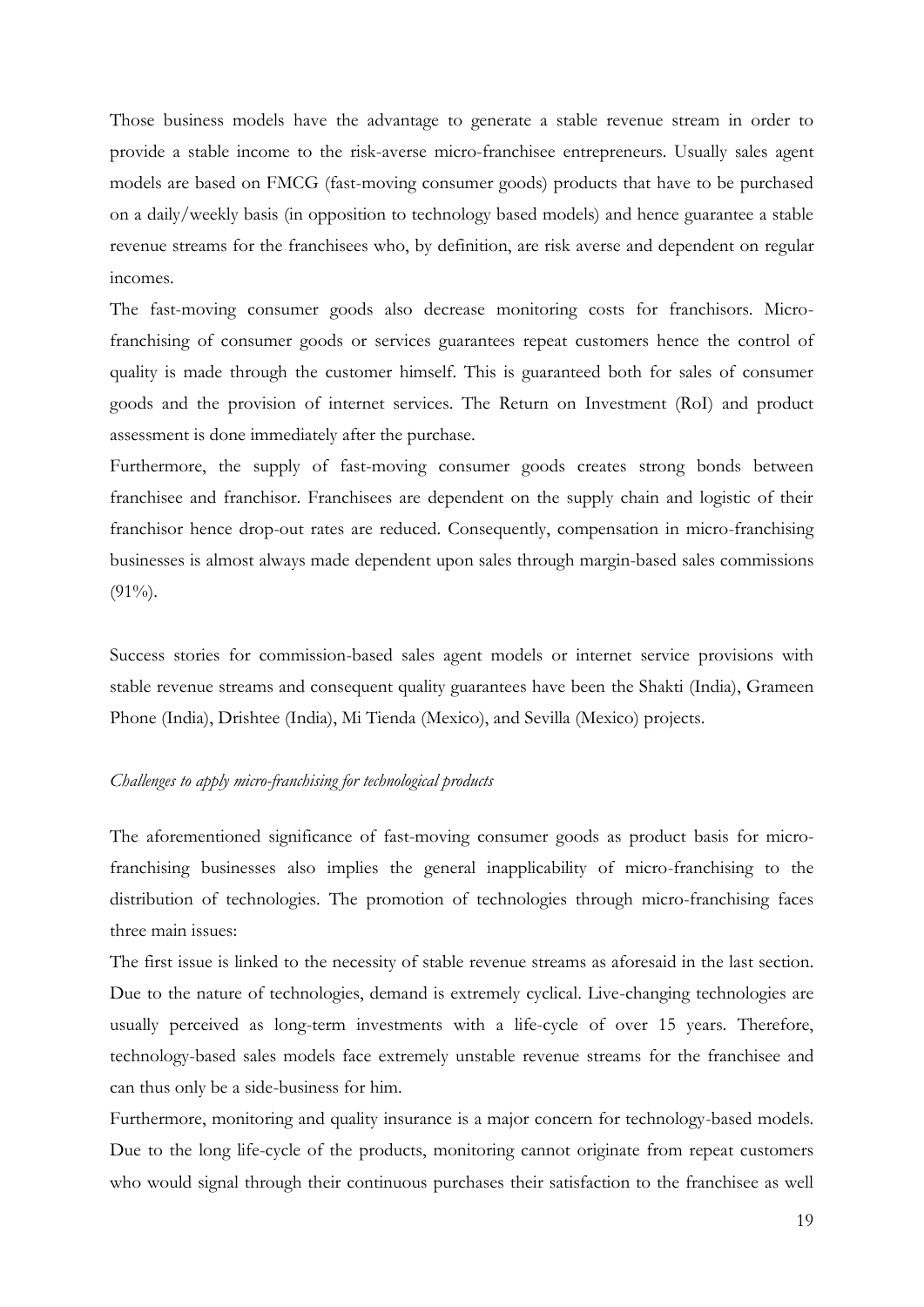as the franchisor. On the other hand, high upfront costs require a strict guarantee of quality. Defective products will not only harm the families that purchased the good but also impact the credibility and branding of the franchisor.

Last but not least, the generally high upfront costs for technological products are constraining the demand at the bottom of the pyramid. Consumers at the BOP are neither able to afford such cost-intensive technologies due to a lack of savings nor to plan in such long-term horizons. Furthermore, their willingness to pay for such life-saving technologies may be constrained. While low income consumers often recognize the need for and the benefits of those technologies, they may rank lower in terms of their priorities compared to traditional consumer goods.<sup>4</sup> This discrepancy between their desires and needs can for instance be observed in the impressive expansion of the mobile phone market in developing countries while water purifiers, household solar electricity systems or other life-changing technologies remain marginalized sales products.

Technology-based micro-franchising models therefore need to invest into social marketing campaigns raising the awareness but also to develop innovative product solutions adapting their technologies to the BOP consumers and their ability to pay, for instance by providing product and service "packages" such as product leasing or temporary free trials of products combined with quality guarantees and maintenance services. In turn, the compensation system needs to be innovated as well. One innovative approach is followed by Patrimonio Hoy with its point-based commission system which not only pays franchisees for the customer acquisition but also for customer retention and satisfaction. We will further elaborate those ideas of "social marketing", "product adaptation" and "technology packaging" in the next chapters.

## **3.3 Marketing**

## <span id="page-23-0"></span>*Social Marketing to Raise Awareness*

<u>.</u>

The BOP markets have their own specificities: demand for products does not always exist (e.g. lack of awareness) or is insufficient (e.g. tipping point concept based business models). FMCG consumer goods and construction materials as offered by Shakti, Semilla, Mi Tienda or Constructiva can be promoted through ordinary marketing and branding whereas on the other hand social businesses, which aim to promote life-changing products, need to invest in social marketing as it requires awareness raising among the rural poor and sometimes even offering samples so that they may try the product by themselves (Heierli 2008).

<sup>4</sup> http://businessinnovationfacility.org/profiles/blogs/willingness-to-pay-for-clean-water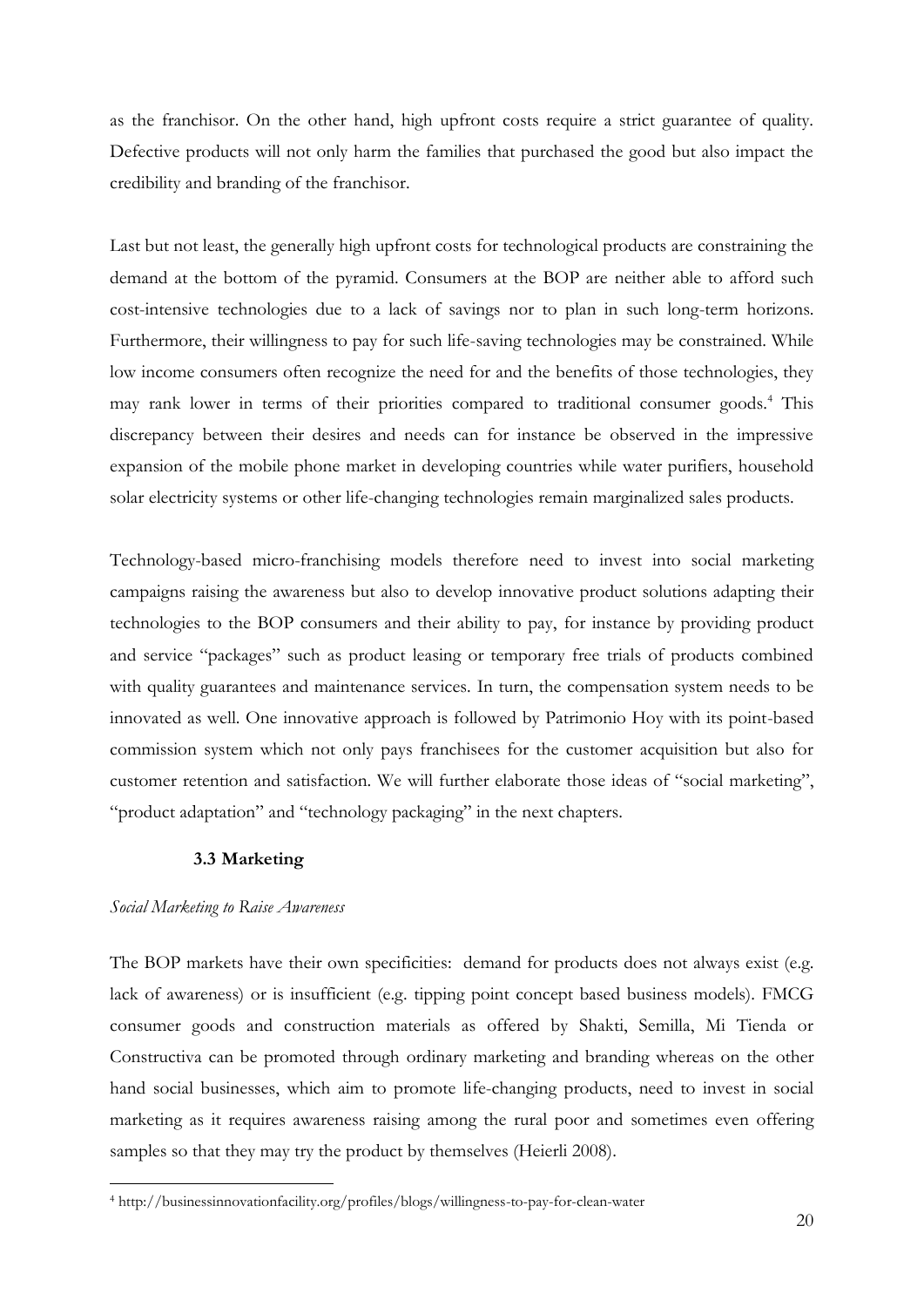It is important to remember that the promotion channels in BOP countries differ from those used in advanced economies: billboard and broadcasting campaigns have a limited impact. In the BOP countries product promotion is usually undertaken through existing retail shops or through selected stakeholders (e.g. doctors, teachers, religious leaders or village leaders). The word-ofmouth propaganda is thereby one of the most efficient tools, which reinforces the necessity of simple and useful products. This promotion requires thorough market research to understand consumer's needs. Social marketing is about raising awareness and changing traditional habits through rational educational campaigns and irrational instruments as mounting social pressure.

As some products and services require a change of paradigm for the local population, one has to bear in mind that selling those life changing products/services, even at a low price, to the customer will require important marketing efforts and investments from the franchisor.

#### *Customized Products*

In line with the specificities of the BOP Markets highlighted by C.K. Pralahad (2004), microfranchising business have to adapt their products to the specific consumer needs and habits if they want to target the BOP consumer segment.

Customers of the BOP markets, due to their low and unstable revenue streams prefer single-unit sales (Shakti) with smaller sized packaging (Semilla, Mi Tienda). Bulk buying for consumers, even though it would reduce the cost per unit of the purchased goods does not apply in the BOP markets.

Given this unique market demand, there is a need for micro-franchising initiatives to develop customized products and business models adapted to the local demand.

#### *Brand development*

Branding is a key part of efficient micro-franchising initiatives. Similar to traditional franchises, micro-franchising businesses are generally been built on strong brands and require extensive and continuous marketing campaigns.

As already stated earlier on, franchisees are risk averse and have to balance out the pros and cons before joining a micro-franchising business. Hence any micro-franchising initiator requires a strong brand and stellar reputation in order to balance out the initial lack of trust that entrepreneurs and potential franchisees might have. Once a strong brand is established, the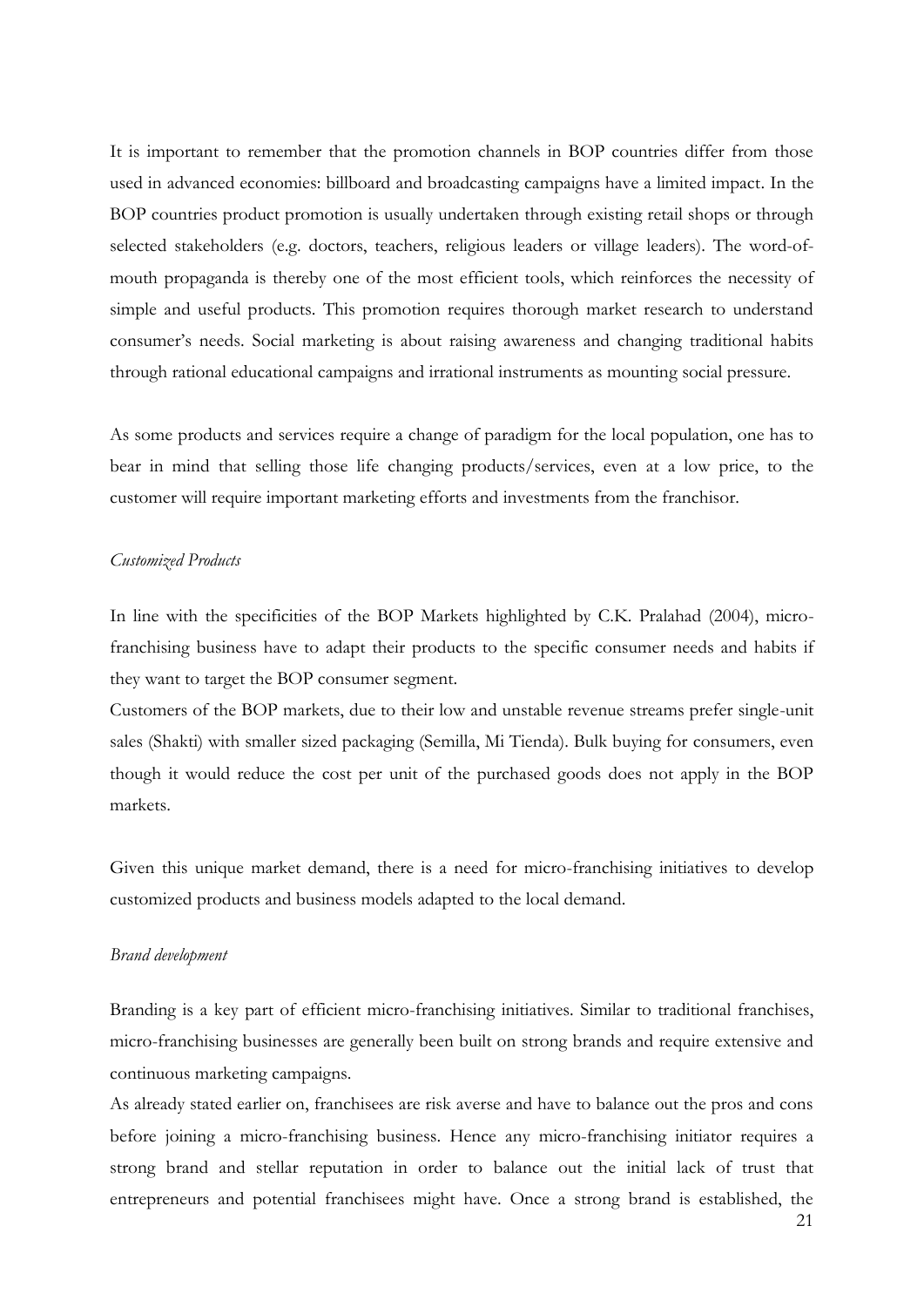<span id="page-25-0"></span>franchisors ought to make sure, through quality control and continuous marketing campaigns that this strong brand remains.

## **3.4 Supply Chains**

## *Efficient Supply Chain*

Due to small margins in micro-franchising models, innovative and efficient supply chains are one of the most critical factors of success. Indeed, all successful micro-franchising businesses rely on an efficient distribution network with a flat hierarchy. There are different supply chains organizations according to the product they distribute which we will illustrate on the basis of Mi Tienda and KickStart.

Mi Tienda is a privately held rural distribution company in Mexico focusing on the over 600.000 small scale retailers in the rural market. Their micro-franchising business strategy is to effectively exploit the BOP market opportunities. Rural family-run grocery stores are essential for supplying goods to the low income rural communities. However, high transportation costs because of the long supply chain and the lack of economies of scale due to low weekly store purchases constrained their business growth. Mi Tienda offers a distinctive micro-franchising solution which circumvents intermediaries in the supply chain and offers door-to-door delivery of individual items within 48 hours thereby avoiding bulk purchases for the retailers which would incur high working capital expenses. Mi Tienda has therefore built an efficient distribution network based on central warehouses which stock bulk purchases of non-perishable goods. Those goods are delivered in single units once or twice a week to over 700 rural stores, simultaneously taking new orders. Economies of scale and consequent operating efficiencies of the supply chain are based on the density of rural villages in Mexico reducing transportation costs. This distribution network in the densely rural village area of Mexico is illustrated below in the expansion map of Mi Tienda.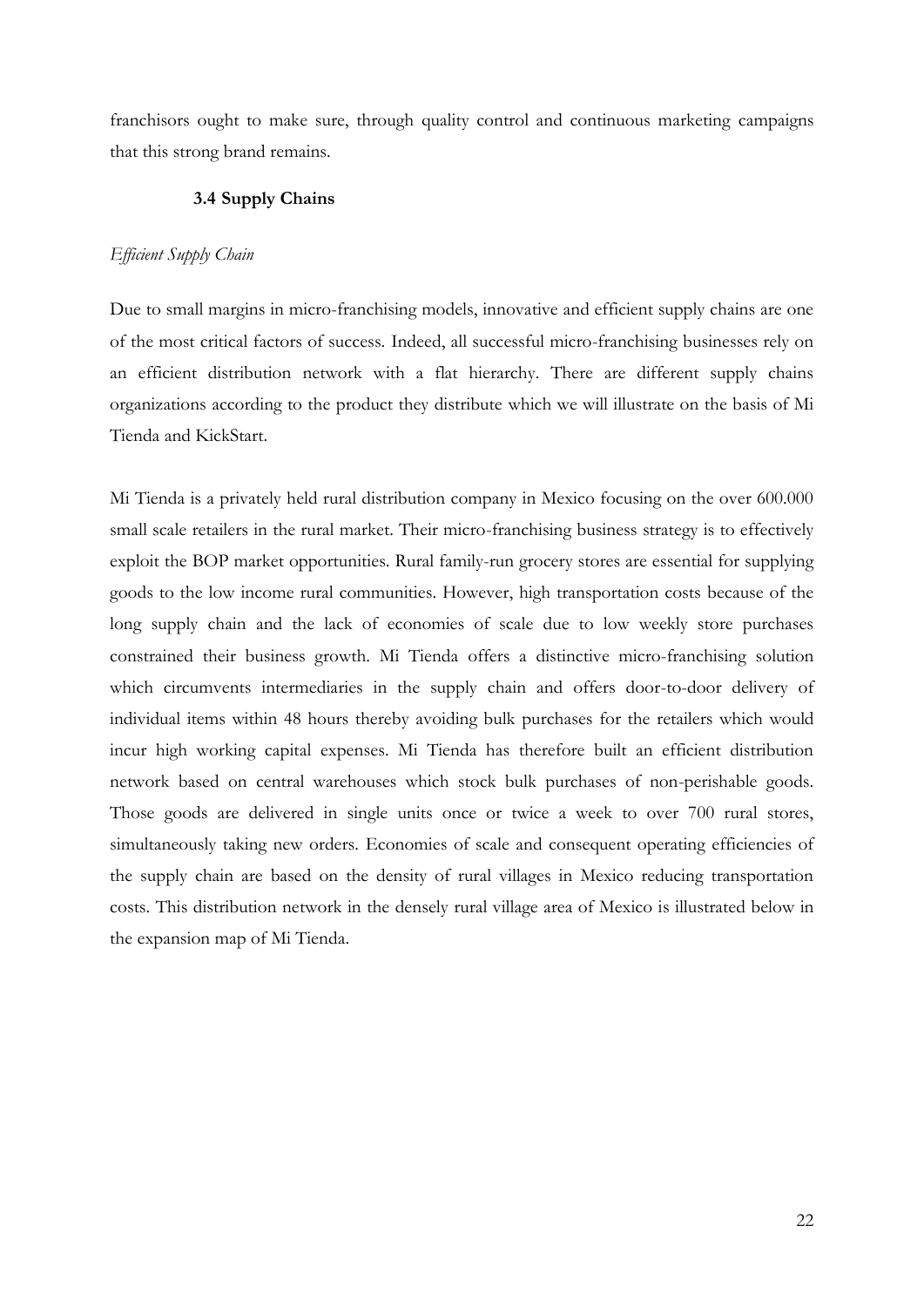

Figure 9: Distribution Network Zones MiTienda

<span id="page-26-0"></span>The second example and at the same time "anti-example" would be the supply chain of KickStart, a Kenyan NGO that promotes economic growth and employment generation. KickStart aims to development and license technologies that local entrepreneurs can use to establish profitable small-scale businesses. This supply chain management has the uniqueness of focusing on the first and last stages of the supply chain: they focus only on the R&D and market research, completely outsourcing the product and distribution to the private sector supply chains that exist. In order to ensure demand for the products, assess and monitor the quality of the products and to understand the needs customers, KickStart also manages the last part of the supply chain. This unique model allows specializations for the franchisor while generating employment creation and private sector supply chains.



<span id="page-26-1"></span>Figure 10: Supply-chain KickStart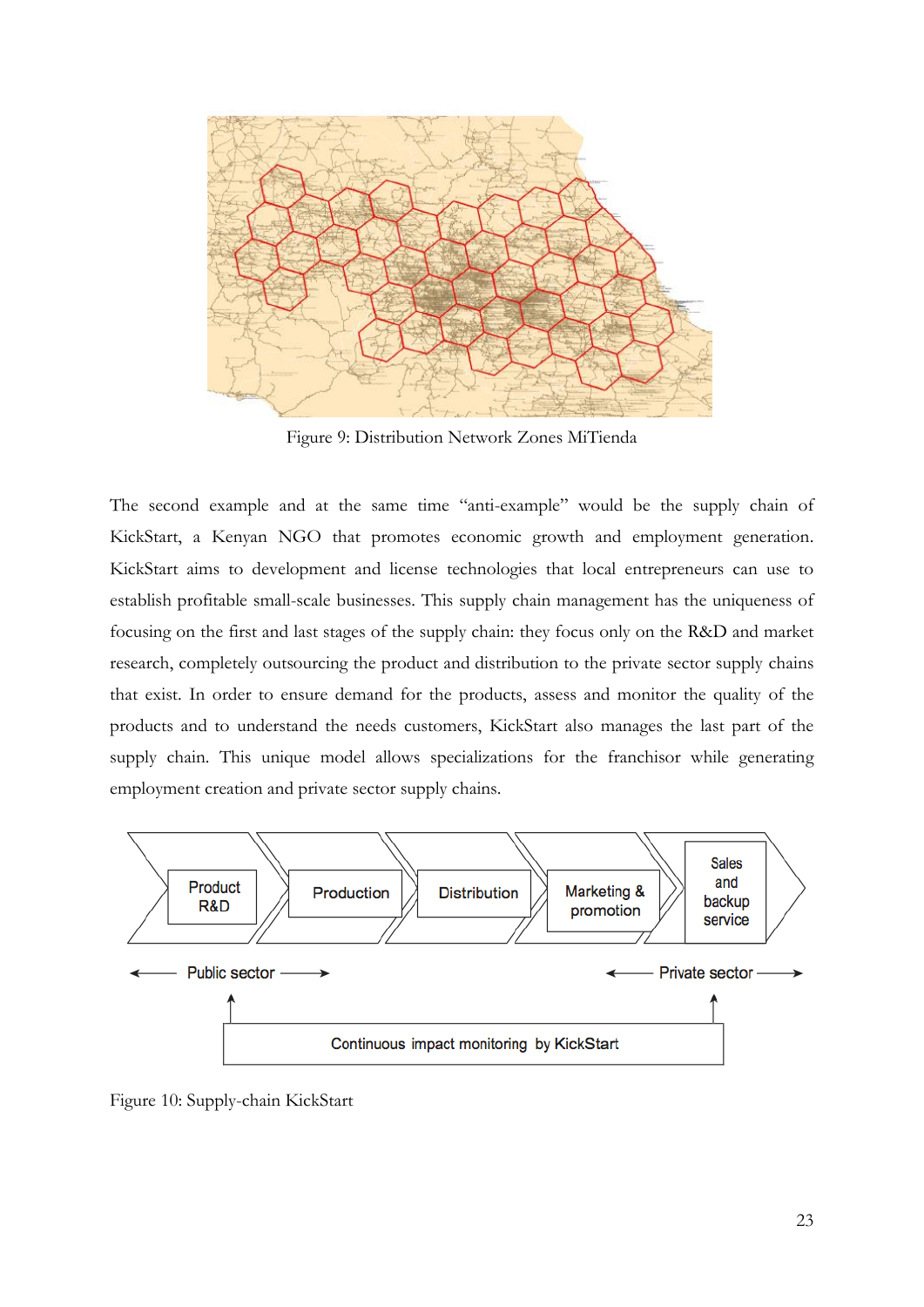#### *Standardized procedures*

Franchisors need to provide a "business in a box" to the BOP franchisees. Contrary to the classical franchising business, the Franchisor has to develop the entire product design and local sales models as franchisees have generally no entrepreneurial experience (lack of accounting skills, business experiences, etc). Therefore the mutual cooperation and trust-building measures between franchisor and franchisee turns out to be crucial for the successful micro-franchising. Standardized products and equipment are not only necessary due to the lack of entrepreneurial expertise but also in order to ensure that quality standards are respected and that a the homogeneous supply chain is running smoothly.

Providing a formula including standardized products and equipment as well as clear and simple instructions materials are key.

## **3.5 Franchisee-Profile**

#### <span id="page-27-0"></span>*Training and communication*

As it is probably the first time that the franchisees run a business, training them is a key part of the micro-franchising project. Therefore training and pro-active communication with franchisees plays a crucial role.

The education levels and knowledge background is going to vary from one franchisees to another but some basics have to be respected: franchisees must be motivated, understand the benefit and rules of the micro-franchising agreements and be given training adequate to the followed business models. Franchisees should be able to understand the basics of their new business and be able to anticipate market and customer changes.

Regular communication with franchisees is required due to the fact that the inability to adjust to market trends is one of the most recurrent origins of failures for micro-franchising businesses, as in the case of Grameen Phone and N-Logue. On the other hand, micro-franchising business with diversification strategies as Drishtee and Mi Tienda were able to sustain their business.

This experience shows that the franchisor has to invest into the central business innovation and diversification of micro-franchising in order to sustain and expand the micro-franchising model. Micro-franchisees due to their social position often lack the ability to generate innovation (e.g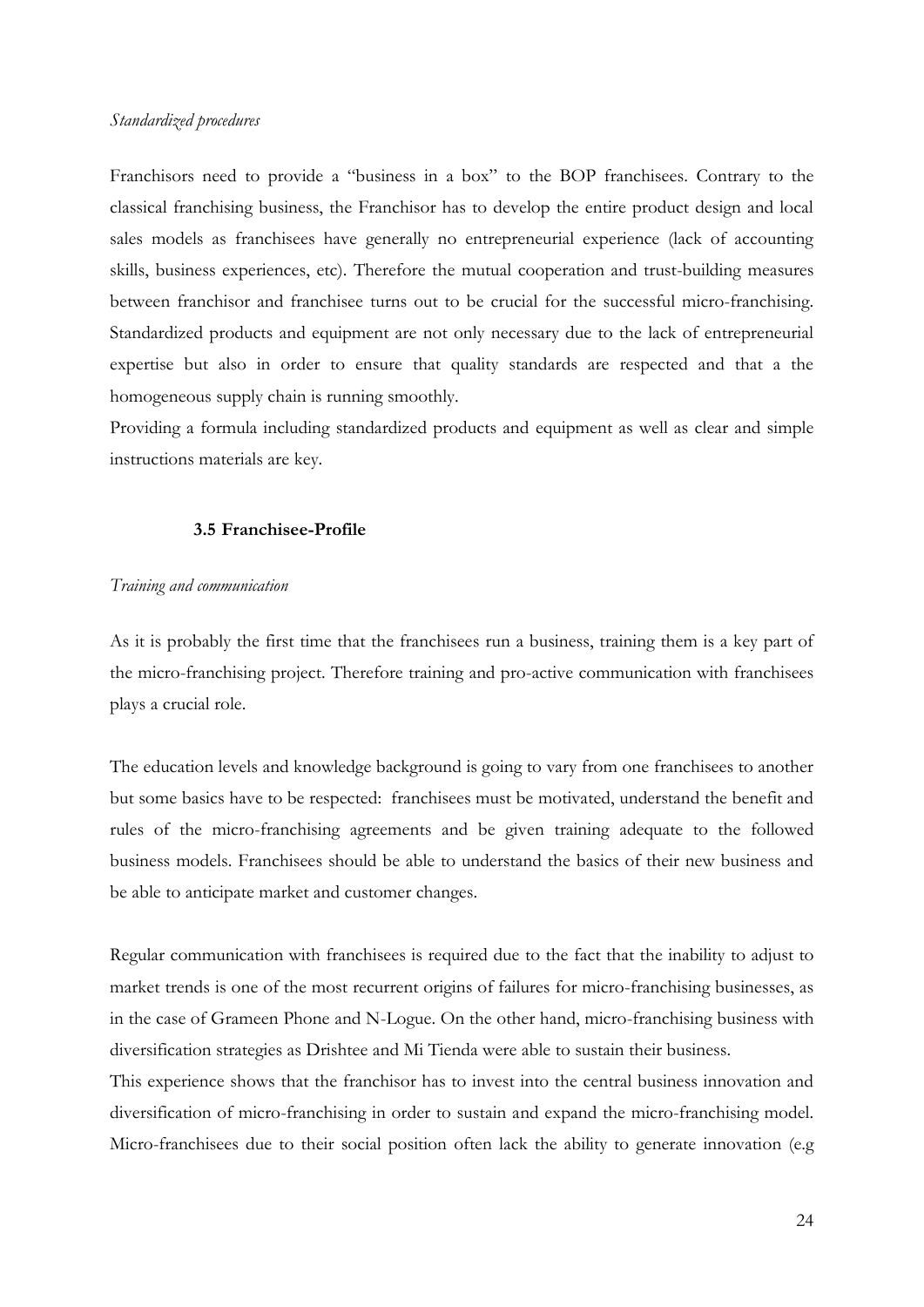KickStart) on their own nevertheless the development of innovative ideas should be developed in close cooperation with the micro-franchisees who have the knowledge on the local market.

## **3.6 Criteria of success for micro-franchising projects**

Hence to summarize our criteria of success, we developed a brief checklist that every successful micro-franchising project should have:

## **Business Model:**

- $\checkmark$  Sustainable and for-profit business model based on existing demand for product
- $\checkmark$  Sales-Agent Models for fast-moving consumer goods which procure stable revenue streams thereby creating income security and interest alignment
- $\checkmark$  Incentive-Based Payment Schemes for Franchisees

## **Product:**

- $\checkmark$  Social Marketing of Product raising Awareness
- Locally Adapted Products
- $\checkmark$  Strong Branding

## **Distribution Networks:**

- Horizontally Flat Distribution Network
- $\checkmark$  Standardized Products

## **Costs:**

- Low upfront costs
- Provision of Micro-Finance Solutions
- Training and Trust-Building

## **Macroeconomic Conditions:**

- $\checkmark$  Existing Demand
- $\checkmark$  Infrastructure
- Dense Population / Urbanization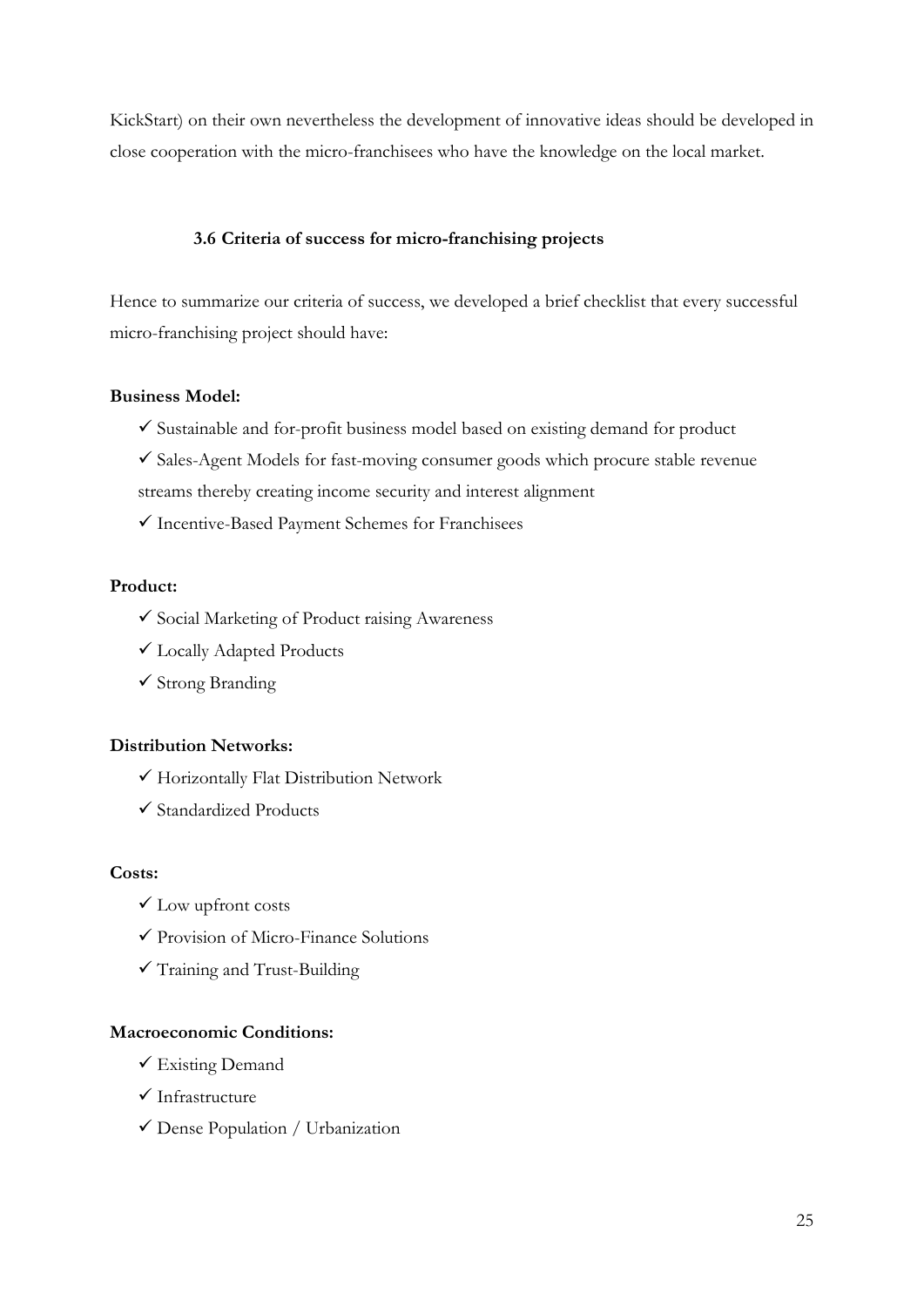### <span id="page-29-0"></span>**4. Potential micro-franchised SDC projects**

After having reviewed the current literature and having highlighted the criteria's of success of previous successful micro-franchising projects, we now aim to find projects supported by the SDC that could prove suitable for micro-franchise use.

For that we will analyze one FMCG (fast-moving consumer good) and one technology based project.

### <span id="page-29-1"></span>**4.1 Aqua+ : Water purification for the BOP markets**

The "Aqua+" product owned by Tara in India and based on the WATA technology developed by Antenna Technologies in Geneva could prove to be a potential successful candidate for a micro-franchising distribution model. We will try to briefly analyze why and how Aqua+ could be adapted to a micro-franchising business model. Our analysis is based on the reports and interviews provided by Antenna Technologies in Geneva. In this context, we would like to thank Ms. Fanny Boulloud for her time and efforts.

#### *The problems with water purification in BOP countries*

The availability of water remains a crucial issue for BOP countries and there have already been several non-coordinated development initiatives aiming at resolving the issue, such as ultraviolet purifiers and filters (Tata Swach), chlorine capsules and other products. All of those faced either cost problems (being too expensive for the poor of BOP) or limited effectiveness. Tara's Aqua+ product aims to resolve this dilemma.

Tara, a social enterprise of the DA group has a special focus on Water, Sanitation and Hygiene (WASH) at the BOP. In order to develop an effective, cheap and simple water purification system for the poorest of the poor in the BOP markets, Tara teamed up with Antenna Technologies, a Geneva based foundation that provided the required WATA technology. The results of this cooperation are the Aqua+ bottles of Sodium Hypochlorite Solution (liquid chlorine) that are to be used as point of use water disinfection products.

A 50ml Aqua+ bottle is currently priced at INR 30 and can provide 500 liters of pure water, enough water for one month for a family of 5 members. Given to those capacities, Aqua+ can be considered to be the cheapest solution on the market of water purification reducing the cost of pure water to INR 0,06/Liter.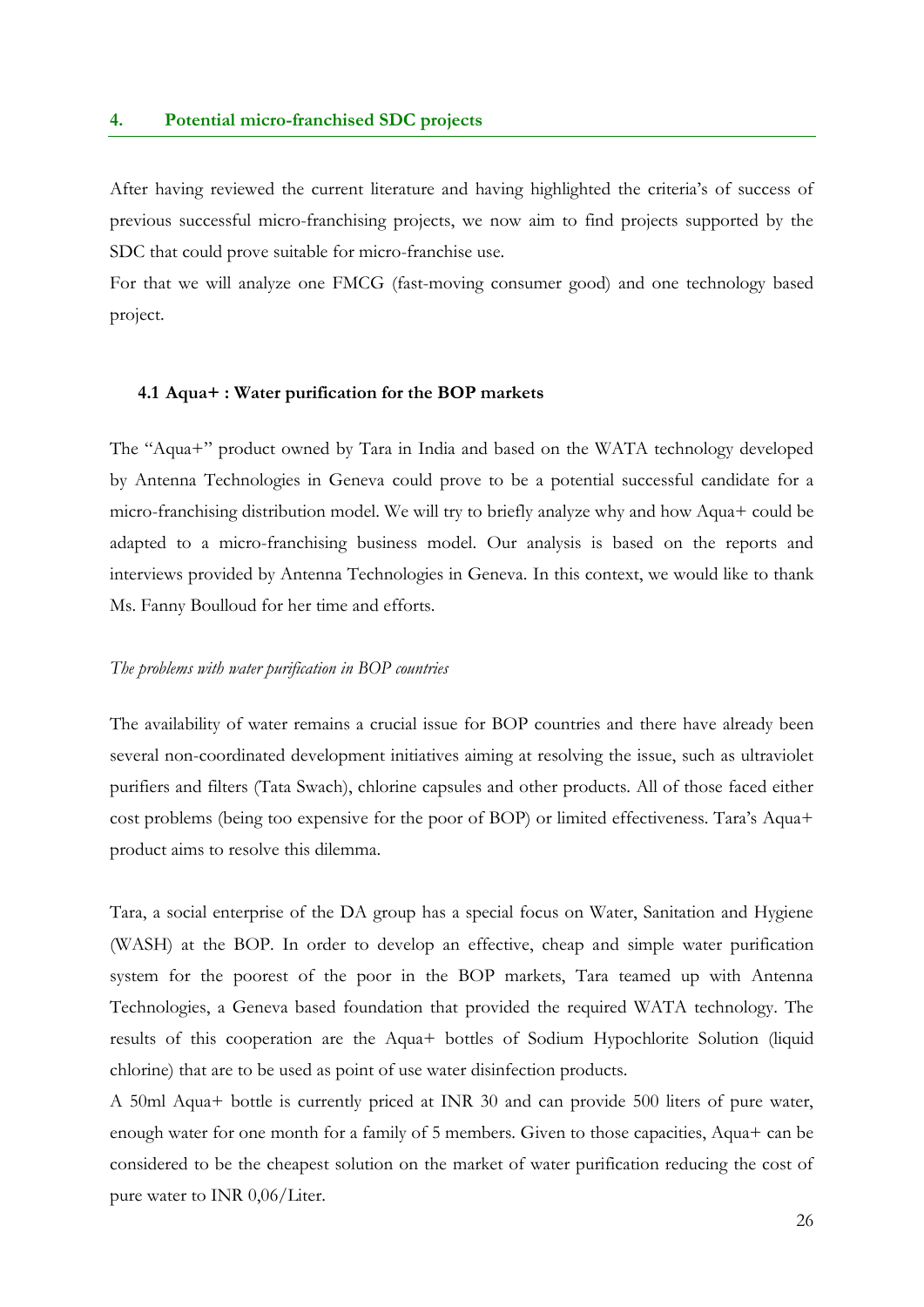### *Why Aqua+ could be applied for micro franchising*

Aqua+ is a classical FMCG (fast-moving consumer goods) with monthly repeated purchases that could be sold through a sales agent model (as a reminder 69% of the successful micro-franchising projects are based on sales agent models). Aqua+ can guarantee through its repeated purchases a stable revenue stream for the franchisee, which is a key factor for the franchisee. Furthermore, due to the repeated purchases but also the simplicity and user-friendly usage, Aqua+ allows for immediate quality control by the customers. Any incidents of inefficiency in water purification would have dramatic reputational consequences for the product but also for the franchisee as his client base would be undermined. Hence monitoring cost for the franchisor are limited.

Having a shelf life of six months, a 0,06RS/Liter cost, Aqua+ proves to be appealing for the BOP market as it is an affordable water purification method which targets the needs of the working poor with a monthly household income of less than RS 6000.

As best practices have shown, sustainable business models and product lines are primordial for future evolution. Tara has in the past increased the price, reacting to local demand and willingness to pay, in order to ensure that the product is available for those with low incomes while at the same time ensuring that a sufficient margin exists. Therefore all stakeholders in the supply chain can be rewarded accordingly, ensuring long-term sustainability and prosperity.

## *Awareness problems and social marketing*

Creating awareness is the fundament of the promotion of socially useful micro-franchising initiatives. Often people do not know of the dangers of unpurified water following the "it has always been like that" approach. Hence there is a need for promotional campaigns (stickers, posters, interactive workshops within communities) that aim increasing awareness. The IPSOS has undertaken a market research for Tara highlighting the instruments of social marketing. Emotional arguments, such as the health of their children, combined with economic rationality (reduced medical bills and more working days) seem to raise awareness as well as the social need for water purifiers.

Beyond social marketing, there is a need for constant brand marketing if TARA aims for a successful and sustainable product. This needs to be undertaken by promoting Aqua+ as the water purification product for the daily use, simple, cheap and safe. Furthermore Tara currently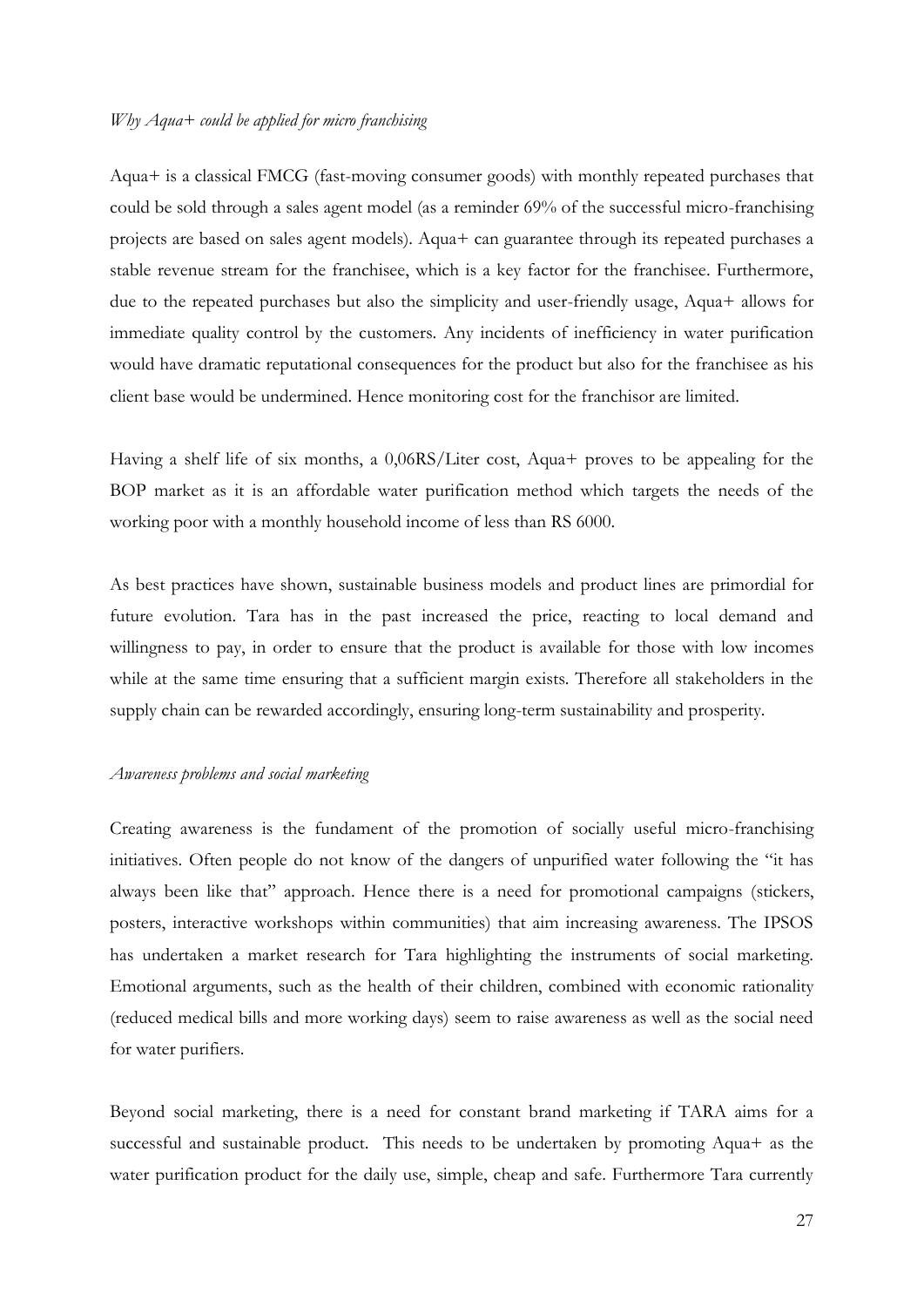works on innovative marketing ideas such as using different sizes of bottles, improvement of product features as packaging, bottle design, etc. Currently a creative collaboration aiming at developing bottles that can be re-used as toys is undertaken in collaboration with the Design Management Centre at University of applied Science in Luzern.

#### *Aqua+ current business model ideas*

The recent thoughts of Tara and Antenna Technologies to propose an integrated business model to distribution partners are already very close to a micro-franchise sales agent business model. We believe that some ideas from the concept of micro-franchising may be taken into consideration in order to scale up the distribution of Aqua+ more effectively.

TARA aims to promote Aqua+ through licensing and product procurement to various grass-root organizations like NGOs, commercial distributors and local social businesses in order to tap into their existing delivery channels. Similarly to other projects like KickStart, Aqua+ should be distributed through private supply chains which would avoid extensive efforts building up a new one. Those distribution channel partners will figure as franchisors to which TARA proposes an integrated micro-franchising business solution.

The channel partner should engage regional managers who are responsible for setting up, managing, and monitoring a local micro-franchising distribution model of approximate 5 sales agents. For this work he would receive a fixed salary (Rs 5000/month) and sales-based incentives of Rs 0,5 per bottle sold. On the local level, sales agents would figure as franchisees accessing up to 4000 households within their community. They will be granted a limited allowance of RS 1000 per month in order to cover the expenses and will be rewarded through direct commission per bottle sold (Rs 4 per bottle). In the business model from TARA, those sales agents are furthermore responsible for the development and management of a network of retail stores selling Aqua+. For each bottle sold through retail stores, they will receive an indirect commission of Rs 2 per bottle. This should incentivize the franchisee to develop the system of retail stores and to convince BOP customers to buy Aqua+ from retail stores on a regular basis. On the last level, the retail agent sells Aqua+ products and therefore receives a sales commission of RS4 for every bottle sold. This represents a quasi-micro-franchising business within the micro-franchising distribution model, as the sales agent is the quasi-franchisor for retail stores guaranteeing the product procurement as well as marketing solutions.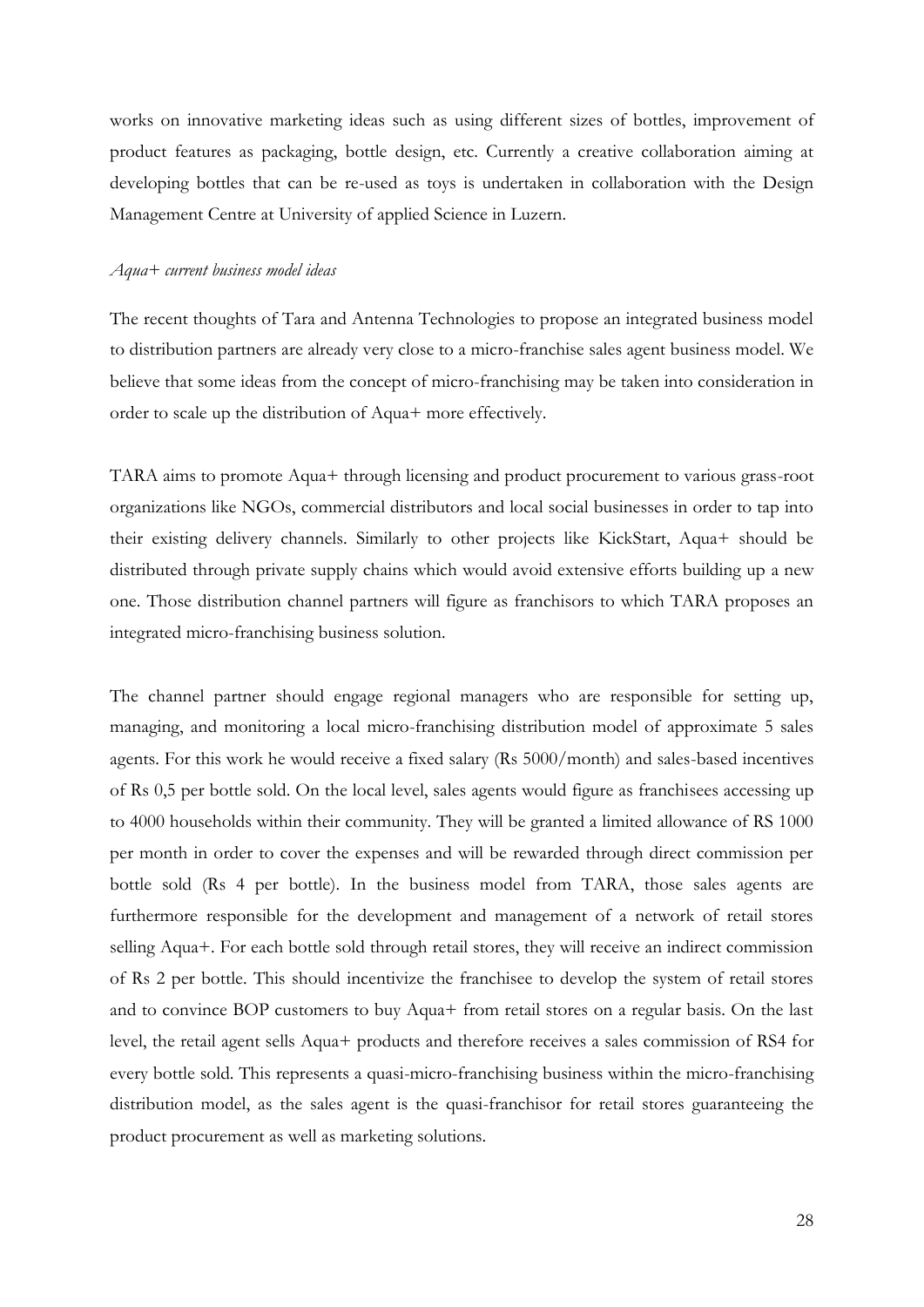<span id="page-32-0"></span>

*Figure 11: Distribution Aqua+*

Source: Boulloud, Fanny (2014) – Undisclosed Working Paper

We believe that the current business model project is going into the right direction of a microfranchising business, the channel partner being the franchisor and the sales agents as well as retail shops being franchisees. However, from the best-practices of micro-franchising, we would like to suggest some considerations for the conception of this integrated micro-franchising business model for local distribution channels.

First, in order that this strategy of TARA (Licensing and Procurement of Aqua+ to existing Distribution Channels) may work, TARA has to build a strong brand with Aqua+ which is so far not taken for granted. This is necessary in order to gain partners with distribution channels who want to invest into this social business. But it is also required within the micro-franchising in order to attract sales agents as franchisees for distributing Aqua+. Franchisees have to perceive the potential demand for the product. Those sales agents also need to be trained in raising awareness for the issue of water hygiene and for promoting Aqua+. This requires also an investment in the mutual relationship between the manager and the sales agent in order to build trust.

One problem we perceive from the micro-franchising business perspective is the long hierarchies in this system, which is a micro-franchising business within another. The question is whether the sales agent as franchisee of the social business is also the right person to develop the network of retail stores. First, the issue is whether a sales agent may have the knowledge and force of persuasion to build a partnership with retail sellers, to help them with the promotion within the retail store, and to monitor their activities. Besides this probable incapacity to develop such trustful franchisor-franchisee relations, the question is also how the distribution channel will be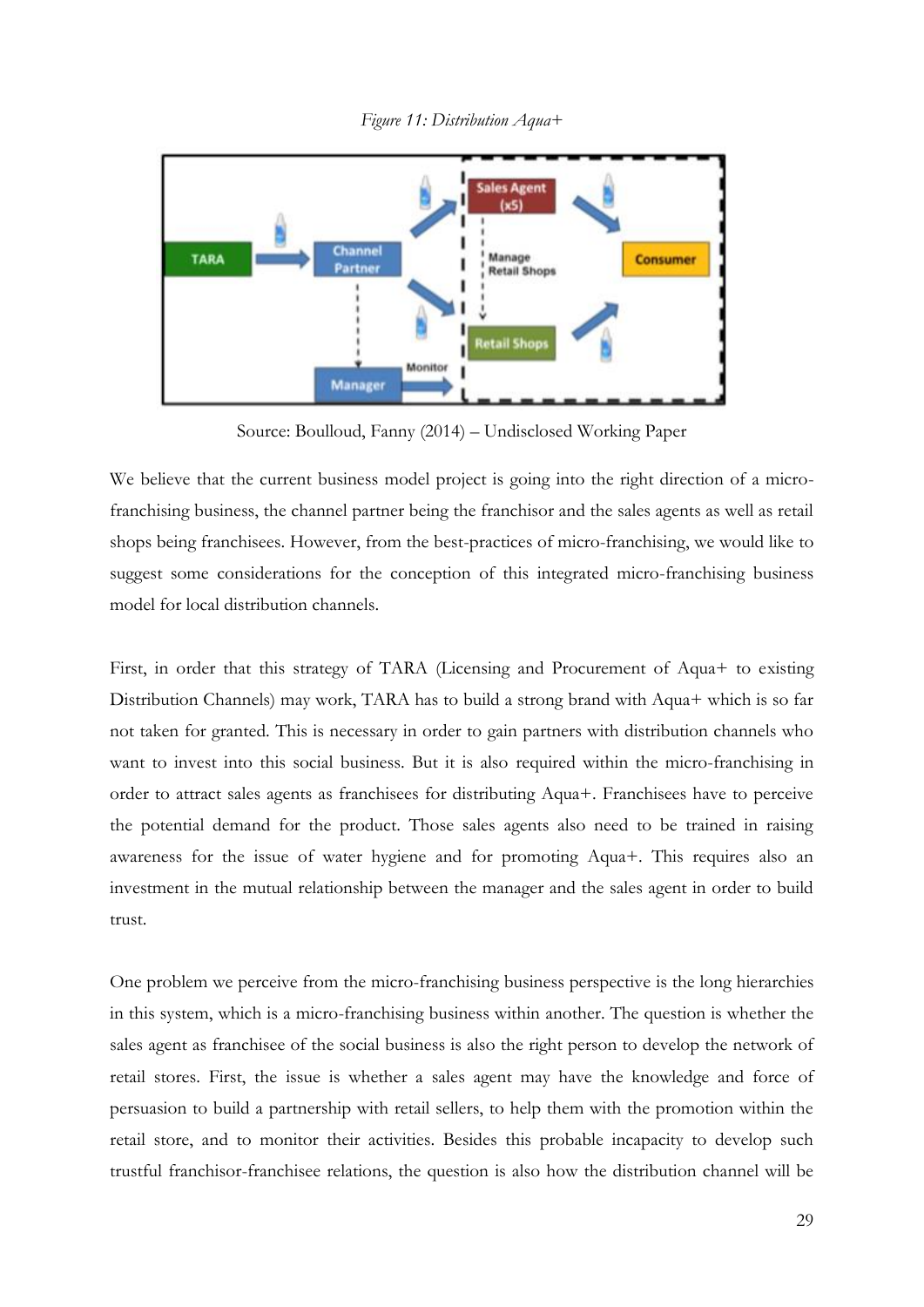able to monitor the sales agent. The sales agent may for instance claim to sell a bigger share of Aqua+ through retail stores than is actually the case. Then he would get Rs. 6 per bottle out of which he would have to distribute Rs 4 to the retail seller, who may not exist. The sales agent may also make his own deals with the retailer, or may operate his own retail store.

Finally, the concept to increase progressively the sales volumes by passing consumers from direct purchases from the sales agent to repeat purchases in retail stores in the intermediate and mature stage is a logic process of scaling up distribution. However, this model ignores the fact that sales agents have less incentive to pass from the intermediate stage to the mature stage of distribution as the proposed commission system per bottle sold is less attractive for sales agents if a majority of customers buy from retail stores (Rs. 2 / bottle) and no more customers can be won as the market is already oversaturated. The difference in commission may lead to the problem that sales agents may prefer rather direct selling than indirect selling through retail stores.

We therefore believe that the hierarchy is too complicated. Instead of sales agents being responsible for the retail stores, one may think about a parallel micro-franchising system in which the manager from the social business administers directly both sales agents and retailers as separate franchisees. One may also think about a different compensation scheme for sales agents. As the idea is to win as many customers as possible for constantly using Aqua+, one may think about the point-based compensation system of Patrimonio Hoy in Mexico, where the acquisition as well as the retention of customers is rewarded. This is also the case in the current conception with the indirect commission of Rs 2 per bottle sold in retail stores. However, as explained, there are serious risks of fraud due to a lack of control on the supply chain.

#### <span id="page-33-0"></span>**4.2 Oolux: Solar panel leasing**

### *The problem of capital goods*

Our combined findings from theory and case study analysis indicate that using micro-franchising as a distribution model for capital goods can be problematic. This can be attributed to two main issues.

Firstly, the distribution of capital-goods, either through sales or through decentralizedproduction, implies relatively high upfront costs for a given micro-franchise, be this in the form of investment in stock or in production facilities. As such, the entrepreneurial risk for a given micro-franchisee is especially high, seeing as he typically needs to invest a substantial proportion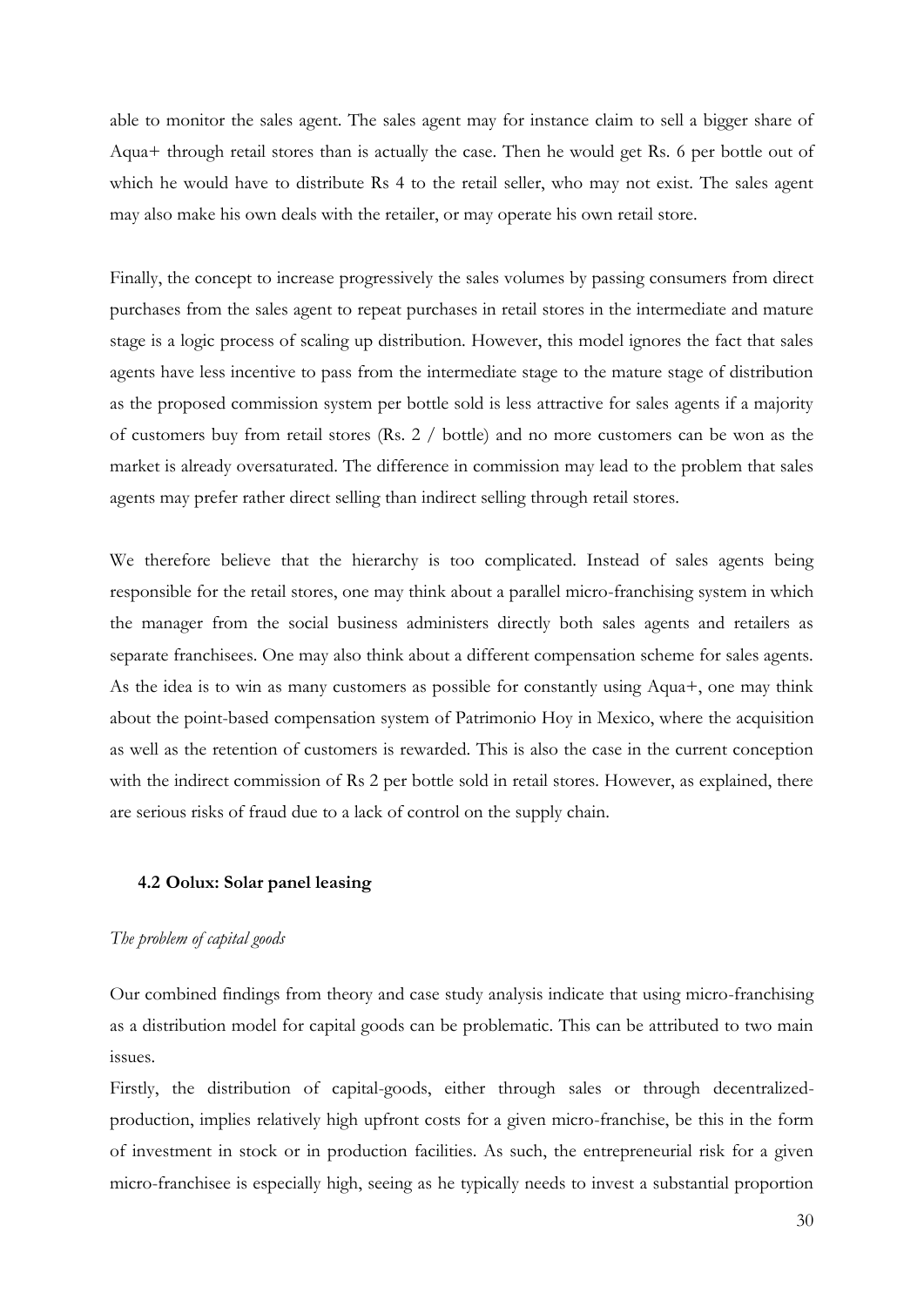of his life savings into the franchise. This is often exacerbated, due to the fact that many capitalgoods by their very nature do not necessarily achieve a high turn-over rate, which translates into a lack of stable revenue streams (see chapter 1).

Secondly, the low number of repeat customers for a given micro-franchise can result in verticalagency problems (see chapter 1). This becomes especially problematic if the end-product is supposed to be used over an extended period of time. An example would be that due to timing mismatches between the micro-franchisor and micro-franchisees, the latter free-load on the former's brand building-efforts by producing a product of sub-standard quality (see example Postcosecha). This in turn would imply high-monitoring costs, which would annul one of the main motivations for opting for a micro-franchise business model in the first place.

Despite of these problems, smart-business models can transform capital goods into consumption-goods or services, which address the aforementioned issues, by guaranteeing stable revenue streams (lowering entrepreneurial risk) and resolving timing-mismatches (reducing the potential for vertical-agency problems). As an example of this we consider the case of OOLUX, a project that might be well suited to be developed into a micro-franchising business model.

## *The case of OOLUX: solar panel leasing*

The lack of access to modern, clean energy is a huge challenge for developing countries. The OECD stated in 2010 "the UN Millennium Development Goal of eradicating extreme poverty by 2015 will not be achieved unless substantial progress is made on improving energy access" (OECD/IEA 2010: 237).

OOLUX's objective is "to propose an innovative lighting solution that is adapted to the needs of people without access to electricity living in developing countries" (OOLUX, 2014a). OOLUX is the result of a joint project between Antenna Technologies, Caritas Switzerland and the Bern University of Applied Sciences (OOLUX, 2014a). Together they developed a solar kit, which qualifies through its high quality technology and its modular setup. As we have shown above (see Chapter 2.4) the simplicity of a product is crucial for the success of a micro-franchising business. Through its modularity, OOLUX takes this into consideration and permits furthermore adaptions to different contextual conditions (OOLUX, 2014b and 2014c).

The kit consists of three principal modules: At the heart of the lighting system is a power-box, an intelligent battery with two USB ports. Additionally there is a led lamp, providing a very powerful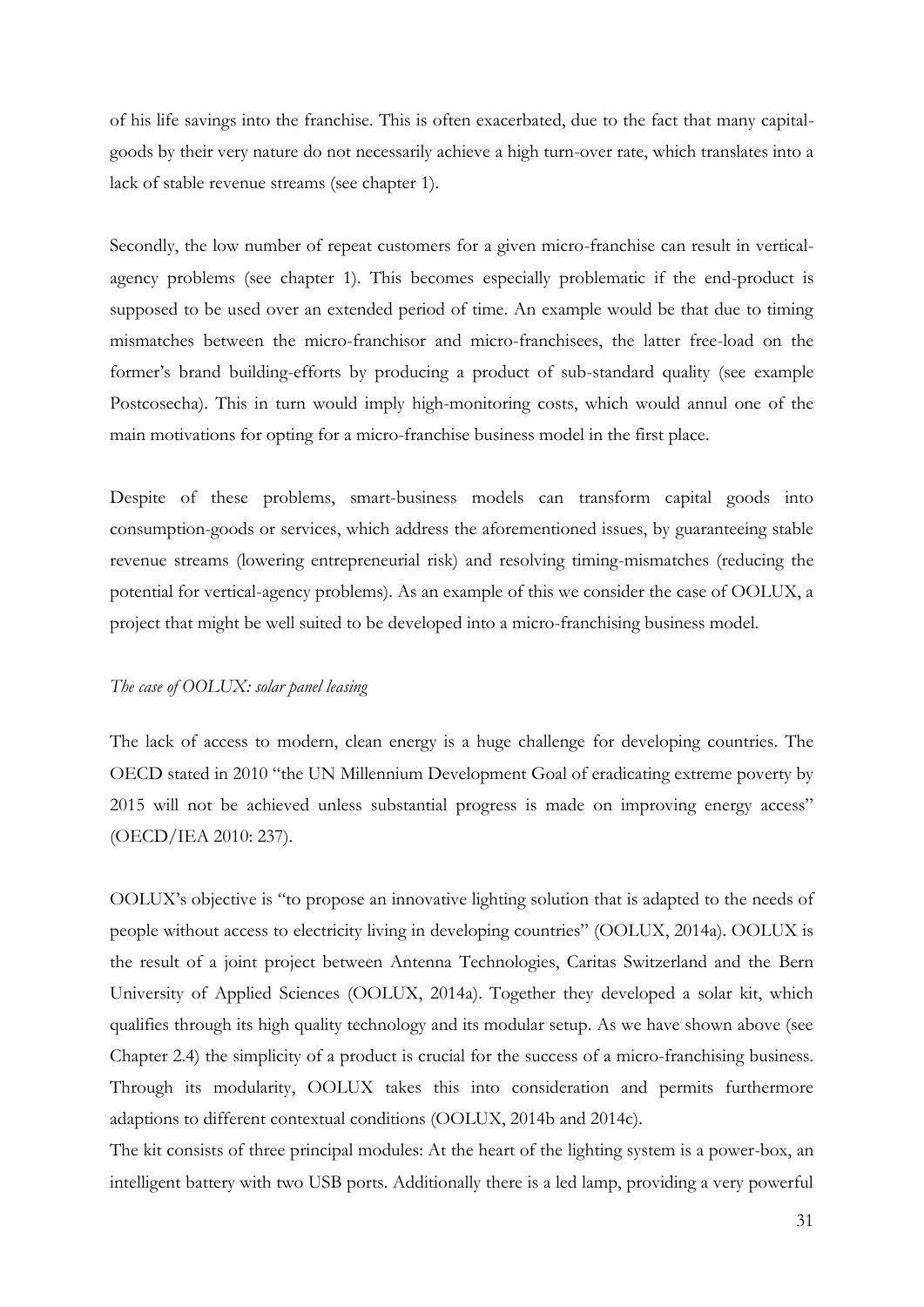lighting source while consuming very little energy. A solar panel as third component completes the system. The costumer has the option to purchase supplementary modules, as for example universal mobile phone adapters or an additional USB hub, which allows multiplying the possibilities of usage (OOLUX, 2014b).

By nature the targeted customer group has no savings and very limited incomes. So OOLUX has come up with an integrated micro-finance solution, distinguishing it from other similar products on the market. This micro-financing system is intended to meet both, customers and suppliers interests (Meli, 2012: 46f).

The micro-finance system allows the customer to acquire an OOLUX kit while paying it off progressively over several months. Hence, the model takes into account the income pattern and spending habits of people by allowing them to pay in instalments of different sizes. So what has been spent on kerosene before, bringing along indoor air pollution, fire and poisoning hazard, can now be spent on clean lightening (Meli, 2012: 31).

The project has so far been launched with retailers as a supplier and is based on a pre-paid model similarly used in mobile phone systems. The retailer activates the solar kit for the duration corresponding to the amount of the payment made by the costumer. When the pre-paid period expires, the system automatically deactivates and the client has to make the payment for the next period in order to continue to use the kit. When the full value of the kit has been paid, the system is activated permanently and can be used indefinitely (OOLUX (2014d). Thereby the system motivates the clients to follow the established payment plan and makes it easier for the retailer to keep track of the payments and minimizes the risk of non-payment (Meli, 2012: 47).

## *Why would this project be particularly suitable for distribution through micro-franchising?*

OOLUX could potentially work as a micro-franchise system, where OOUX as the microfranchisor, would provide: the product, technical training pertaining to the installation and the maintenance of the product, as well as the financial backing for micro-finance. The microfranchisee on the other hand would sell, install and maintain the modules and furthermore manage the payments. How would this set-up address the typical issues previously identified in relation to the distribution / production of capital-goods?

Firstly, leasing rather than selling the solar panels implies more stable revenue streams for a potential micro-franchisee, which in turn reduces the entrepreneurial risk he needs to take uponhimself. Secondly, due to the fact that revenues correspond to savings in kerosene, the microfranchiser has a direct stake in high-quality installation and maintenance of the product. This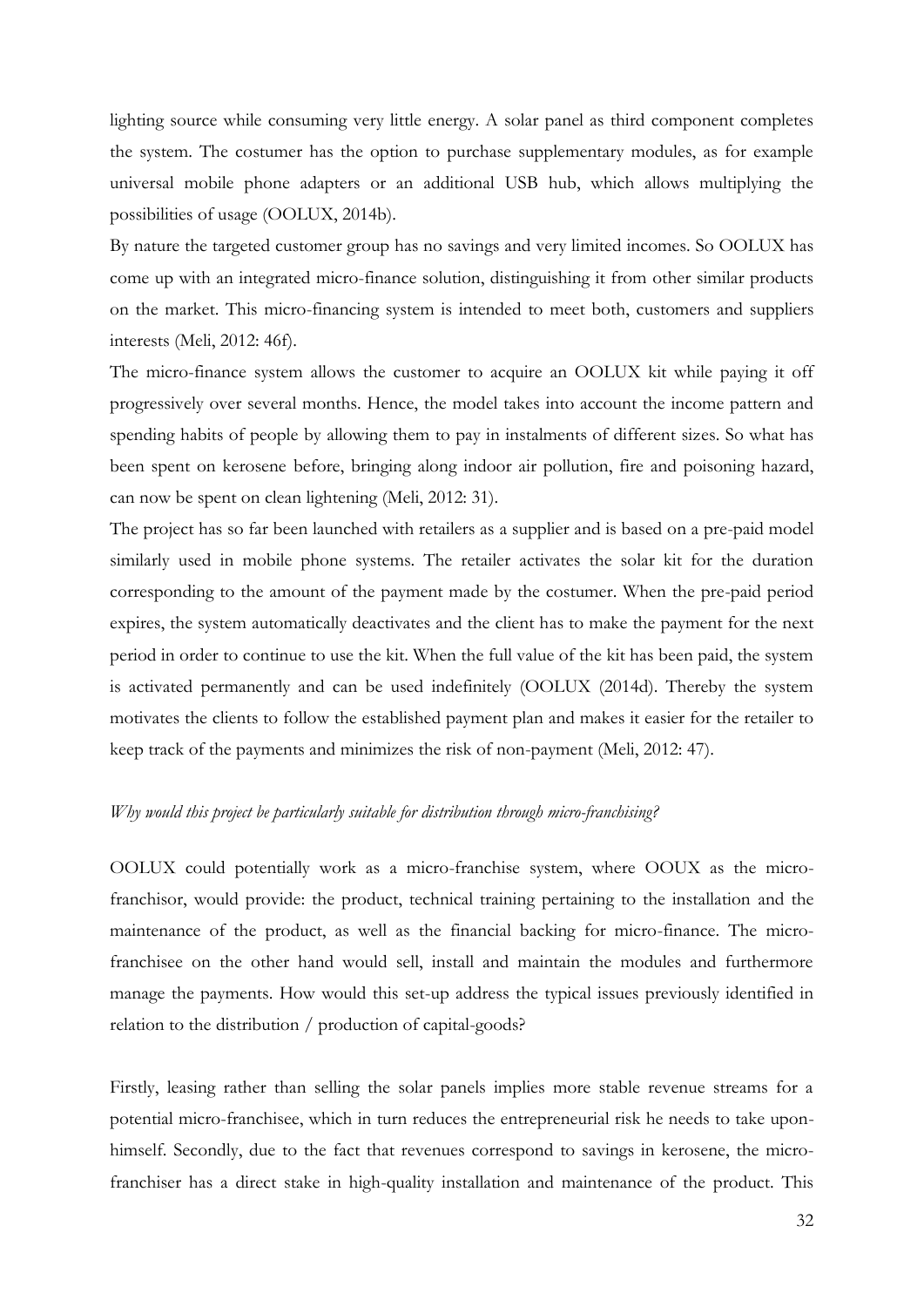addresses vertical-agency problems in the form of timing-mismatches. Finally, further verticalagency problems are addressed by providing quasi-rents making termination threats credible. These quasi-rents are achieved by keeping the monopoly over the product and by providing the micro-financing the end-consumers need in the first place in order to be able to buy the product.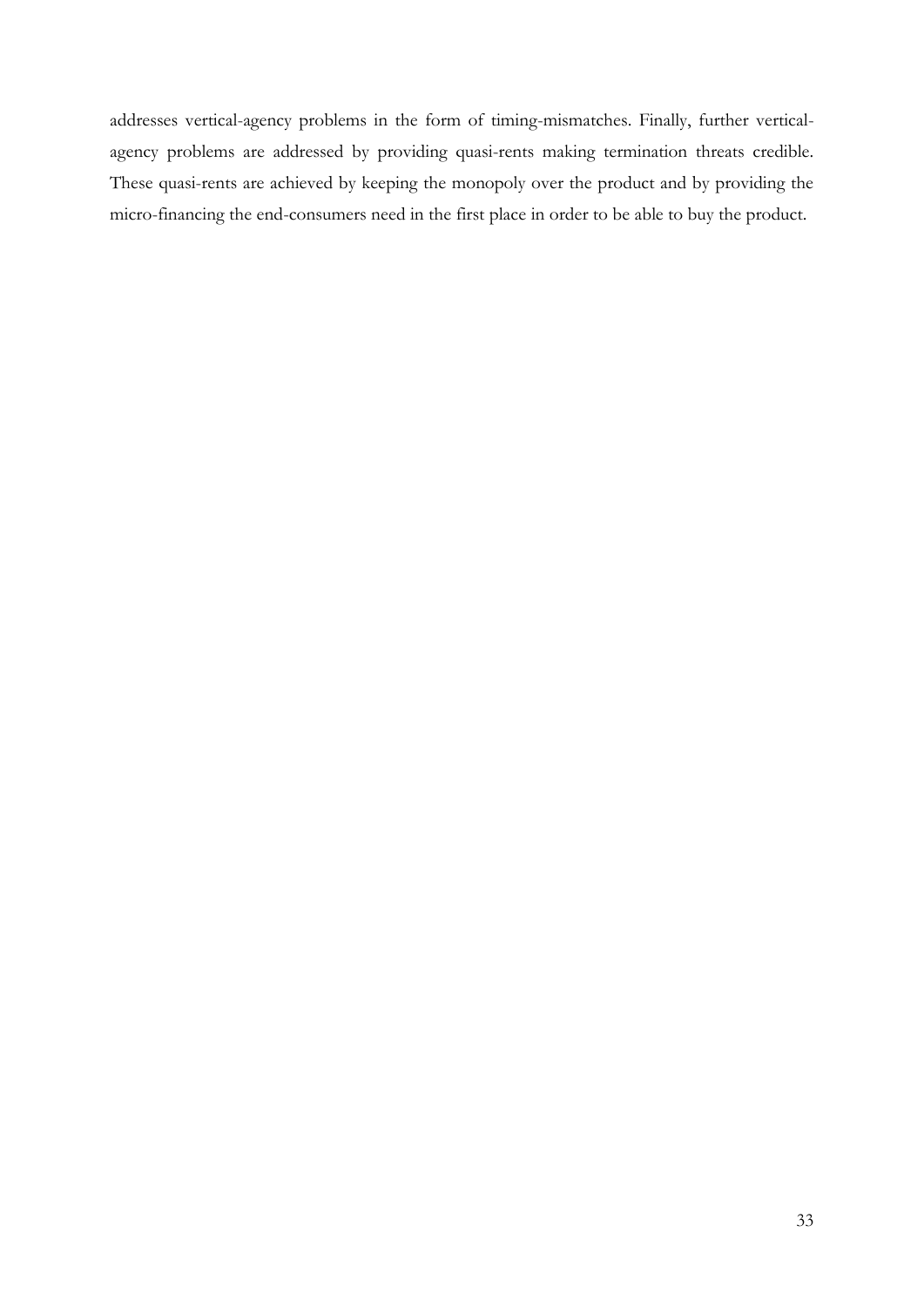## <span id="page-37-0"></span>**5. Conclusion**

The present report has been conducted to provide the SDC with an in-depth analysis of the micro-franchising business model so as to evaluate its applicability as a development tool to provide people at the bottom of the pyramid with socially and economically needed products and services.

By consulting traditional franchising literature we have identified two main arguments for businesses to franchise. In the context of principal-agent considerations, franchising is seen as a solution to align the interests of the franchisor and the franchisee, thereby reducing monitoring costs. Additionally, franchising can also help to overcome resource scarcity by incorporating financial and human capital as well as local knowledge. These benefits cannot be adopted easily into the context of micro-franchising; the micro-franchisee lacks by nature the financial capital to overcome resource scarcity considerations and the usually low educational level makes training and also monitoring often necessary. In order to succeed from a theoretical perspective, a microfranchise needs to meet the following requirements: Firstly, the business model must have proven itself worthy of replication. Secondly, the nature of the product/service matters considerably, it must be simple and needs to reduce franchisee risks by providing stable revenue streams.

Bearing in mind the recommendations developed in the (micro-) franchising theory, we then decided to base our best practice analysis on the Fundes Database that includes 18 different micro-franchising projects. Through an in detail evaluation of both the theoretical and in-thefield experiences we then developed a check list of our main findings. They revealed that microfranchising projects usually follow a sales agent model, base their business model on FMCG (fast moving consumer goods) and straight-forward remuneration schemes (margin based commission). Due to the nature of their field of operation (BOP Market, low local knowledge on the products and their uses, etc) franchisors need to acknowledge that extensive efforts in branding, franchisee training combined with social marketing will be needed if the microfranchising project should kick off.

Last but not least, in order to provide the SDC with some food for thoughts, we looked two ongoing initiatives that we think are potentially suited to be scaled up using micro-franchising. Aqua+, a water purification initiative by Tara and Antenna Technologies, aims at improving the living conditions of the poorest through cheap water purification technologies. After reviewing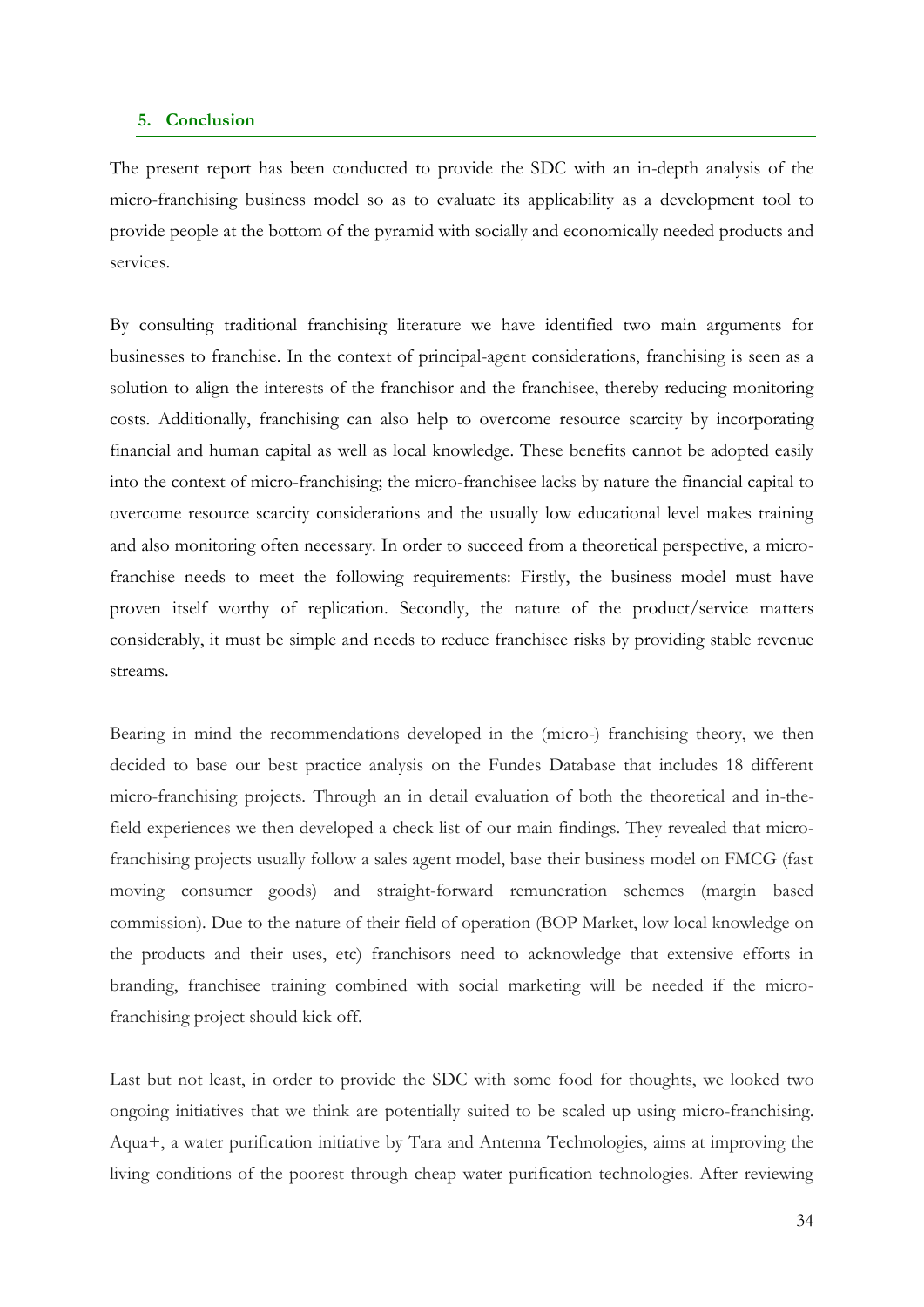their current business model projects and having interviewed members of Antenna Technologies we are confident that this product (FMCG) could be distributed through a sales agent business model. Furthermore, as has been shown by our section on solar panel leasing (OOLUX), we showed that despite of some adverse characteristics displayed by capital goods, implementing smart business models can make them suitable for distribution using micro-franchising.

We have provided two project examples of the SDC which we believe would be well suited for micro-franchising solutions in order to scale up their development impact. We are convinced that there are many more options, as for instance the REPIC project in Kenya. However, we urge the SDC to always consider the business logic of micro-franchising as detailed in this report, as there have been several project failures with good ambitions but poor entrepreneurial realization.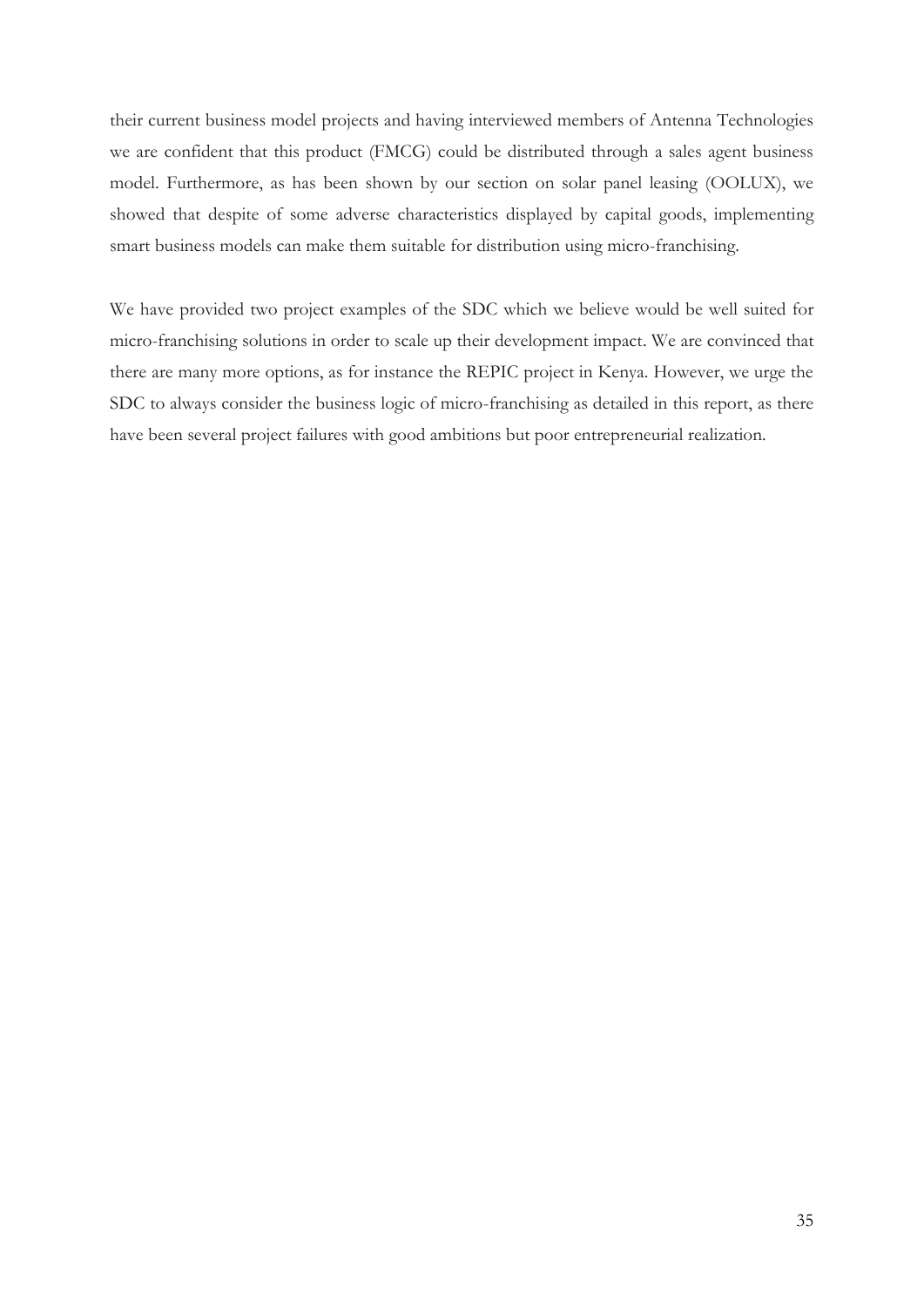- <span id="page-39-0"></span>- Alon, I. (2004). Global Franchising and Development in Emerging and Transitioning Markets. *Journal of Macromarketing*, 24: 156-167
- Alon, I. (2006). *Service Franchising A Global Perspective*. New York, NY: Springer
- Alon, I. and Welsh, D.H.B. (2001). *International Franchising in Emerging Markets: China, India, and Other Asian Countries.* Chicago: CCH Inc.
- Brickley, J. A., and M. S. Weisbach (1991). An Agency Perspective on Franchising. *Financial Management,* 20 (1): 27-35
- Bergen, M., S. Dutta, and O. C. Walker (1992). Agency Relationships in Marketing: A Review of the Implication and Application of Agency and Related Theories. *Journal of Marketing,* (July): 1-24
- Brickley, J. A., and F. H. Dark (1987). The Choice of Organizational Form: The Case of Franchising. *Journal of Financial Economics,* 18 (2): 401-420.
- Boulloud, F. (2014). *Working Paper Fact Sheet India – An Enterprise-based approach to provide safe drinking water to the Bottom of the Pyramid*. Undisclosed Working Paper by TARA and Antenna Technologies
- Chikweche, T. and Fletcher R. (2011). Franchising at the Bottom of the Pyramid (BOP): an alternative distribution approach. The International Review of Retail, Distribution and Consumer Research, 21 (4): 343-360, DOI: 10.1080/09593969.2011.588717
- Combs, J.G., Michael, S.C., and Castrogiovanni, G.J. (2004). Franchising: A Review and Avenues to Greater Theoretical Diversity. *Journal of Management*, 30(6): 907-931
- Combs, James G., and Gary J. Castrogiovanni (1994). Franchisor Strategy: A Proposed Model and Empirical Rest of Franchise versus Company Ownership. *Journal of Small Business Management,* 32 (2): 37-48
- Carney, M., and E. Gedajlovic (1991). Vertical Integration in Franchising Systems: Agency Theory and Resource Explanations. *Strategic Management Journal,* 12 (8): 607-629
- Deutscher Franchise Verband [DFV] (2014). *Definition Franchising*. Retrieved on April, 20<sup>th</sup> 2014 from: http://www.franchiseverband.com/franchise-geber/franchising-definition/
- Doughty, C., Levine, M., Lieu, S., Munshi, F., and Nussbaum, L. (2014). *Distributing Aqua+ to the base of the pyramid.* Yale School of Management Report.
- Fairbourne, J. (2006). Microfranchising: A New Tool for Creating Economic Self-Reliance. *ERS Review*, 8 (1): 18-23.
- Fairbourne, J. (2007). Why Microfranchising is needed now: introduction and book overview. In: Fairbourne, J., Gibson, S.T. and Gibb Dyer, W. (Eds.), *Microfranchising.*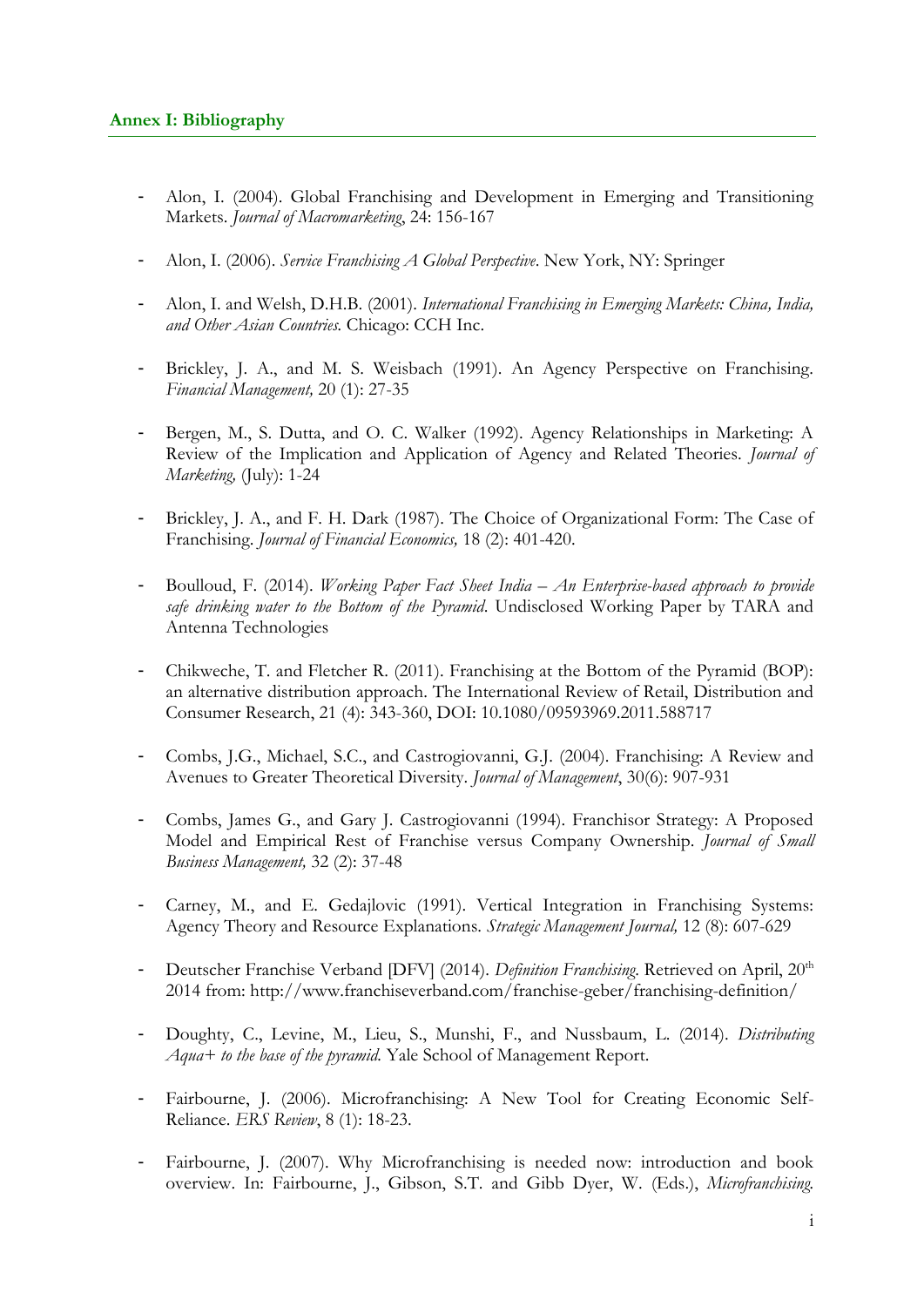*Creating Wealth at the Bottom of the Pyramid* (1-14). Northampton (MA): Edward Elgar Publishing.

- Fundes Report (n.d.). *Micro-franchising, development of a micro-franchising system in Mexico*.
- Gibson, S.W. (2007). Microfranchising: the next step on the development ladder. In: Fairbourne, J., Gibson, S.T. and Gibb Dyer, W. (Eds.), *Microfranchising. Creating Wealth at the Bottom of the Pyramid* (17-42). Northampton (MA): Edward Elgar Publishing.
- Hatch, John (2007). Opportunities for partnership: how microfinance and microfranchising -complement each other. In: Fairbourne, J., Gibson, S.T. and Gibb Dyer, W. (Eds.), *Microfranchising. Creating Wealth at the Bottom of the Pyramid* (99-110). Northampton (MA): Edward Elgar Publishing.
- Heierli, Urs (2000). *Poverty Alleviation as a business, the market creation approach to development.* Swiss Agency for Development and Co-operation.
- Henriques, M. & Nelson, R.E. (1997). Using franchises to promote small enterprise development*. Small Enterprise Development*, 8(1): 23-31.
- Henriques, M. and Heer, M. (2007). The informal economy and microfranchising. In: Fairbourne, J., Gibson, S.T. and Gibb Dyer, W. (Eds.), *Microfranchising. Creating Wealth at the Bottom of the Pyramid* (43-77). Northampton (MA): Edward Elgar Publishing.
- Hoyt, Molly and Jamison, Eliot (2007). Microfranchising and the base of the pyramid. In: Fairbourne, J., Gibson, S.T. and Gibb Dyer, W. (Eds.), *Microfranchising. Creating Wealth at the Bottom of the Pyramid* (111-130). Northampton (MA): Edward Elgar Publishing.
- Hunt, Shelbe D. (1973). The Trend toward Company-Operated Units in Franchise Chains. *Journal of Retailing,* 49 (2): 3-11.
- Hürlimann, T. (2011). *Micro-Franchising: Application and Success Factors*. Kellogg School of Management.
- International Franchising Association [IFA] (2014a). *What are alternatives to franchising?* Retrieved on April, 20<sup>th</sup> 2014 from: http://www.franchise.org/franchiseesecondary.aspx?id=52629
- International Franchising Association [IFA] (2014b). *What is a franchise?* Retrieved on April, 20<sup>th</sup> 2014 from: http://www.franchise.org/franchiseesecondary.aspx?id=52625
- Ipsos (2012). Understanding of attitudes and practices towards drinking water and evaluation of potential supply chain for TARA across slums in Delhi, Report 2012.
- Jenkins B. et al. (2010). Inclusive Business Solutions: Expanding Opportunity and Access at the Base of the Pyramid. *Report of Conference held Ocober 7-8 2010 of the International Finance Corporation*, Washington
- Jensen, R.J. and Sutter, C. (2009). A Model to Explain Microfranchising in Bottom of the Pyramid Markets. *BYU International Law and Management Review*, 5(2): 189-206.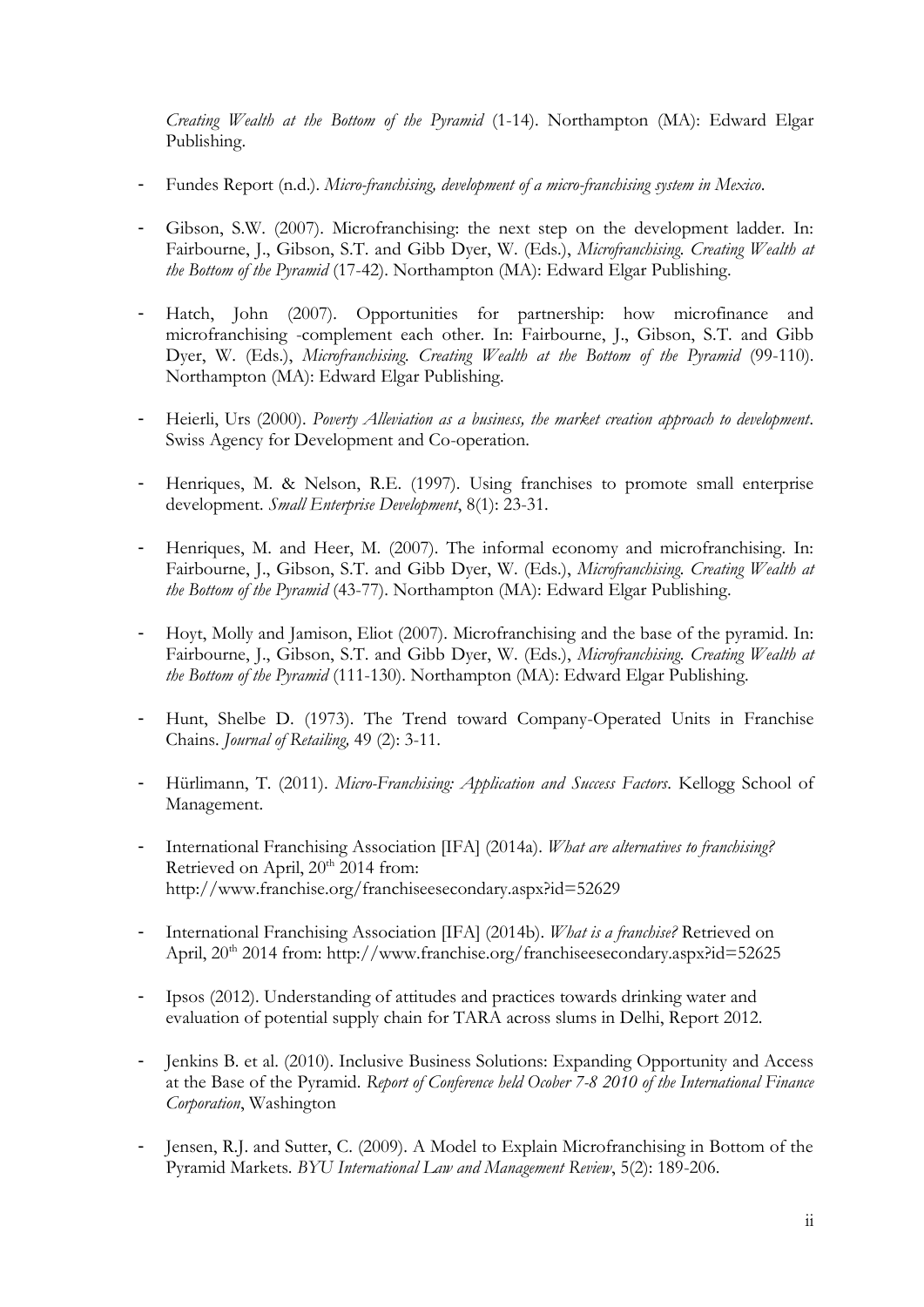- Jones Christensen, L., Parsons, H. and Fairbourne, J. (2010). Building Entrepreneurship in Subsistence Markets: Microfranchising as an Employment Incubator. *Journal of Business Research*, 63: 595-601.
- Kistruck, G.M., Webb, J.W., Sutter, C.J. and Duane Ireland, R. (2011) Microfranchising in Base-of-the –Pyramid Markets: Institutional Challenges and Adaptions to the Franchise Model. *Entrepreneurship Theory and Practice*, 35: 503-531.
- LaFontaine, Francine, and Kathryn L. Shaw (1999). Company-Ownership Over the Life Cycle: What Can We Learn From Panel Data. In *Franchising Beyond The Millennium: Learning Lessons From The Past,* J. Stanworth & D. Purdy (eds.) in 13th Annual Meeting of the Society of Franchising, Miami, Florida
- Magleby, K. (2005): MicroFranchises as a Solution to Global Poverty., Access: 26.04.2014.
- Martin, R. (1988). Franchising and Risk Management. *American Economic Review,* 78 (5): 954-968.
- Meli, D. (2012). Solar Off-Grid Lightening and Charging Solutions for the Base of the Pyramid – Business Strategies for Sustainable Poverty Alleviation. *Master Thesis in International Affairs and Governance.* University of St. Gallen.
- Norton, S. (1988). An Empirical Look at Franchising as an Organizational Form. *Journal of Business, 6:* 197-217.
- OECD/IEA (2010). *World Energy Outlook 2010*. Paris: International Energy Agency (IAE).
- OOLUX (2014a). *An Original Project*. Retrieved on April, 25<sup>th</sup> 2014 from: http://www.oolux.org/un-projet-original/?lang=en
- OOLUX (2014b). *A Modular Solar Kit*. Retrieved on April, 25<sup>th</sup> 2014 from: http://www.oolux.org/un-kit-solaire-modulaire/?lang=en
- OOLUX (2014c). *Maximum Versality*. Retrieved on April, 25<sup>th</sup> 2014 from: http://www.oolux.org/un-kit-polyvalent-2/?lang=en

- OOLUX (2014d). *Affordable Thanks To Integrated Micro-Financing*. Retrieved on April, 25<sup>th</sup> 2014 from:

http://www.oolux.org/un-kit-solaire-abordable-grace-au-micro-financement-2/?lang=en

- Oxenfeldt, A.R., and Kelly, A.O. (1969). Will Successful Franchise Systems Ultimately Become Wholly-Owned Chains? *Journal of Retailing,* 44, 69-87.
- Prahalad C.K. (2009): *The Fortune at the Bottom of the Pyramid*. New Jersey: Pearson Education, Inc.
- Preble, J.F. & Hoffman, R.C. (1995). International Note: Franchising Systems Around the Globe: A Status Report. *Journal of Small Business Management,* 80: 8.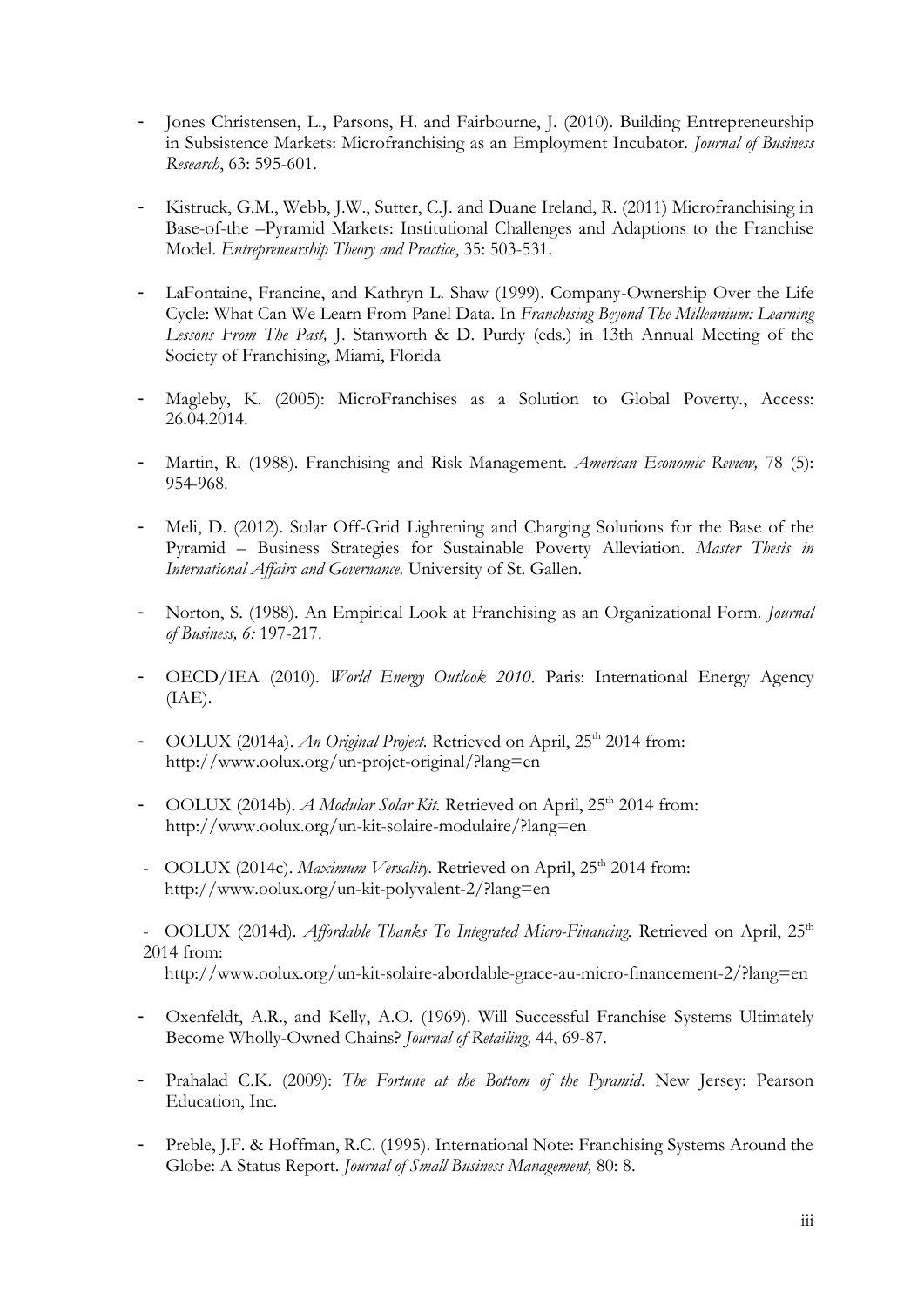- Rogers, C. P., Fairbourne, J. and Wolcott, R. C. (2011): The Diffusion of Innovations through Microfranchising. In: Sireau N. (Edit.), *Microfranchising* (35-49). Sheffield (UK): Greenleaf Publishing.
- Rubin, P. (1978). The Theory of the Firm and the Structure of the Franchise Contract. *Journal of Law and Economics,* 21: 223-234.
- Shane, S. (1996). Hybrid Organizational Arrangements and Their Implications For Firm Growth And Survival: A Study of New Franchisors. *Academy of Management Journal, 39: 216-234.*
- Stan worth, J., and Dandridge, T. (1994). Business Franchising and Economic Change: *An Overview. International Small Business Journal,* 12(2): 12-14.
- Siggel, E., Maisonneuve, P. and Fortin, E. (2003). The Role of Franchising in African Economic Development. Presented at the 17<sup>th</sup> Annual *International Society of Franchising Conference*, San Antonio, Texas, February 14-16
- Mi Tienda (2014) Retrieved on April 21<sup>st</sup> 2014 from: http://www.mitienda.com.mx/
- Woodworth, Waren (2007): Current international development tools to combat poverty. In: Fairbourne, J., Gibson, S.T. and Gibb Dyer, W. (Eds.), *Microfranchising. Creating Wealth at the Bottom of the Pyramid* (78-98). Northampton (MA): Edward Elgar Publishing.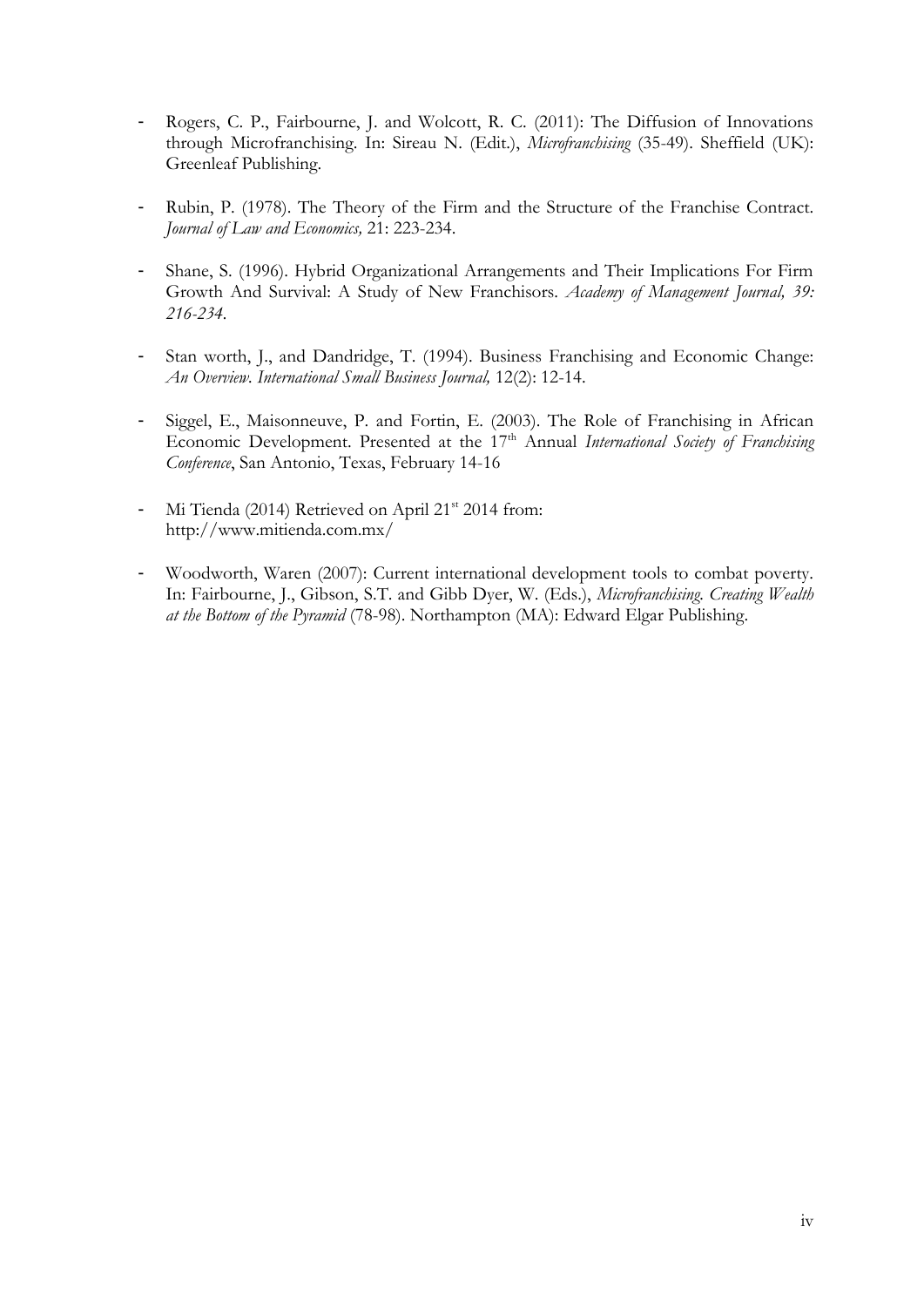# <span id="page-43-0"></span>**Annex II: Selected case-study analysis based on Fundes**

| Project                  | Shakti (India)                                                                                                                                   | <b>Pros</b>                               | <b>Cons</b>                                                          |
|--------------------------|--------------------------------------------------------------------------------------------------------------------------------------------------|-------------------------------------------|----------------------------------------------------------------------|
| <b>Business</b><br>Model | Sales Agent Model<br>-                                                                                                                           | Local Adaptation of<br>Product:           | Discount for<br>Stock of                                             |
| Product                  | Unilever Consumer Goods<br>$\overline{\phantom{a}}$                                                                                              | Standardized and                          | Products                                                             |
| Stakeholder              | Franchisor: Hindustan Unilever<br>$\overline{\phantom{a}}$<br>Franchisee: underprivileged women<br>$\qquad \qquad \blacksquare$<br>in rural area | Small Units<br>Sales margins<br>guarantee | Franchisee<br>$\blacksquare$<br>rotation 50% due<br>to lack of sales |
| Compensation -           | Margins-Based (7% for Franchisee,<br>3% Debt Repayment)                                                                                          | profitability for<br>franchisee           | skills                                                               |
| Supply Chain             | Rural Distributor provides stock<br>$\overline{a}$                                                                                               |                                           |                                                                      |
| Financing                | Micro-Credit for start-up costs<br>$\overline{\phantom{a}}$<br>(USD220)                                                                          |                                           |                                                                      |

| Project         | <b>Patrimonio Hoy (Mexico)</b>                                       | Pros                 | <b>Cons</b>                        |
|-----------------|----------------------------------------------------------------------|----------------------|------------------------------------|
| <b>Business</b> | Distribution Agreement<br>-                                          | Local Adaptation of  | High drop-out                      |
| Model           |                                                                      | construction to      | rate of clients                    |
| Product         | <b>Construction Materials and Advice</b><br>$\overline{\phantom{a}}$ | aversion for savings | $(70\%)$ impacting                 |
| Stakeholder     | Franchisor: Cemex<br>$\blacksquare$                                  | through self-help    | client revenues                    |
|                 | Franchisee: Local Promoters<br>$\blacksquare$                        | groups               | Competition with<br>$\blacksquare$ |
|                 | recruiting clients (Self-Help Groups                                 |                      | local                              |
|                 | of 3 female Home Owners)                                             |                      | governments                        |
| Compensation  - | Point-Based for acquisition,                                         |                      |                                    |
|                 | retention and completion                                             |                      |                                    |
| Supply Chain    | Local network of suppliers and<br>$\overline{\phantom{a}}$           |                      |                                    |
|                 | advisors                                                             |                      |                                    |
| Financing       | No start-up costs<br>$\overline{\phantom{a}}$                        |                      |                                    |

| Project                  | <b>Grameen Phone (Banladesh)</b>                                                                                                 | Pros                                                                  | Cons                                    |
|--------------------------|----------------------------------------------------------------------------------------------------------------------------------|-----------------------------------------------------------------------|-----------------------------------------|
| <b>Business</b><br>Model | Operation of Village Phones<br>-                                                                                                 | Adequate Financing<br>$\blacksquare$<br>tool with weekly              | Business model<br>-<br>unable to adjust |
| Product                  | Public Phone Service<br>$\overline{\phantom{0}}$                                                                                 | repayments                                                            | to market                               |
| Stakeholder              | Franchisor: Grameen Phone<br>$\qquad \qquad \blacksquare$<br>Franchisee: Village Phone Operator<br>-<br>(Client of Grameen Bank) | Communication<br>$\blacksquare$<br>service provides<br>steady revenue | evolution                               |
| Compensation -           | Revenues from phone service as<br>bulk air time purchased with 50%<br>discount                                                   | stream                                                                |                                         |
| Supply Chain             | Infrastructure set up                                                                                                            |                                                                       |                                         |
| Financing                | Micro-Credit through Grameen<br>-<br>Bank (USD250)                                                                               |                                                                       |                                         |

| Project         | Semilla (Mexico)                               | <b>Pros</b>                                   | Cons                     |
|-----------------|------------------------------------------------|-----------------------------------------------|--------------------------|
| <b>Business</b> | Sales Agent Model<br>$\overline{\phantom{a}}$  | Profit and Social<br>$\overline{\phantom{a}}$ | $\overline{\phantom{0}}$ |
| Model           |                                                | <b>Impact Goals</b>                           |                          |
| Product         | Danone Products<br>$\overline{\phantom{a}}$    | Motivation through                            |                          |
| Stakeholder     | Franchisor: Danone<br>$\overline{\phantom{a}}$ | awards to best sales                          |                          |
|                 | Aggregator: Ashoka FEC<br>-                    | person                                        |                          |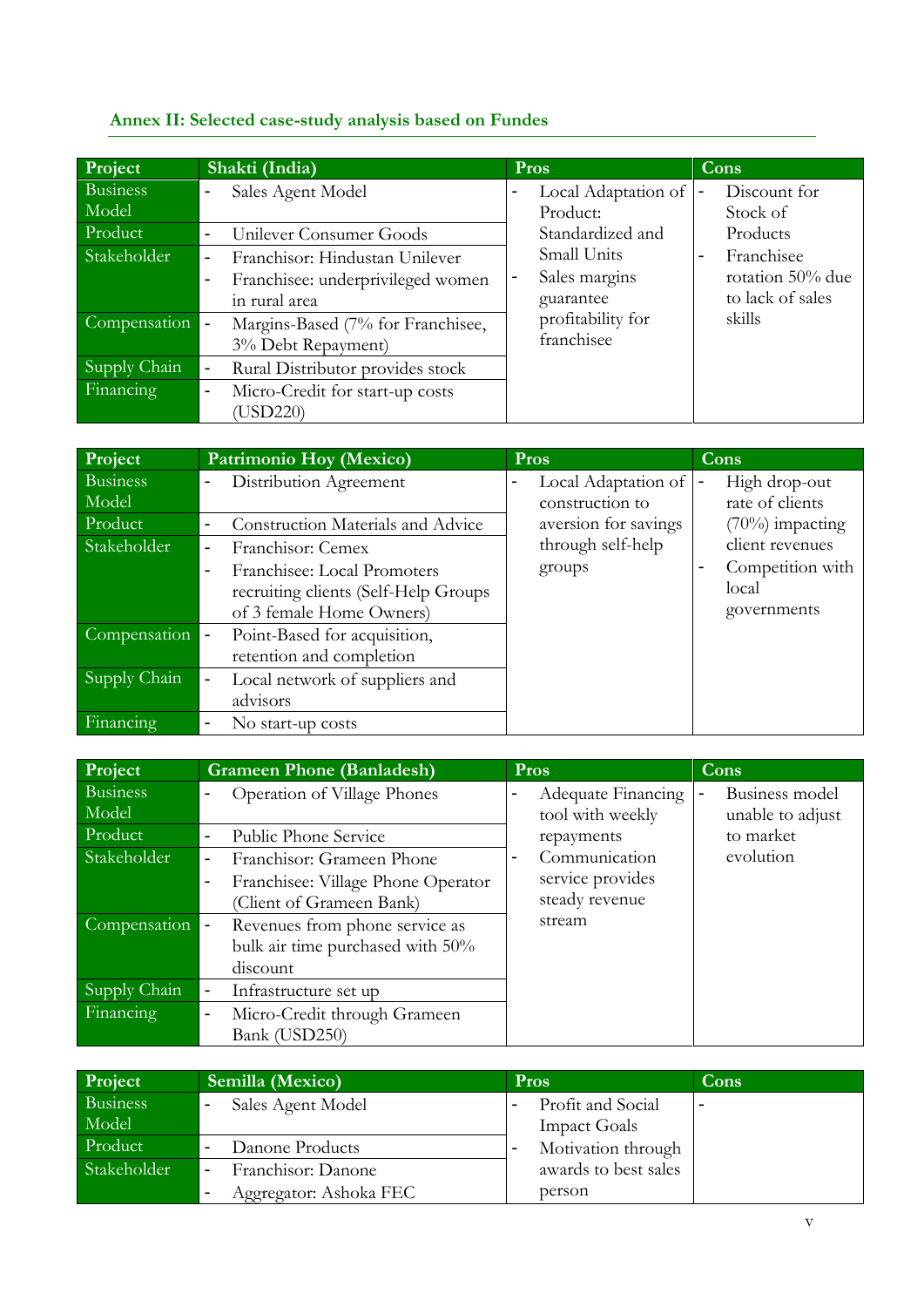|                | Franchisee: underpriviledged<br>women                            | Tri-lateral<br>relationship with    |
|----------------|------------------------------------------------------------------|-------------------------------------|
| Compensation - | Employment contract with base<br>salary and 15% sales commission | aggregation of<br>micro-franchising |
| Supply Chain   | $\overline{\phantom{a}}$                                         | businesses                          |
| Financing      | No start-up costs                                                |                                     |

| Project                  | Fan Mild (Ghana)                                                        | Pros                      | Cons                                               |
|--------------------------|-------------------------------------------------------------------------|---------------------------|----------------------------------------------------|
| <b>Business</b><br>Model | Sales Agent Model<br>۰                                                  | Efficient<br>Distribution | Difficulties in<br>$\blacksquare$<br>monitoring of |
| Product                  | Consumer Goods<br>$\blacksquare$                                        | Network with low          | quality and                                        |
| Stakeholder              | Franchisor: Fan Milk<br>$\overline{\phantom{a}}$                        | costs $(18\%)$            | respect of expiry                                  |
|                          | Franchisee: Sales Men<br>$\blacksquare$                                 |                           | dates                                              |
| Compensation             | Upfront payment for products,<br>$\blacksquare$<br>Revenue Margin (16%) |                           |                                                    |
| Supply Chain             | <b>Efficient Network of Depots</b><br>$\overline{\phantom{0}}$          |                           |                                                    |
| Financing                | Low Upfront Costs for bike<br>$\overline{\phantom{a}}$                  |                           |                                                    |

| Project      | Honey Care Africa (Kenya)                                                     | Pros           | Cons            |
|--------------|-------------------------------------------------------------------------------|----------------|-----------------|
| Business     | Production Cooperative                                                        | Simplicity of  | Change of Model |
| Model        |                                                                               | Production and | from Micro-     |
| Product      | Production of Honey<br>$\overline{\phantom{a}}$                               | Equipment      | Franchising to  |
| Stakeholder  | Franchisor: HCA providing bee-<br>-                                           |                | Cooperative     |
|              | hives, equipment and training and                                             |                |                 |
|              | purchases production                                                          |                |                 |
|              | Franchisee: Small-Scale Farmers<br>$\blacksquare$                             |                |                 |
| Compensation | Selling of Honey to HCA                                                       |                |                 |
| Supply Chain | Mobile Collection of Honey<br>$\qquad \qquad \blacksquare$                    |                |                 |
| Financing    | Start-up costs USD160, Farmers<br>$\overline{\phantom{a}}$<br>paying only 25% |                |                 |

| Project                  | n-Logue (India)                                                                                                                                                                                                                                                                                             | Pros | Cons                                                                                                                     |
|--------------------------|-------------------------------------------------------------------------------------------------------------------------------------------------------------------------------------------------------------------------------------------------------------------------------------------------------------|------|--------------------------------------------------------------------------------------------------------------------------|
| <b>Business</b><br>Model |                                                                                                                                                                                                                                                                                                             |      | Insufficient<br>subsidies for                                                                                            |
| Product                  | <b>Internet Connections</b><br>$\qquad \qquad \blacksquare$                                                                                                                                                                                                                                                 |      | start-up costs                                                                                                           |
| Stakeholder              | Franchisor: n-Logue (Rural Internet)<br>$\qquad \qquad \blacksquare$<br>Service Provider<br>Franchisee: Local Service Provider<br>$\blacksquare$<br>as existing business owners setting<br>up infrastructure providing internet<br>for Kiosks<br>Franchisee: Kiosk Owners (Men)<br>$\overline{\phantom{a}}$ |      | Low number of<br>business $(50\%$<br>less than 5 clients<br>per day) makes<br>break-even<br>impossible<br>Business model |
| Compensation             | Kiosk Owner: Revenue Stream<br>$\blacksquare$<br>through Internet Service<br>LSP: 50% Revenue Share<br>$\blacksquare$                                                                                                                                                                                       |      | unable to adjust<br>to market<br>evolution                                                                               |
| Supply Chain             | $\overline{\phantom{a}}$                                                                                                                                                                                                                                                                                    |      |                                                                                                                          |
| Financing                | LSP: 27% of USD100.000<br>$\overline{\phantom{a}}$<br>Investment<br>Kiosk Owner: USD1.200                                                                                                                                                                                                                   |      |                                                                                                                          |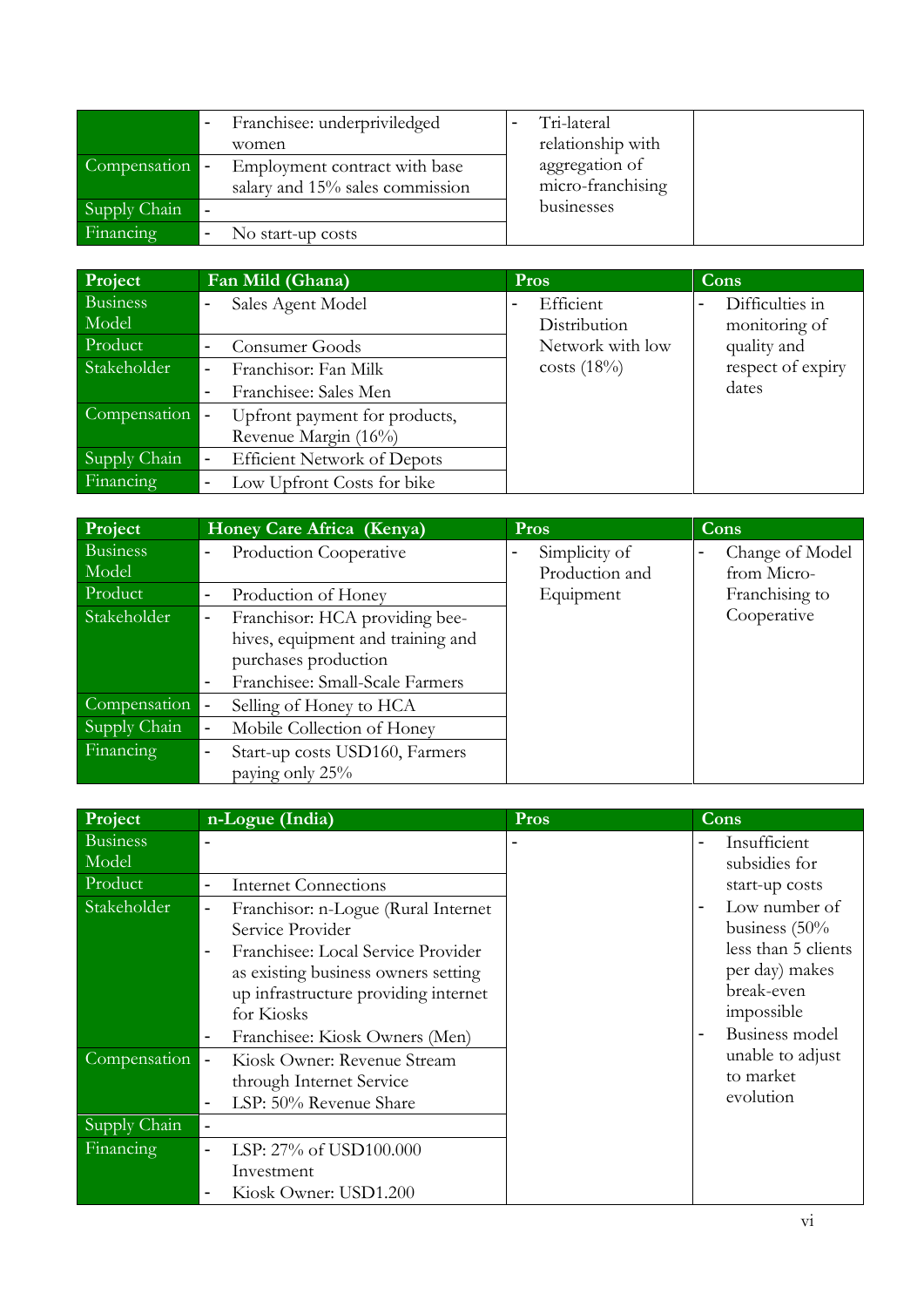| Investemnt<br>Micro-Credit with Monthly<br>$\overline{\phantom{0}}$ |  |
|---------------------------------------------------------------------|--|
| Payments                                                            |  |

| Project                     | Constructiva (Mexico)                                                                                                                                                                                         | Pros                                                                                                                            | Cons                                                                                                                          |
|-----------------------------|---------------------------------------------------------------------------------------------------------------------------------------------------------------------------------------------------------------|---------------------------------------------------------------------------------------------------------------------------------|-------------------------------------------------------------------------------------------------------------------------------|
| <b>Business Model</b>       | Sale and delivery of construction<br>material                                                                                                                                                                 | Extra sales volume<br>for Constructiva                                                                                          | Less focus on<br>women as micro-                                                                                              |
| Product                     | <b>Construction Material</b>                                                                                                                                                                                  | and the Master                                                                                                                  | franchisees.                                                                                                                  |
| Stakeholder<br>Supply Chain | Constructiva (Franchisor), Master<br>$\overline{\phantom{0}}$<br>Franchisee"s and Point of Sales<br>Franchisees that operate an<br>existing business and join<br>Constructiva<br>Master franchisee handel the | Franchisee.<br>Additional source<br>$\overline{a}$<br>of income for the<br>POF.<br>Low cost expansion<br>-<br>for Constructiva. | Less focus on<br>social benefits by<br>the micro<br>franchise for the<br>microfranchisee.<br>Focus on clear<br>$\blacksquare$ |
|                             | delivery and inventory, the POF<br>Franchisee focus on the invoice<br>and transaction.                                                                                                                        |                                                                                                                                 | revenue and cost<br>reduction only.                                                                                           |
| Financing                   | 4K\$ Investment for the POF<br>$\overline{\phantom{0}}$<br>Franchisee and 30K\$ for the<br>Master Franchisee                                                                                                  |                                                                                                                                 |                                                                                                                               |
| Compensation                | 10% Sales Margin                                                                                                                                                                                              |                                                                                                                                 |                                                                                                                               |

| Project                          | <b>Health Store Foundation (Kenya)</b>                                                                                                                                                                                                                          | Pros                                                                                                                             | Cons                                                             |
|----------------------------------|-----------------------------------------------------------------------------------------------------------------------------------------------------------------------------------------------------------------------------------------------------------------|----------------------------------------------------------------------------------------------------------------------------------|------------------------------------------------------------------|
| <b>Business Model</b><br>Product | Sale of essential medication model<br>Essential medication for curable<br>$\blacksquare$<br>disseases                                                                                                                                                           | HS provides<br>-<br>afforable medical<br>care for diseases                                                                       | Economic<br>viability of the<br>enterprise as it                 |
| Stakeholder                      | HS as Franchisor with a clinic<br>$\overline{\phantom{0}}$<br>model franchisee (collaboration<br>with a nurse) or drugstore model<br>(collaboration with a community<br>worker) franchisee. Franchisor<br>focus on collecting donations and<br>growing network. | that generate 70-<br>90% of illnesses<br>and deaths.<br>A pillar of the<br>health system in<br>Kenya.<br>Centralized system<br>- | operates on<br>donations and<br>makes an annual<br>1M\$ deficit. |
| Supply Chain                     | HS provides with cheap<br>medication and central<br>distribution.                                                                                                                                                                                               | that ensure good<br>distribution and<br>quality control.                                                                         |                                                                  |
| Financing                        | Clinics require 2K\$ investment<br>$\overline{\phantom{a}}$<br>paid by donation, Drugstore<br>require 1,5K\$ finance by soft<br>credits $(88%)$ .                                                                                                               |                                                                                                                                  |                                                                  |
| Compensation                     | Through sales                                                                                                                                                                                                                                                   |                                                                                                                                  |                                                                  |

| Project        | Drishtee (India)                                      | <b>Pros</b>         | Cons               |
|----------------|-------------------------------------------------------|---------------------|--------------------|
| Business Model | Sale and Service Model                                | Franchisor focused  | E-Government       |
| Product        | Create a network of micro<br>$\overline{\phantom{0}}$ | to make franchisees | proved             |
|                | entrepreneurs in rural india that                     | $100\%$ profitable. | insufficient hence |
|                | sell new products and services in                     | Aggressive          | had to add         |
|                | order to empower communities.                         | diversification     | products and       |
| Stakeholder    | Drishtee (Franchisor) in<br>$\blacksquare$            | strategy.           | services.          |
|                | collaboration with relevant NGO's                     | Strong level of     |                    |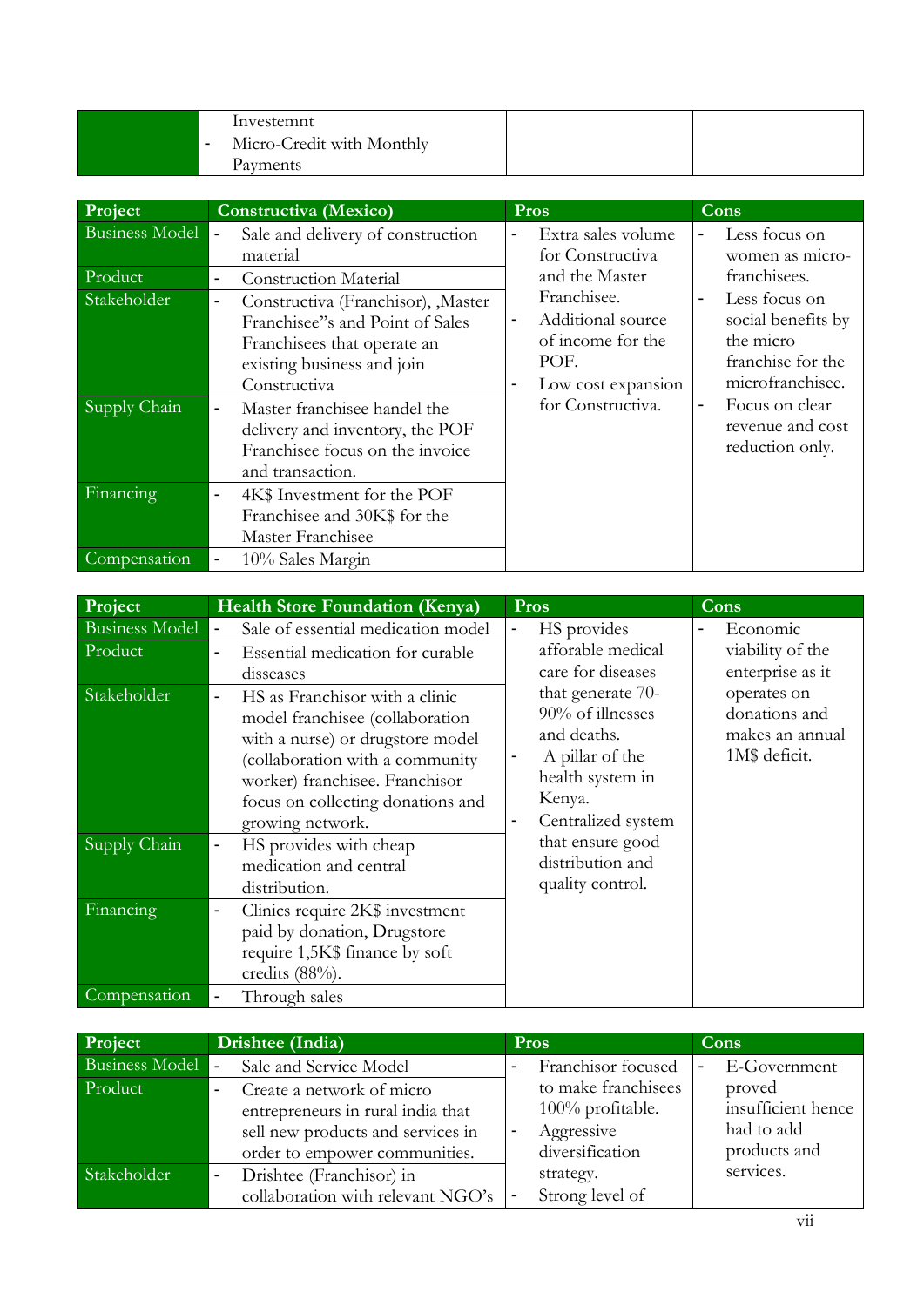|              | and ministries. Kiosk and VRC        | support for  |  |
|--------------|--------------------------------------|--------------|--|
|              | franchisees who are local residents. | franchisees. |  |
| Supply Chain | Drishtee offers over 30 different    |              |  |
|              | business models for the franchisees  |              |  |
| Financing    |                                      |              |  |
| Compensation | 80% sales margin for franchisees     |              |  |
|              | and 20% for franchisor.              |              |  |

| Project               | Kickstart (Africa)                                                                                                                                                                                                       | Pros                                                                   | Cons                                                                                                              |
|-----------------------|--------------------------------------------------------------------------------------------------------------------------------------------------------------------------------------------------------------------------|------------------------------------------------------------------------|-------------------------------------------------------------------------------------------------------------------|
| <b>Business Model</b> | Promotion of economic growth<br>$\qquad \qquad \blacksquare$<br>and employment generation                                                                                                                                | Creates micro-<br>enterprises.                                         | Kickstart does<br>not operate as a                                                                                |
| Product               | Technological tools designed for<br>$\qquad \qquad \blacksquare$<br>the market                                                                                                                                           | Kickstart focuses<br>$\blacksquare$<br>on core                         | franchise.<br>Need for<br>$\blacksquare$                                                                          |
| Stakeholder           | Kickstart which designs the<br>$\overline{\phantom{0}}$<br>technology in the US, grants<br>licenses and collects donations.<br>Licensing Manufacturers produce<br>the good, licensing distributors sell<br>the products. | competencies<br>(detecting market<br>needs and crafting<br>technology) | constant<br>donation to cover<br>the losses.<br>High cost of<br>$\blacksquare$<br>some products,<br>companies did |
| Supply Chain          | Kickstart uses the supply chain of<br>$\overline{\phantom{0}}$<br>private sector businesses                                                                                                                              |                                                                        | not create new<br>product lines and                                                                               |
| Financing             |                                                                                                                                                                                                                          |                                                                        | were not able to                                                                                                  |
| Compensation          | 5\$ margin for produced goods and<br>$\overline{\phantom{a}}$<br>28\$ margin for sold goods. Only<br>10% margin for Franchisor.                                                                                          |                                                                        | grow.                                                                                                             |

| Project               | <b>Living Goods (Uganda)</b>                                                                                                                                                                                 | Pros                                                                               | Cons                         |
|-----------------------|--------------------------------------------------------------------------------------------------------------------------------------------------------------------------------------------------------------|------------------------------------------------------------------------------------|------------------------------|
| <b>Business Model</b> | Avon Direct Sales Model                                                                                                                                                                                      | Improve weak local<br>-                                                            | Need of                      |
| Product               | Health Related Products and<br>$\overline{\phantom{a}}$<br>Services                                                                                                                                          | medical distribution<br>system.                                                    | donations to<br>cover up the |
| Stakeholder           | LG Franchisor coordinates the<br>$\overline{\phantom{a}}$<br>operation and collects donation,<br>cooperation with other NGO's<br>and ministries, franchisees are<br>women living in targeted<br>communities. | Good branding,<br>$\overline{a}$<br>operation system<br>and quality<br>guidelines. | costs.                       |
| Supply Chain          | Franchisees recieve a business in a<br>$\overline{\phantom{a}}$<br>bag package with uniforms and<br>medicine.                                                                                                |                                                                                    |                              |
| Financing             | Alliance with BRAC which<br>$\overline{\phantom{a}}$<br>provides microfinance credits for<br>franchisees.                                                                                                    |                                                                                    |                              |
| Compensation          | $20\%$ of the sales<br>$\qquad \qquad \blacksquare$                                                                                                                                                          |                                                                                    |                              |

| Project          | Tosepan Pajti (Mexico)                           | <b>Pros</b>         | Cons             |
|------------------|--------------------------------------------------|---------------------|------------------|
| Business Model - | Indigenous Cooperative                           | System build using  | Need for more    |
| Product          | Pharmacies                                       | local structure.    | doctors but      |
| Stakeholder      | Tosepan Pajti as Franchisor in<br>$\blacksquare$ | Important social    | impossibility to |
|                  | collaboration with local universties             | service provided at | hire them for    |